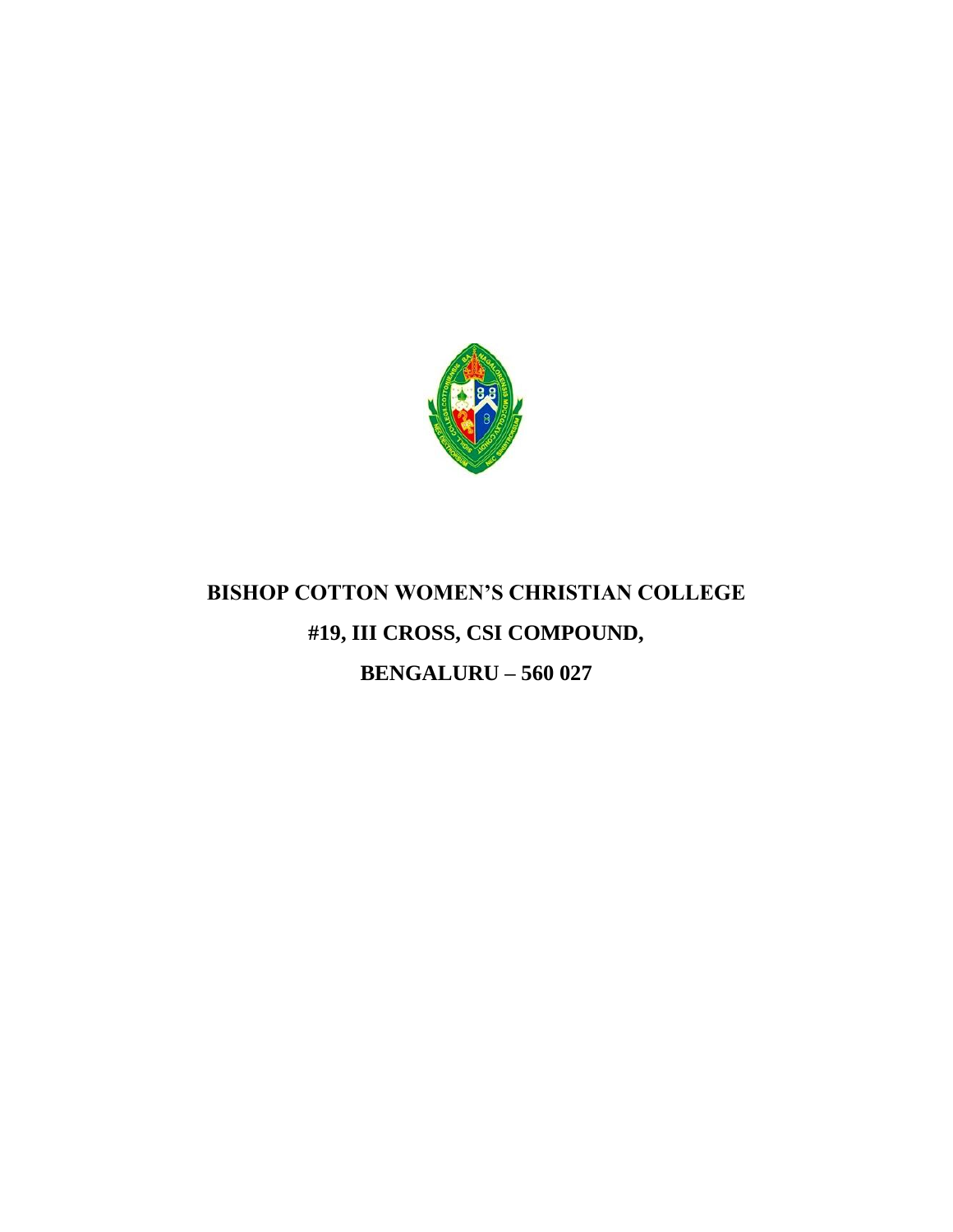### **ANNUAL REPORT 2018 – 2019**

Good Evening honoured guests, ladies and gentlemen and the Graduating Class of 2019. It is an absolute honour to welcome you to share in this celebration of achievement and accomplishment. We have come to honour the Graduating Students who have spent three or five years in this Green Campus.

Institutions of higher education all over the world have ushered in the knowledge revolution in the present century to shape the destiny of our youth. This requires a phenomenal expansion in terms of quality education and we have responded to the need by strengthening the curriculum through a sound support system in terms of co-curricular and extra curricular activities, which aim at the overall development of our students through holistic education. Being a college of higher learning, we are forever trying to handle changing scenarios with expertise and attempting to go beyond the ordinary.

Bishop Cotton Women's Christian College, an offshoot of the hundred and fifty year old Bishop Cotton Girls' School was founded by the Karnataka Central Diocese, Church of South India in 1987. The college is located in the heart of Bengaluru comprises of classrooms with LCD facilities, laboratories, a well-furnished administrative office, library, staff rooms, canteen, infirmary, chapel and a seminar hall. Being a Self –Financed College, affiliated to the Bangalore University, we have the advantage of providing good Infrastructure to meet the growing needs of the increasing student strength.

It houses the Undergraduate Commerce, Humanities, Science, Management and Post-Graduate blocks. It is considered as a little oasis in the middle of a bustling city with tall concrete structures.

The Bishop Cotton Women's Christian College has the privilege of an illustrious legacy of over a century in the arena of education. Being a Christian minority women's college, we adorn a secular outlook that attracts students from all religious and socio economic backgrounds.

A team of committed and qualified faculty are engaged in continuous Research and Consultation activity. The commitment of the faculty ensures good results, University Ranks and Gold medals. Remedial classes for the academically weak and constant upgrades are endeavored in to teach a digital generation.

It is with pride that we announce the Twinning Programme with Concordia University, USA and 19 value-added course imparting transferable and life skill offered in the College. The Management gives fee concession to CSI Christian students, academically meritorious students and sports achievers.

The United Board Team visited the College during February 2018. The members were Dr. Marcus Boominathan, former Principal, Bishop Heber College, Trichy and Dr. M Jezer Jebanesan, Former Principal, Scott Christian College, Nagercoil were deputed by Madras Christian College as an external academic audit team.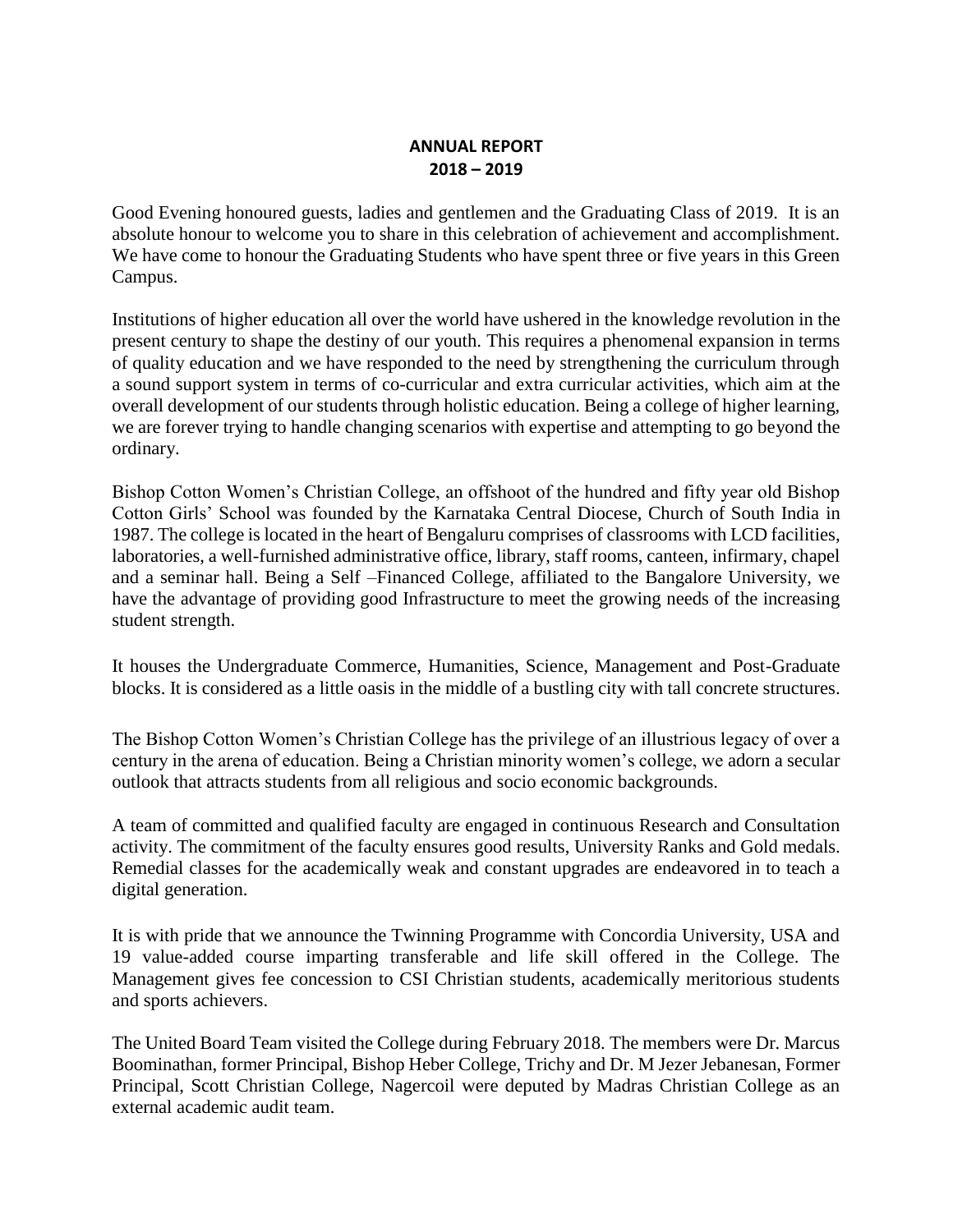The NAAC Peer Team Visit was on  $29<sup>th</sup>$  and  $30<sup>th</sup>$  March 2019. It consisted of eminent academicians viz., Dr. Arun Diwaker Nath Bajpai, Vice Chancellor, Dr. Jyoti Bansal, Registrar, OP Jindal Global University and Dr. Jayashree Ghosh, Principal, Anna Adarsh College, Chennai. The Peer Team members had excellent reviews and rated the College at a 5 star level. The College has been re accredited.

We are proud to announce that as per the Education World India Higher Education Rankings 2018- 2019, our College has been ranked  $9<sup>th</sup>$  among the best colleges in Bengaluru City and  $55<sup>th</sup>$  among India's top 100 Arts, Science and Commerce Colleges on 23rd June 2018.

### DEMISE

It is with a heavy heart that we place on record the passing away of Dr. Muniraja G, Head, Department of Mathematics – Degree. He served the college faithfully for 27 years until his untimely demise. We appreciate and remember his contribution to our institution. We pray that his soul may rest in peace and that God may grant comfort to the bereaved family and friends. He has indeed left a void in our hearts that will take a long time to fill.

| STUDENT STRENGTH (UG 3 Years & PG 2 Years) |     | RESULT (FINAL YEAR ONLY) |      |
|--------------------------------------------|-----|--------------------------|------|
| Arts                                       | 170 | Arts                     | 71%  |
| Science                                    | 156 | Science                  | 84%  |
| Commerce                                   | 592 | Commerce                 | 84%  |
| <b>BBA</b>                                 | 146 | <b>BBA</b>               | 89%  |
| <b>BCA</b>                                 | 102 | <b>BCA</b>               | 91%  |
| M.Com.                                     | 46  | M.Com.                   | 100% |
| M.Sc. Psychology - I Yr Only - 19          |     |                          |      |

### HIGHLIGHTS OF FACULTY HONOURS

#### **Completion of Ph.D.:**

Mrs. Harshini Esther G – Faculty Member, Dept. of Post Graduate Studies (M.Com.) – "A study on Work Life Balance among Academicians in B-Schools with special reference to Woman in Bangalore" - Tumkur University

Mrs. Syeda Saria Musheer – Faculty Member, Dept. of Commerce (PUC) – "Financial Performance Analysis Of Select Information Technology (IT) Companies In India" – Annamalai University.

Mrs. Pauline V N – Faculty Member, Dept. of English (PUC) – " Diasporic Elements in Select Novels of Chitra Banerjee Divakaruni" – Bharathiar University.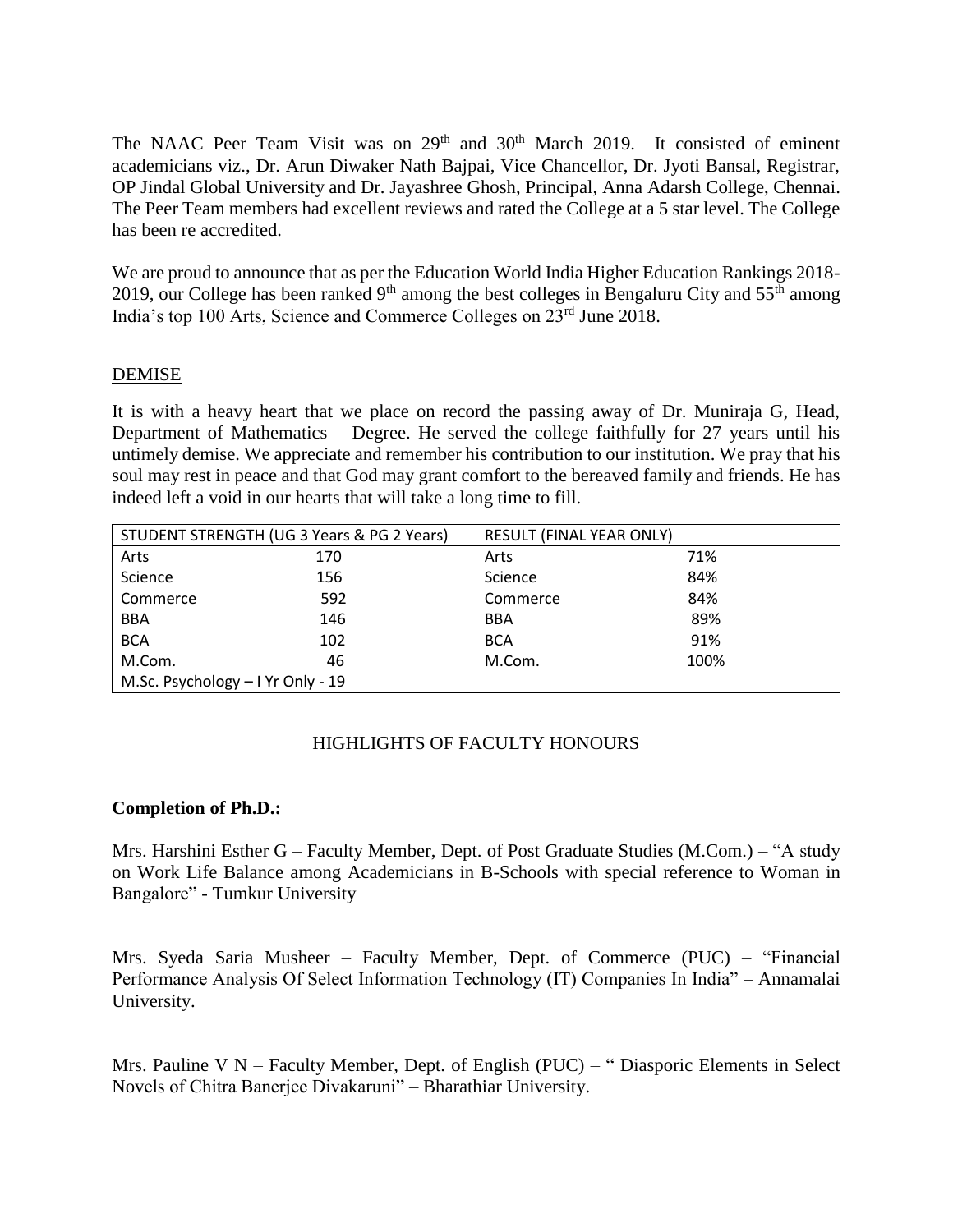### **Completion of MBA**

Mrs. Yamini  $R$  – Faculty Member – Dept. of Commerce (PUC) – Master Of Business Administration (Financial Management) – Annamalai University.

### **AWARDS RECEIVED BY FACULTY**

Prof. Esther Prasanakumar, Principal, Prof. Vinay Kumar Yadav, Head Dept. of Hindi, Prof. Renuka Paul, Faculty, Dept. of Psychology and Dr. Marie Kavitha Jayakaran, Faculty, Dept. of Home Science were honoured by Presidency College on 14.12.2018 – Outstanding Teacher Award.

### Dr. Amitha Santiago, Prof., Dept. of English

Indo-China-Indonesia (ICI) Asian Senior Research Fellowship. Senior Research Fellow at the University of Hong Kong (2017-19).

Awarded Membership into the European Association for South East Asian Studies, Paris, France. ECSAS conferences are organized by the Centre d'Etudes de L'Indeet de L'Asia du Sud. The largest French Social Sciences Institute whose focus is the South Asian sphere. 2018 - 2020.

#### Dr. Marie Kavitha Jayakaran, Prof., Department of Home Science

Awarded the Best Faculty Co-ordinator by the Rotaract District Council for the Rota year 2017- 18 at the Rotaract District Council Awards in July 2018.

### **STUDENT ACHIEVEMENTS**

#### **BANGALORE UNIVERSITY EXAMINATION**

**Ms. Noor E Saba – Smt. Saroja Bai Keshava Vittal Gold Medal to a girl student in Home Science for securing highest marks in Home Science in B.Sc./B.A. – Degree Examination for the year 2017-2018.**

**Ms. Samreen Firdose – Smt. B Susheela Lingaiah – Gold Medal for having secured highest marks in B.Sc in Degree Examination held during May 2017.**

**Ms. Kavya Shree M – Dr. S. Nijalingappa's 68th Birthday commemoration Gold Medal – SC/ST of Home Science.**

#### **Multi-Disciplinary Colloquium:**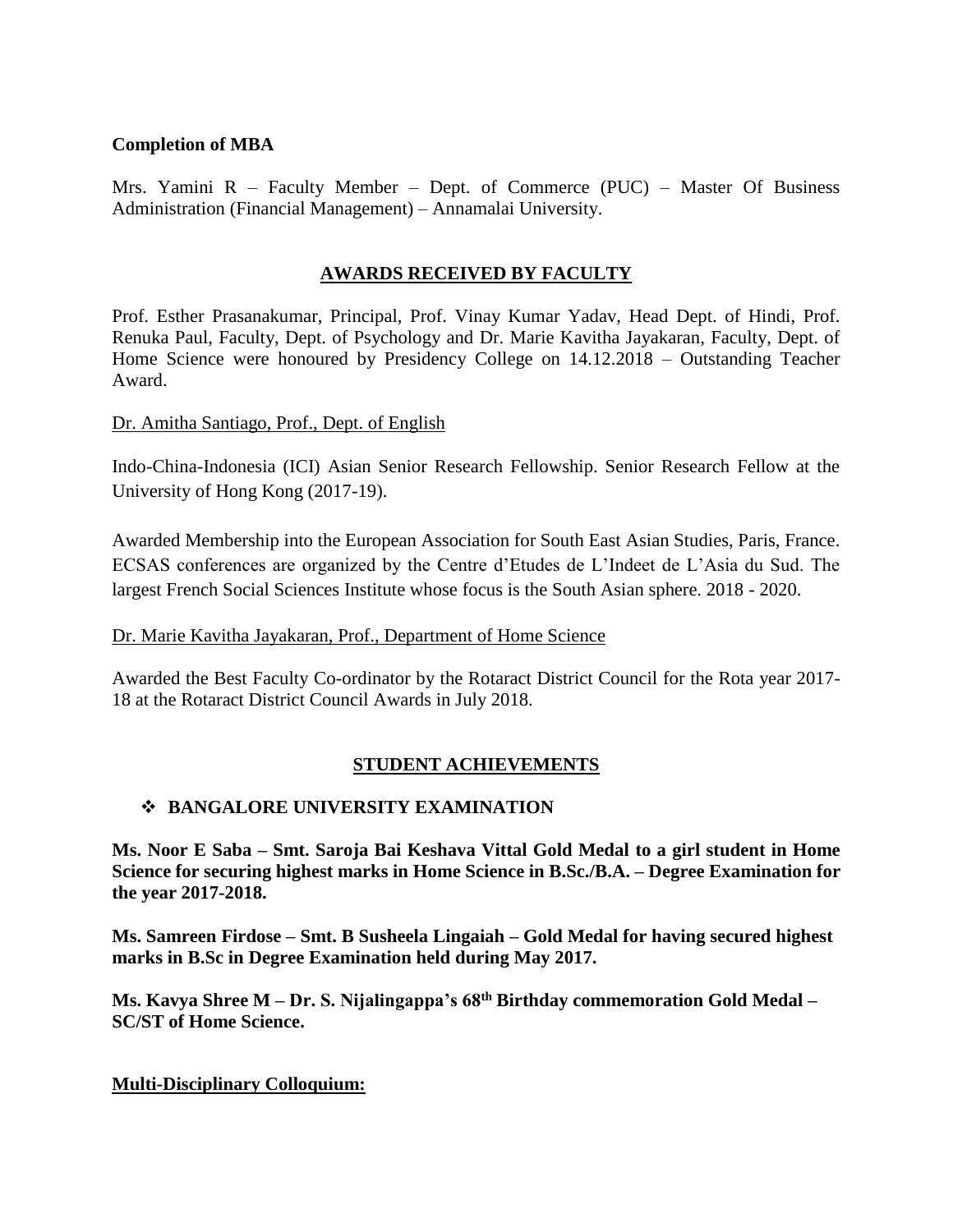III BA Students of SPE actively participated in an International Colloquium on the theme "Gender Equality and Inequality on 10<sup>th</sup> August 2018 organized by Gloucester Diocese.

### **DEPARTMENT REPORTS**

#### **ENGLISH:**

The department conducted a Literary Workshop on Story Writing on 1<sup>st</sup> February 2019. Ms. Devanshi Sharma was the Guest Speaker.

Two students Ms. Fatema Kapadia and Ms. Cecelia Juanita, III B.A., presented a paper on 'Gendered Spaces in the Public Sphere', a micro study of Bangalore's Mall, Airports, Railways and Educational Institutes in an International Interdisciplinary Joint Conference on 'Multispecialty of Spaces, Religion, Culture and Urbanity' in India organised by the Department of English at Chennai in collaboration with Madras University's Department of Women's Studies and Department of Christian Studies on 21<sup>st</sup> and 22<sup>nd</sup> February 2019.

#### **Dr. Amitha Santiago, Prof.**

#### Recent Research papers published:

"BayitzeIsha: Housing the Body of the Woman through Spatializing Metaphors." Chapter in "Culture, Religion and Home-Making in and Beyond South Asia." Ed. Dr James Ponniah. Fortress Press International.Netherlands**.**2018.

"Homes and Spaces under Transformation". Foreword to the book: Culture, Religion and Home-Making in and BeyondSouth Asia. Editor Dr James Ponniah. Fortress Press International, Netherlands. 2018.

Nurturing Abstractions of the Nation in Religio-cultural Identity Assertions and Spaces of Generosity in Sufi Darghas of Karnataka. e-ISSN: **2654-2706** International Journal of Interreligious and Intercultural Studies (IJIIS). Published by [Universitas Hindu Indonesia.](https://www.neliti.com/universitas-hindu-indonesia) 2018. [https://www.neliti.com/journals/ijiis.](https://www.neliti.com/journals/ijiis)

#### Recent Research Papers Presented: (In detail)

Interpreting the Political in the Infrastructural Body of Christ: the Church Union Movement of South India." Conference Theme: Issues, Questions and Debates on Christianity Past and Contemporary in Asia: An Interdisciplinary Approach. Hosted by the International Journal of Asian Christianity. January 2018.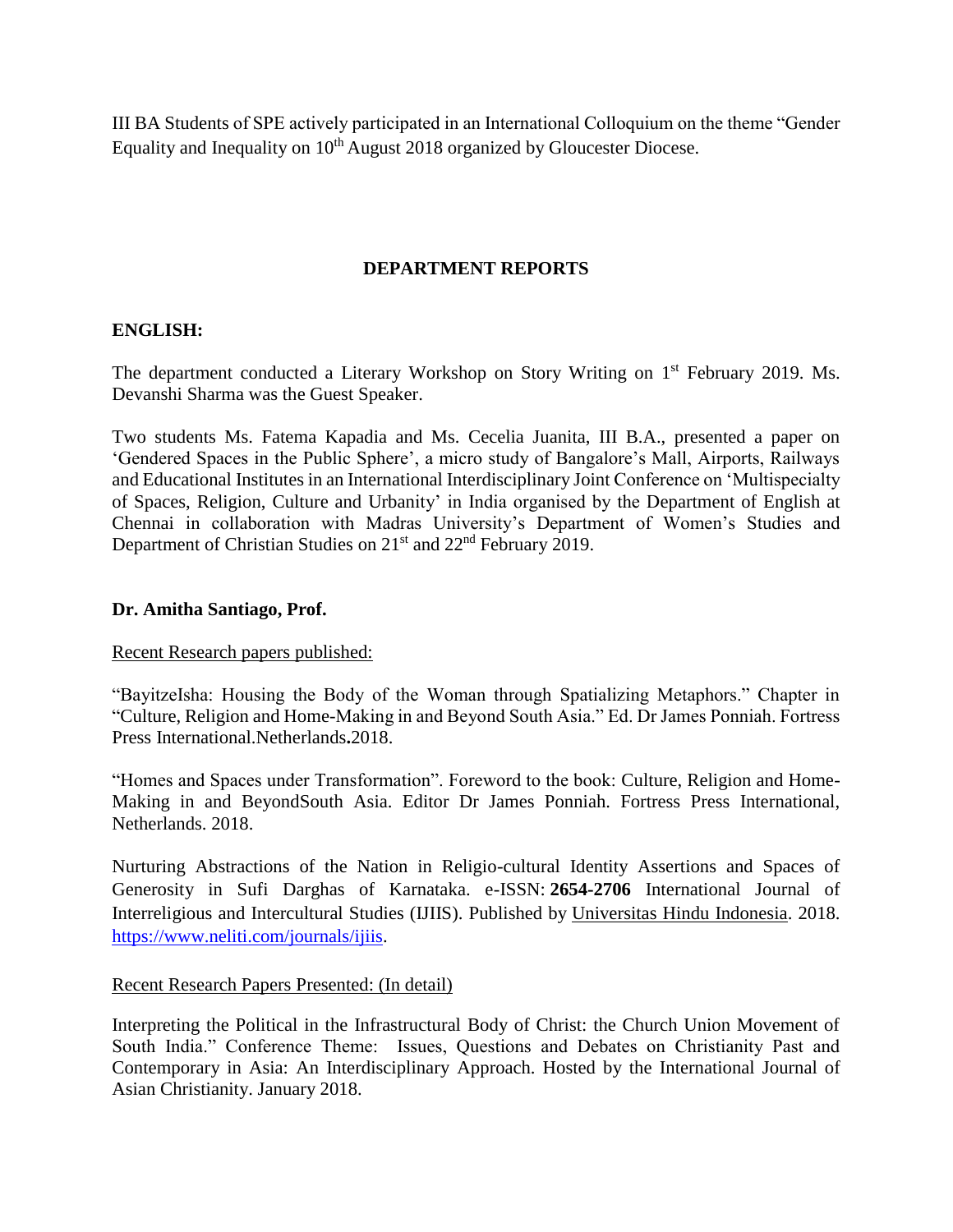"Literary Canon Formation and Religion in Colonial and Postcolonial India: Situating the Crisis in English Studies". Literature and Religion: Re-reading the Classics Today. Interdisciplinary Joint Conference. Madras University, Chennai. December, 2018.

"Married to Gods and Goddesses: Sacred Feminine Bodies of Vachanakaras and Yellamma's Jogappas and Jogatis of Karnataka". *Indo-China-Indonesia Senior Research Fellowship with Hong Kong University. Work- in-Progress Presentation. Chennai, May 2018.*

Workshop Facilitator: *1.Christian Witness in a Multi-Religious World: Dalit Narratives of Witness in a Multi – Religious Context 2. Mission From and At the Margins: Dalits and Christianity in India.* Conference on "Moving in the Spirit: Transforming Discipleship." World Mission and Evangelism (CWME), Arusha, Tanzania, March 2018, World Council of Churches 2018.

"Spatializing Religio-Racio-Cultural Identities: Karnataka's Indo-Iranian Muslims and Afro-Indian Siddis". International Symposium on Religious Life (ISRL). Theme: "Religion in a Divided, Multicultural World: Moderation, Fragmentation and Radicalization". Plenary Speaker and Discussant, November, 2018. Yogyakarta, Indonesia organised by the Centre for Society and Religion – Indonesia and the Ministry Of Religious Affairs, Indonesia.

"A Genealogy of Resistance Politics: A Historical Study of the Lingayats of Karnataka" Panel Theme: "Religion and Socio-Political Violence in South Asia". 25th European Conference on South Asian Studies, ECSA, University of Paris S2018, Ecole des Hautes Etudes en Sciences Sociales, Paris, France. July 2018.

Resource Person/BoS /BoE

Doctoral Studies Conclave Subject Expert: Reva University, Bangalore. 2018-2020.

Society for Biblical Literature 2019 Conference **Interdisciplinary Planning Committee Core Group Member.2014-19.**

**Consultant Editor** (Language and Content Editor) International Journal of Asian Christianity Conference. **Asian Cross Cultural Research Centre.** 2018.

**Resource Person: Workshop Facilitator:** at the **World Council of Churches CWME Conference:** "Moving in the Spirit: Towards Transformative Discipleship". **Tanzania. Africa. March 2018.**

**Moderator of Panel Discussion**: "Becoming Woman: Crafting the Female Self in the Private and Public Spheres". National Conference, Bishop Cotton Women's Christian College. Bangalore. 2018.

**Coordinator**. Joint Interdisciplinary International Conference organised by: Bishop Cotton Women's Christian College and Madras University. "Multipli'city' of Spaces: Culture, Religion and Urbanity in India". February 21<sup>st</sup> and 22<sup>nd</sup> 2019.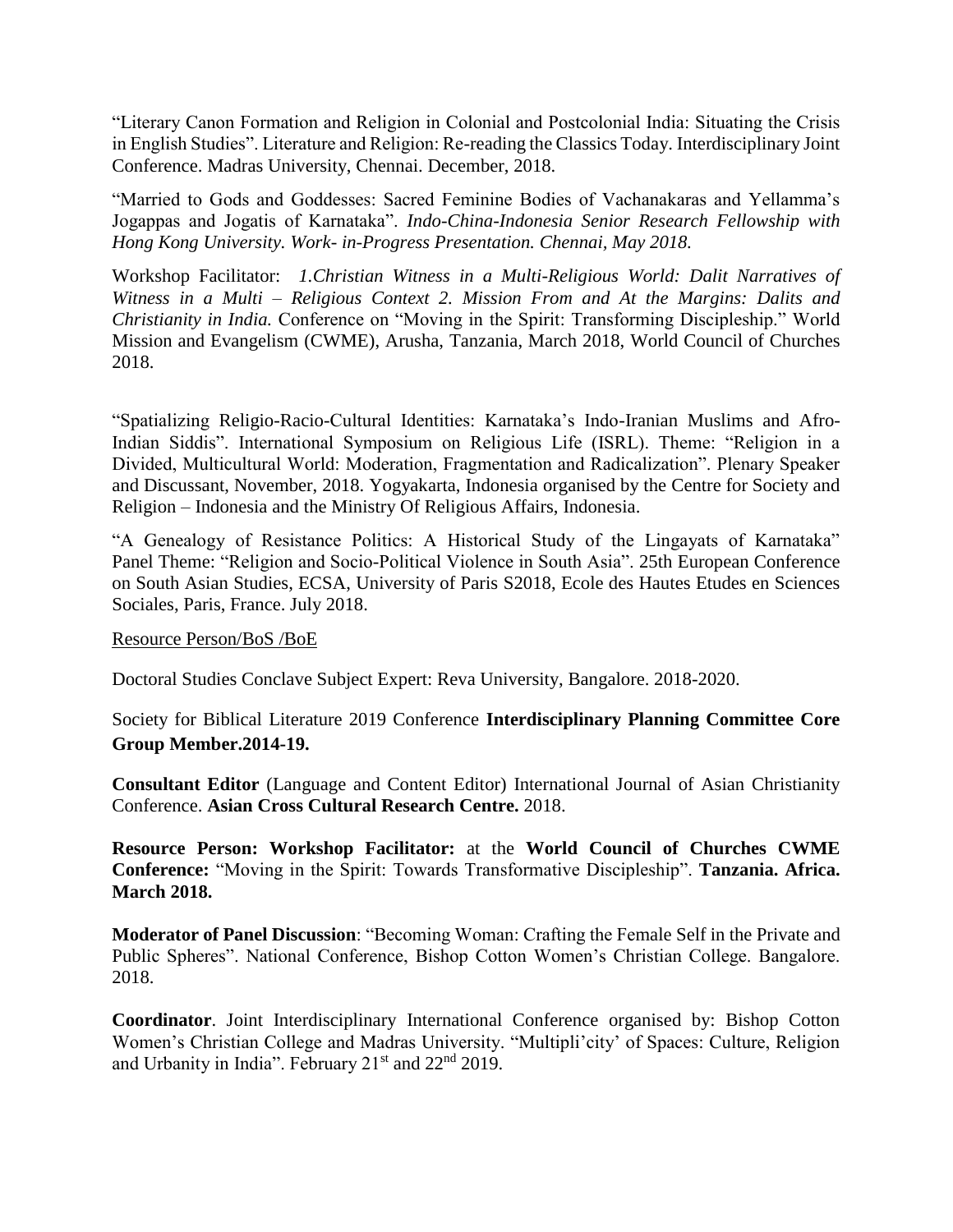**Chairperson**: "Textual Representations of Urbanity". Joint Interdisciplinary International Conference organised by: Bishop Cotton Women's Christian College and Madras University. "Multipli'city' of Spaces: Culture, Religion and Urbanity in India". February 21<sup>st</sup> and 22<sup>nd</sup> 2019.

*Plenary Speaker:* International Symposium on Religious Life (ISRL). Theme: "Religion in a Divided, Multicultural World: Moderation, Fragmentation and Radicalization". **Plenary Speaker and Discussant**, November, 2018. Yogyakarta, Indonesia.

### **KANNADA – SRUJANA KANNADA SANGHA**

Every year the department conducts a variety of programmes to uphold the language and culture of Karnataka. The department conducts Guest Lectures, Interclass Literary and Cultural events, Inter college events along with College Fests, Field Visits, encourages the students in Team Building Activities such as display of Bulletin Board on unique topics to organize the inter class events etc. The department regularly makes arrangements to take the students for the theatre visits to view the plays related to the syllabus, organises seminars, encourages the students to take part in intercollegiate - Literary and Cultural Events. The department also organises Kannada Nadu-Nudi Habba and gives Rasarishi Kuvempu Award to the student who secures highest Marks in Kannada in all the four Semesters – University Examinations.

The Department started the activities of Srujana Kannada Sangha with Chitra Sanchaya- Collage Competition on  $20<sup>th</sup>$  July 2018 during the Activity Hour.

The department organised a Guest Lecture on 24<sup>th</sup> July 2018. Sri. B.V. Raghavan, Founder, Karnataka Prasara Parishat addressed the I year Students.

Our students contributed articles and sketches for the souvenir of the Intercollegiate Literary and Cultural Fest Disha.

#### State Level Seminar:

The Departments of Kannada and Journalism jointly conducted a State Level Seminar on Media and Kannada Literature, in collaboration with Karnataka Sahitya Academy on 29<sup>th</sup> August 2018. The Programme was inaugurated by **Sri Vishveshwara Bhat**, Chief Editor, Vishwavani Newspaper. A message and good wishes were given by **Rt. Rev. Dr. Prasanakumar Samuel** , Bishop, Karnataka Central Diocese. The Programme was presided over by **Dr. Aravinda Malagatti,** President, Karnataka Sahitya Academy. Our Principal, **Prof. Mrs. Esther Prasanakumar s**poke about the contribution of Christian missionaries towards Kannada Literature and Journalism. The Registrar, Karnataka Sahitya Academy **Sri Kariyappa** welcomed the gathering. **Mrs. Chaya Anilkumar**, Head and Asst. Prof., dept., of Journalism spoke on the significance of the Seminar. **Prof.** M**anonmani S**, Head of the Dept. of Kannada introduced the dignitaries and was the compere for the programme. The Schedule of the programme was as follows:

**Session -1-** Print Media and Kannada Literature - **Sri. B. M. Haneef** , Journalist and Writer Kannada Literature and Digital Media - **Sri G.N. Mohan** , Journalist and Writer.

**Session -2 -** Electronic Media and Kannada Literature-**Dr. Smt. Rajeshwari**, Bangalore University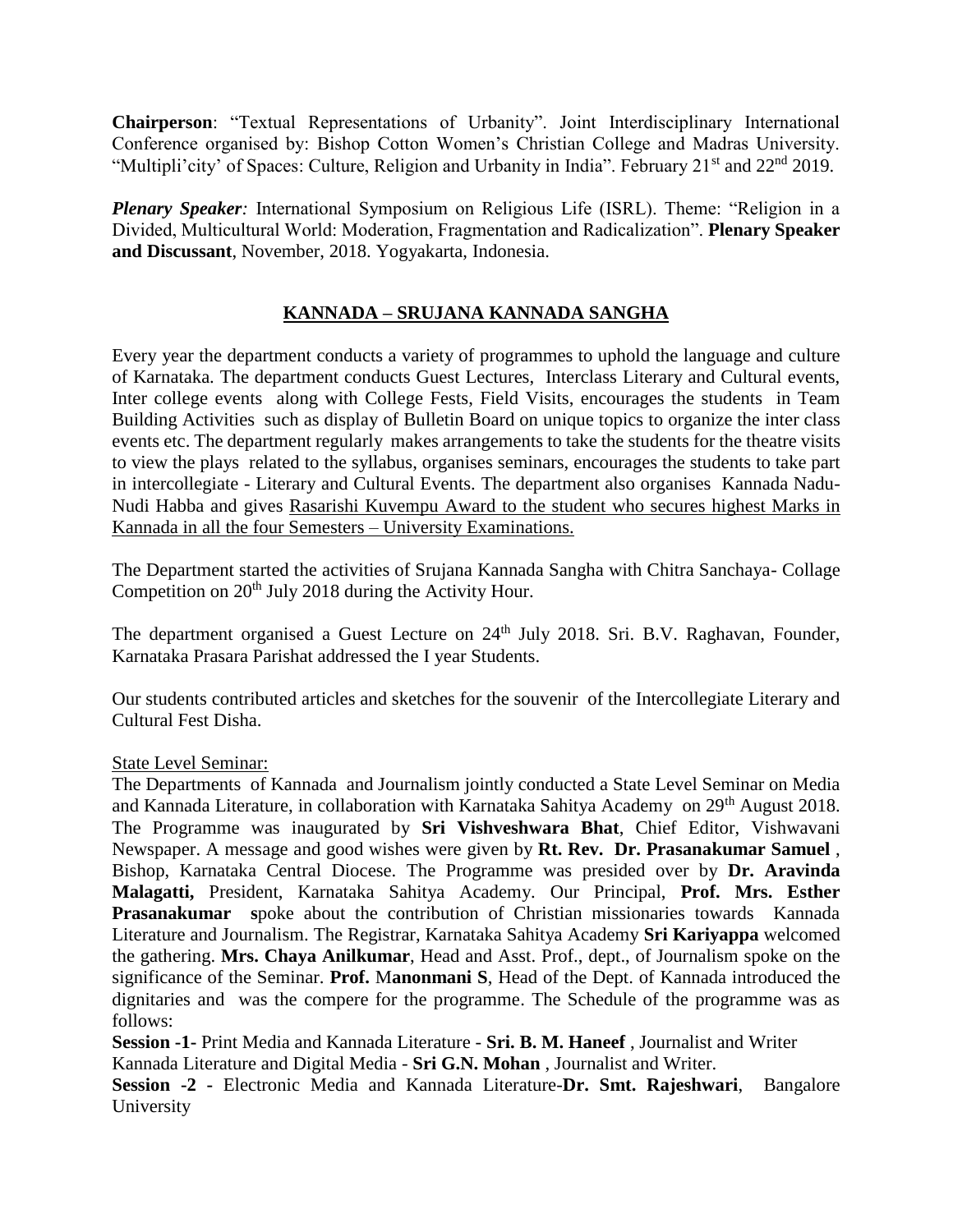Christian Missionaries contribution towards Kannada Literature and Journalism - **Dr. B.S. Talwadi** , Writer.

**Valedictory: Dr. Rajashekara Matapathi,** Member Co-Ordinator, Karnataka Sahitya Academy

Undergraduate and Post Graduate students from other colleges, Professors and media persons attended the program along with our students. The Department arranged lunch for all the dignitaries and participants. The feedback from all the participants was good.

On 11th February 2019 II BBA students displayed the Kannada Bulletin Board On the Topic : **Siri Dhanyagala Mahatva**.

On 13th February 2019 Ms. Harshita, III B.Com won the II Prize in the inter college Bhavageethe competition , organised by Jain College – Kannada Vedike.

On 16<sup>th</sup> February 2019 Ms. Shashi Prabha, I B.A won the III Prize in the Public Speaking organised by YMCA.

I B.Com students viewed Shoka Chakra – a play at Ravindra Kalakshetra on 12th March 2019.

II BBA students viewed – 'Daala'- a play at Ravindra Kalakshetra on 13th March 2019.

The department' organised a field visit to 'Janapada Lokotsava' on 15<sup>th</sup> March 2019.

Interclass Competitions like Pictionary, Drawing, Quiz, Rangoli, Singing, Group and Solo Dance, Fashion Show etc., were organised from 18<sup>th</sup> March 2019 to 3<sup>rd</sup> April 2019.

#### Kannada Nadu Nudi Habba

The department organised Kannada Nadu Nudi Habba on 3<sup>rd</sup> April 2019. Mrs. K.M .Janaki, Director, Kannada and Culture Department, Govt., of Karnataka, Sri. L.Y. Rajesh, Police Inspector and Vigilance Officer in Bengaluru Development Authority and Sri Vasudhendra, a famous Kannada writer were the Chief Guests. Our Principal Prof. Esther Prasanakumar presided over the programme and congratulated the Chief Guests on their contribution towards the younger generation. Police Inspector Sri. L Y Rajesh is a person who believes that being approachable and friendly works better in law enforcement. Thus he breaks the language barrier in the multilingual city Bengaluru by teaching Kannada to techies in the city as a way of dealing with cases of road rage. He is helping to break the language barrier by distributing books on basic Kannada among the people and also by organising basic Kannada classes during the weekends. He interacted with our students and created awareness about voting by showing a video about " **First time Voters**". The programme concluded with the cultural events. Students enthusiastically took part in the group dance and fashion show.

Ms. Bhoomika, Final Year BCA is the recipient of the Rasarishi Kuvempu Award for securing the highest marks in Kannada in all the four Semesters of the Bangalore University Examinations.

#### **Dr. S Manonmani, Professor and Head of the Department**

#### Seminars/ Guest lectures:

Participated in the Loka Samvvada, at BCU Foundation Lecture Series on "My Idea of Karnataka and Revisiting Early Karnataka in the Company of Pioneering Researchers and Writers" at Jnana Jyothi Auditorium, Bangalore Central University on 28<sup>th</sup> March 2018.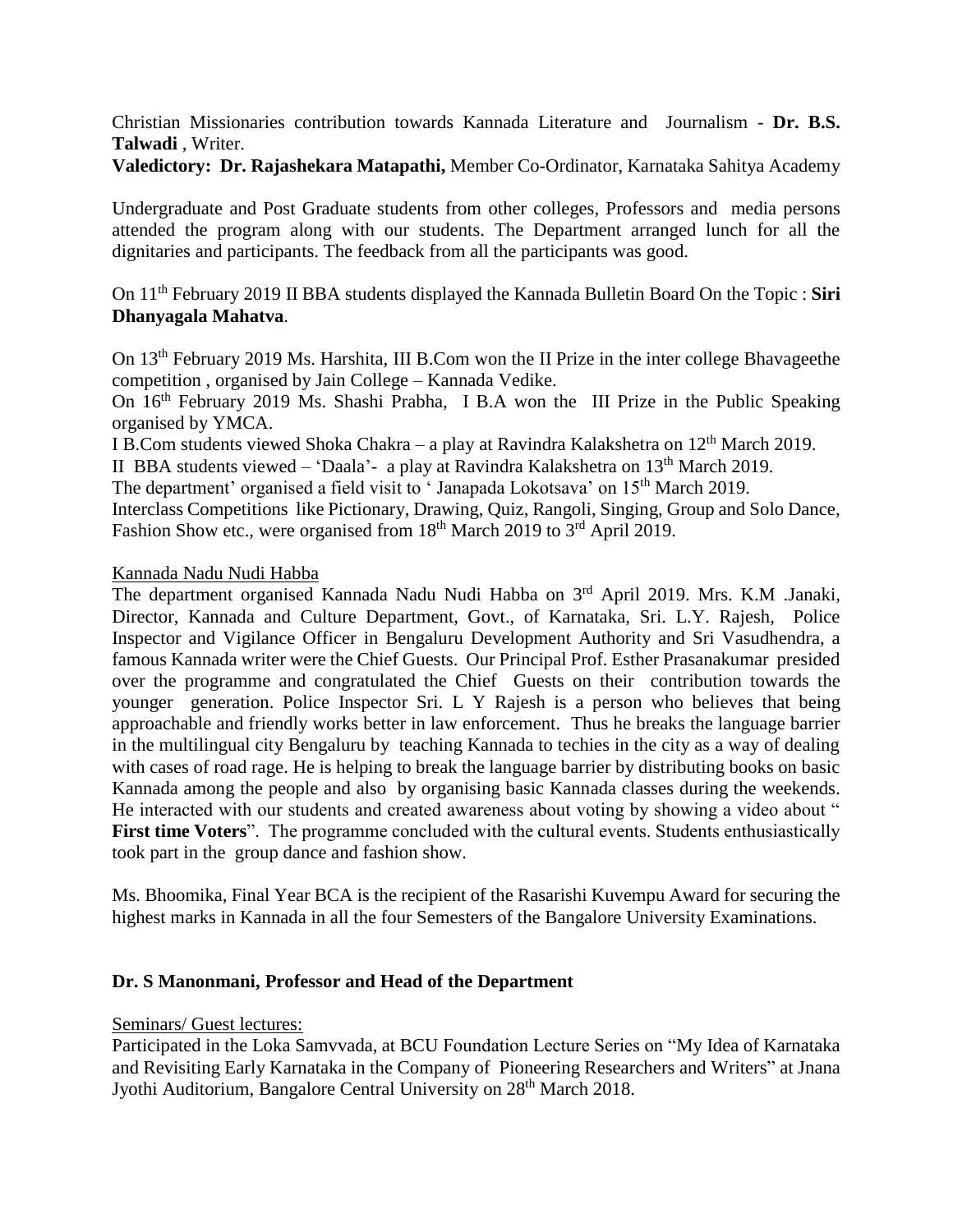Participated in the National Seminar on "**Madyayugina Bhakthi Vividha Ayamagala anusandhaana**" on 25<sup>th</sup> October 2018 organised by the Department o Kannada and Culture, Government of Karnataka.

Participated in the National level Seminar on 28<sup>th</sup> October 2019 organised by the Kannada Department of Mumbai University, on " **Kannada Pragne andu- indu**".

Spoke on "**Samshodhana karyada iti-mitigalu**." in the National level Seminar on 28<sup>th</sup> October 2019 organised by the Kannada Department of Mumbai University and received a felicitation from Dr. Baraguru Ramachandrappa .

Guest Speaker at Vasavi Vidya Niketan, spoke on the Topic – **Allama Prabhuvina Bedagina Vachanagalu** on 16<sup>th</sup> August 2018.

Guest Speaker at Goodwill Christian College Bangalore, spoke on the Topic –"**Basavannanavara Vachanagalu – Ondu avalokana**" on 11<sup>th</sup> September 2018.

Positions held:

Member of the BOS , Bengaluru Central University. Member of the BOE , Bengaluru Central University. Member of the BOE , Smt. VHD Home Science College. Bengaluru Central University – Founders' Day Organizing committee member. External Evaluator , for **Mumbai University** Ph.D/M.Phil Courses.

#### **HINDI**

A requisition for the revival of the memorial of Munshi Premchand at his village Lamhi (Uttar Pradesh) was submitted by Dr. Vinay Kumar Yadav on  $17<sup>th</sup>$  July 2018 which was recommended for consideration by *Sri. Chandrashekar Kambar, President, Sahitya Academy* to the **Minister of Culture, Dr. Mahesh Sharma, New Delhi**, on 24<sup>th</sup> July 2018.

On 31st July 2018 '**Premchand Jayanthi'** was celebrated in the college. Inauguration of '*Hindi Parishad'* was organised during the event and the following are the names of the elected representatives of the Parishad. Ms. Divya – I B.A, Ms. Abreen Khanum – I B.Sc., Ms. Khusboo Kuwar – I B.Com 'A', Ms. Varsha Gour – I B.Com 'B', Ms. Sonal – I BBA, Ms. Siddiqua – I BCA, Ms. Nilufer – II B.A, Ms. Misba Sultana – II B.Sc., Ms. Amreen Sultana – II B.com 'A', Ms. Prerana Osthawal - II B. com 'B', Ms. Afshan - II BBA, Ms. A.N. Rushda Usra – II BCA

A Brief Report about Hindi Diwas: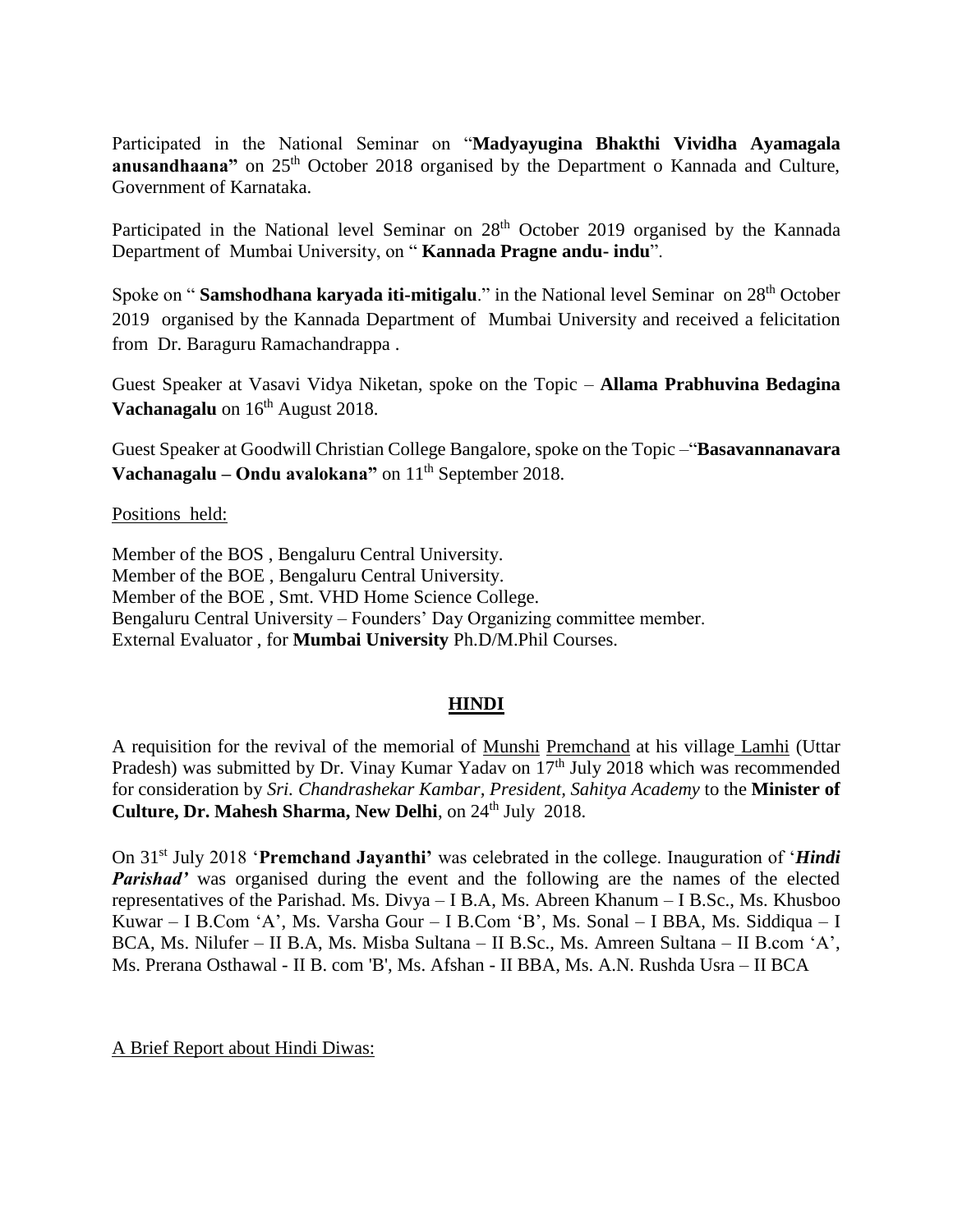Hindi Diwas was celebrated in the college on a grand scale with the theme of '**Bharatiya Naari ke Badhte Kadam'** on 14<sup>th</sup> September 2018. Various literary competitions like creative writing, poetry recitation, pick'n'speak, solo singing, group dance, dumb charades etc., were arranged during the Hindi Pakhwada which was organised a fortnight before Hindi Diwas. A very eminent Hindi writer and stage artist cum director, *Shri. Susheel Kumar Singh*, from Lucknow was the Chief Guest for the occasion. The Principal, Prof. Esther Prasanakumar presided over the function. The following is the list of prize winners who received the prizes from the chief guest.

Creative Writing:

Afshan.K – II BBA - 1<sup>st</sup> prize, Misba Taj – II BCA - 2<sup>nd</sup> prize, Vani. K.S – I B.Com'A' 3 3rd prize

Poetry Recitation:

Anupriya Kumari – II BBA - 1<sup>st</sup> prize, R.Priyanka Rao – I BCA- 2<sup>nd</sup> prize, Siddiqua.N – I BCA 3<sup>rd</sup> prize

Pick 'n' Speak :

Afshan.K –II BBA-1<sup>st</sup> prize, Misba Taj -II BCA- 2<sup>nd</sup> prize, Vani.K.S –I B.Com'A'-3<sup>rd</sup> prize

Solo Singing :

Ruksar -I B.Com'B'-1st prize, Preeti Sharma -II B.Com'B'- 2<sup>nd</sup> prize, Misba Taj -II BCA 3<sup>rd</sup> prize

Group Dance :

Afshan & group – II BBA - 1<sup>st</sup> prize, Richika & group – I B.Com'B'- 2<sup>nd</sup> prize

Dumb Charades :

Misba Taj and Misba Zaiba – II BCA- 1<sup>st</sup> prize, Zenab and Hajira – II BCA-2<sup>nd</sup> prize Afiya and Arshiya – I B.Com'A'-3<sup>rd</sup> prize

In his address, the Chief Guest appreciated the department for the way the event was planned and organised. He spoke on the importance of Hindi language at national and regional level. He reiterated on the point that organising this kind of programme will definitely promote Hindi in the non Hindi speaking States.

A Special Report exclusively on the Workshop conducted by the department on 'Alakh Azadi Ki', a drama, prescribed as text book for the II B.Com, Hindi students, by the Bangalore University.

It was a matter of great pride that one of the prominent Hindi Literary stalwarts, **Shri. Susheel Kumar Singh** from Lucknow, who is a renowned stage artist, producer and director as well responded to the request of the Department of Hindi and came to Bangalore for a span of almost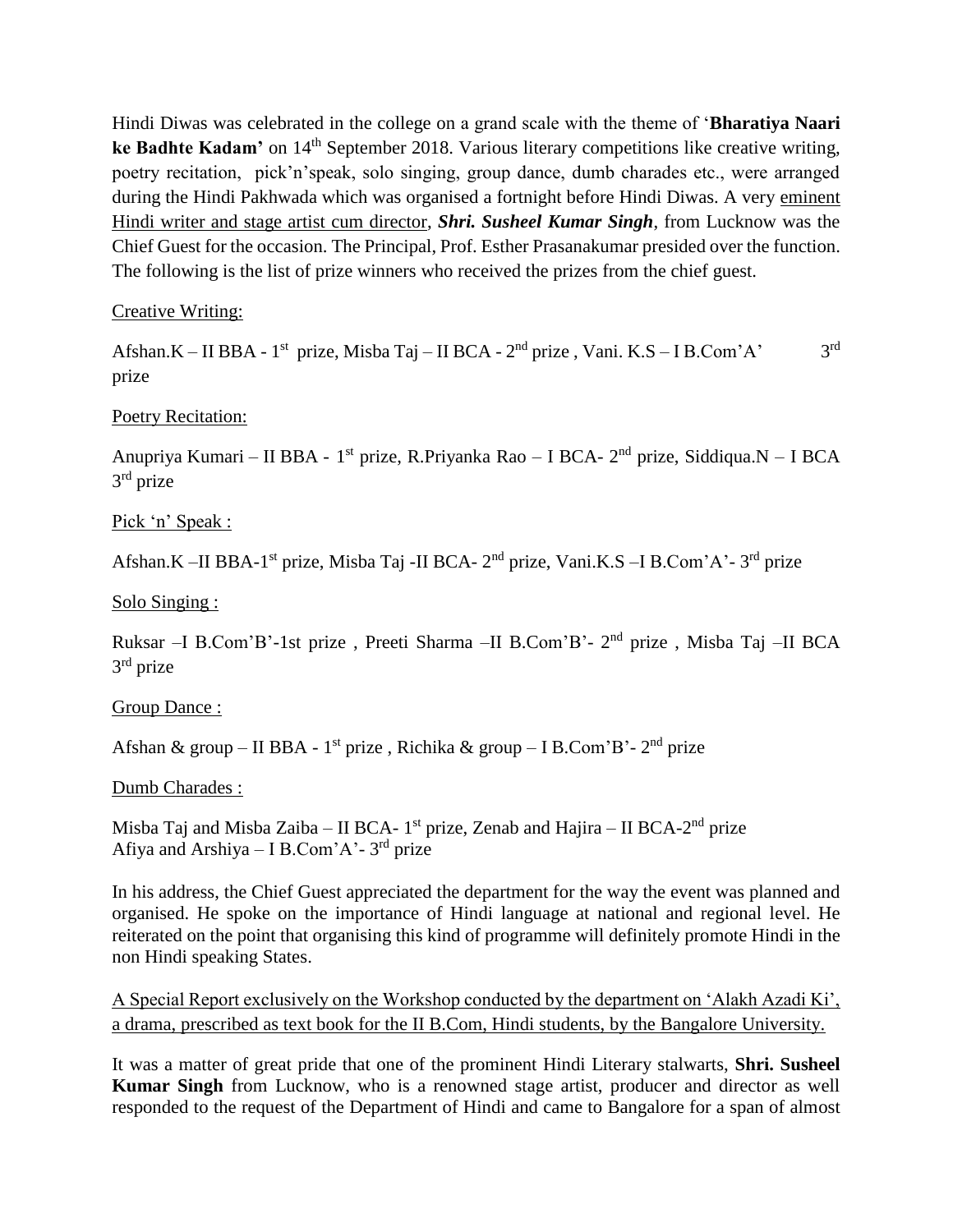one month to train our students in theatre acting for his drama *'Alakh Azadi Ki',* a text book prescribed for the II B.Com students of Bangalore University. The students who didn't have any idea of the theatre performance accepted this challenging act and co-operated with the author and director, who was full of praises for their sincere efforts. It was first of its kind in Bangalore, where-in the writer himself was training and directing his own play.

The HOD, with the support of the principal, faculty and students worked day and night towards the successful accomplishment of the great idea of his. It was performed by the students in *ADA*  Rangamandira, JC Road, Bangalore, on *1<sup>st</sup>* October, 2018. The department extended its invitation to watch the live show and also to interact with the author to various colleges of Bangalore. The response was so overwhelming that many came to watch and participate in the event from places like Tumkur,Tiptur and Nelamangala. A total of 750 teachers and students witnessed the live drama in which our students won the hearts of many.

*Shri.Uday Kumar Singh,* President*, Akhil Bharatiya Ekta Manch*, was the Chief Guest for the occasion. He spoke on the importance of the contribution of youth towards Nation building and the sacrifices of our Armed Forces while protecting our Nation. During his addressing, he expressed his opinion that we all should have the true awareness about the concept and importance of Independence and self reliability, which is the main theme of 'Alakh Azadi Ki.' *Dr. Mythili Rao, Dean, Dept. of Languages, Jain University,* was invited as *Guest Speaker* for the event.

The department expresses its gratitude to the Principal Prof. Esther Prasanakumar, without whose co-operation and timely advice, this event would not have been such a great success. A special thanks to the author Shri. Susheel Kumar Singh, who took interest in training for the theatre performance.

The following are the various events in which Dr. Vinay Kumar Yadav, Head of the Department was invited at different levels :

Kendriya Vidyalay, Danapur Cantt. Patna, Bihar, under **Ministry of HRD**, **Govt. of India,** invited Dr. Vinay Kumar Yadav as **Jury Member** on the occasion of Social Science Exhibition on the theme **'Ek Bharath Shresth Bharath'** which was conducted on 10<sup>th</sup> and 11<sup>th</sup> August 2018 at Patna.

As a **Subject Expert** for the interview conducted by **BMS College for Women** Bangalore for the post of Hindi faculty on 29<sup>th</sup> June 2018.

**Dr. Nitte Shankara Adyantha Memorial First Grade College**, Bangalore invited him as **Resource Person** for a programme on '**Alakh Azadi ki'** which was conducted on 7<sup>th</sup> September, 2018.

As a **judge** for an Inter-School Hindi Debate Competition which was organised by **Army Public School**, Bangalore on 7<sup>th</sup> September, 2018.

As **Chief Guest by The Canara Bank Head Office**, J.C. Road, Bangalore to their office on the occasion of Hindi Diwas Celebrations on 14th September 2018.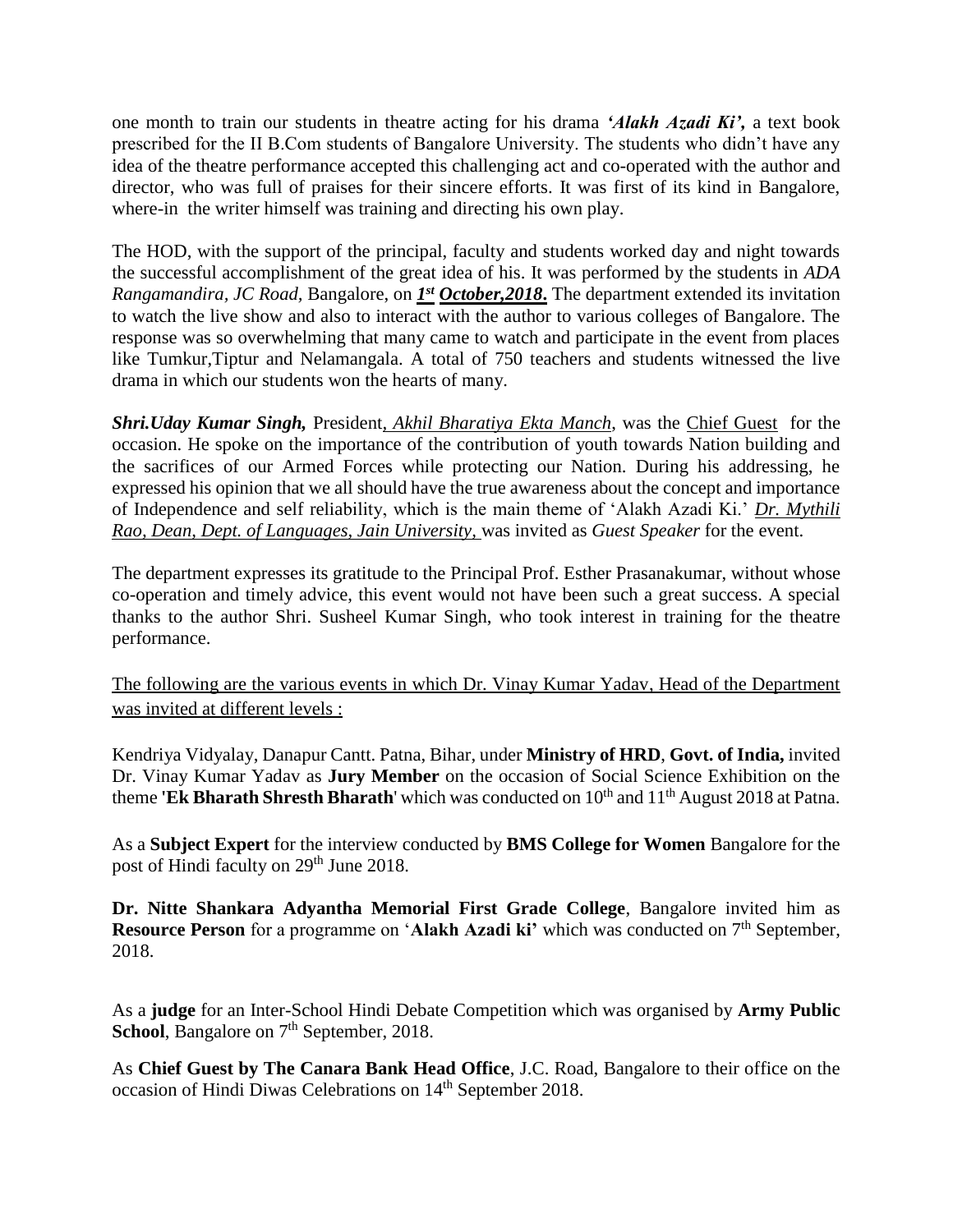A panel discussion on '**Dakshin Bharath mein Hindi ka Vikas'** was organised by Doordarshan Kendra, Bangalore on 14<sup>th</sup> September, 2018. He was invited to **anchor** the programme which consisted of 3 panel members representing Karnataka, Tamil Nadu, Kerala. It was telecasted at 10:00 am on the same day and re-telecast on  $15<sup>th</sup>$  September 2018 in the afternoon.

As a **Guest Speaker** by **Reva University**, Bangalore which celebrated Hindi Diwas on 17<sup>th</sup> September 2018.

As a **Chief Guest by MES Institute of Management**, Bangalore which had organised Hindi weekly programme in their Institution for their function on 28<sup>th</sup> September 2018.

He was invited by **Kristu Jayanthi College**, Bangalore as a **Resource Person** to deliver a talk on 'Kurukshetra', a prominent work in Hindi Literature, on 28th September,2018. He was the **Chief Guest** for 'Hindi Diwas' which was organised on the same day.

He was invited as a **Chief Guest** by the **Literary Club, Don Bosco College,** Bangalore, which celebrated Hindi Diwas on 9<sup>th</sup> October, 2018.

He **chaired a session and presented a paper** as well in a **UGC sponsored 2 day National Level seminar** organised by the Hindi Department, Jnanabharathi Campus, Bangalore University, on 30<sup>th</sup> and 31<sup>st</sup> October, 2018. The paper presentation was on the topic 'Samakaleen Kahani- Katha ke Mukhya Sarokar.'

He was invited as **Subject Expert** for an **International Conference in Hindi** on 'Pravasi Sahitya Evam Hindi Bhasha ka Mahatva' arranged by Mount Carmel College, Autonomous, Bangalore on 7<sup>th</sup> and 8<sup>th</sup> January, 2019.

Jain University, Centre for Management Studies, Bangalore invited him to deliver a **Guest**  Lecture on 'Hindi Language as a skill set for Career Prospects' on 12<sup>th</sup> January, 2019.

He was invited as one of the **Speakers** to address a gathering by **Anuvrat Samiti**, Jain Samaj Bangalore, at Terah Panth Bhavan, Gandhi Nagar on 24<sup>th</sup> February, 2019 which had organised an event to pay homage to the martyrs of the Phulwama Attack.

**'HUM'** Jain Social Service Organisation, Bangalore, invited him as a **Speaker** on the occasion of International Women's Day, at ADA Rangamandira, Bangalore on 8<sup>th</sup> March, 2019.

He was invited by the **Christ Junior College**, Bangalore on 12<sup>th</sup> April, 2019 for **voice recording** on 'Sujan Bhagat' and 'Bade Ghar ki Beti' stories written by Munshi Premchand; 'Bholaram ka Jeev' and 'Ninda Ras' written by Harishanksr Parsai for content digitalization.

Prasaar Bharathi (India Public Service Broadcaster) Doordarshan Kendra, Bangalore had organised a *Workshop* in their unit for Non-Hindi speaking employees between 22nd October and 29th October 2018. Dr. Vinay Kumar Yadav handled classes of *Prabodh,Praveen and Prajna* for the employees during the mentioned period.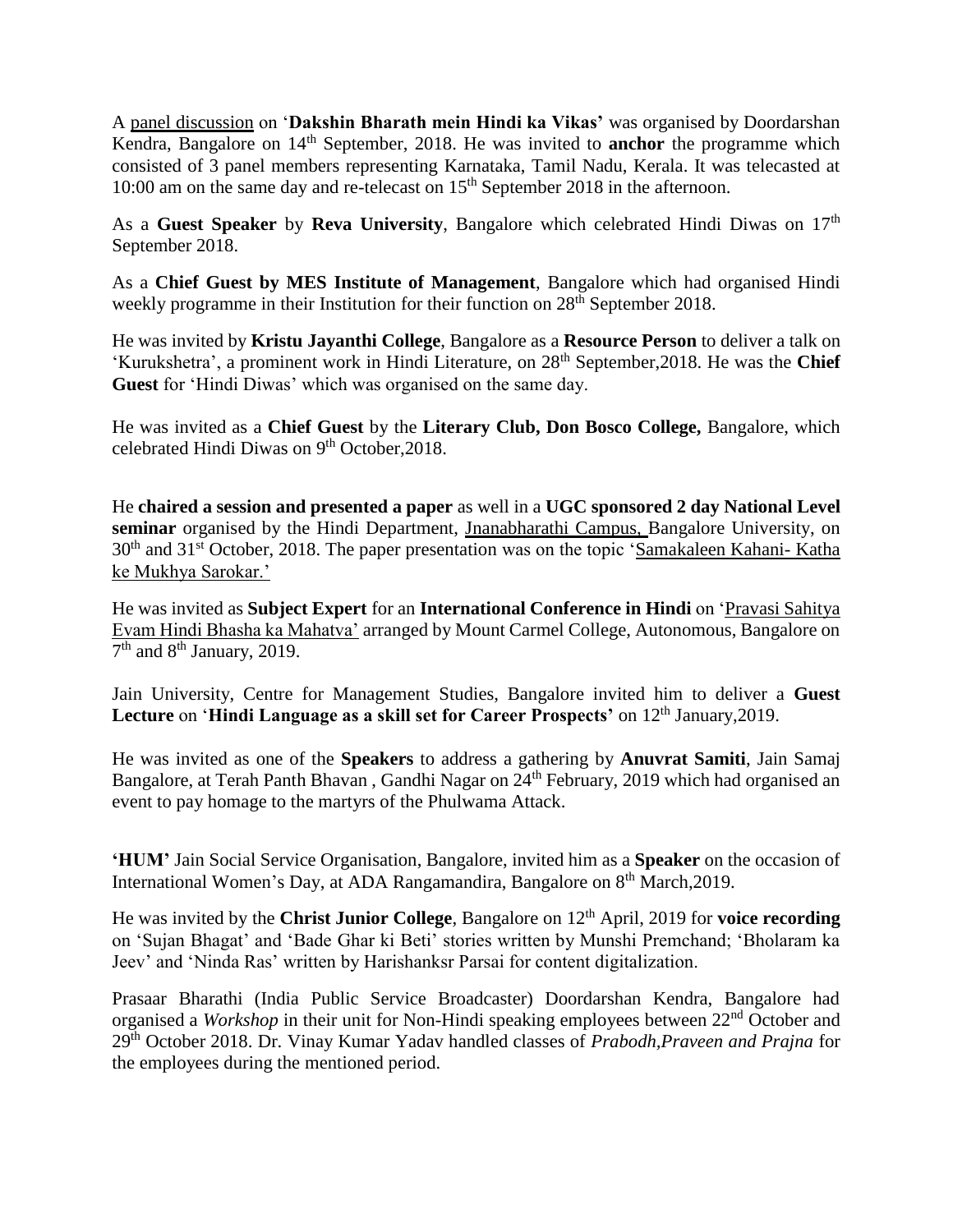#### Positions held:

Board of Studies, *Bangalore Central University* for the year 2018-2020. Board Of Studies, *Jyoti Nivas College, Autonomous*, Bangalore

### **Prof. Jai Laxmi, Faculty Member**

Seminars Attended: Faculty Development Programme – Power Point Using Animation conducted by ALPHA TECH  $\text{ACADEMY}$  on  $10^{\text{th}}$  August 2018.

Paper Presentations:

In the International Conference on 'Vedesh Mein Rah Rahey Pravasi Bhartiyoo Kee Chounotiya" at Mount Carmel College, Autonomous, Bangalore on 7<sup>th</sup> and 8<sup>th</sup> January 2019.

### **FRENCH**

Apart from the academic course, the French Department focused on various practices and activities to understand and appreciate the culture of France and other Francophone countries. Sound-bites and audio files to enhance listening and pronunciation skills, listen to the French songs. Quizlet (an online application) Flashcards for vocabulary. links to online sites for grammar exercises. comprehension passages and writing exercises. oral interaction to improve speaking skills were used.

Assignments were given to students and presentations were made on the following topics with PPT Presentation on Ecologically important Natural Reserves in France, Francophone countries and French festivals.

Departmental Activities: FRENCH FEST 2017- PPT Presentation, Quiz, Crossword, Singing, Pictionary, Chasse de Trésor (Treasure Hunt) Competitions. French Movie shown: La Famille Bélier.

#### **Mrs. Thayabunnissa Mohamed, Asst. Prof.**

### **HISTORY**

Apart from conventional classroom teaching the following methods are also used. Seminars, assignments or projects are given to students and the same are reviewed. Students are taught to prepare Mind Maps, which are an extremely versatile and accessible approach to help visualize and understand the subject. Weak students are identified and remedial classes are conducted for them. A general counselling is also given to the students to improve their overall academic performance.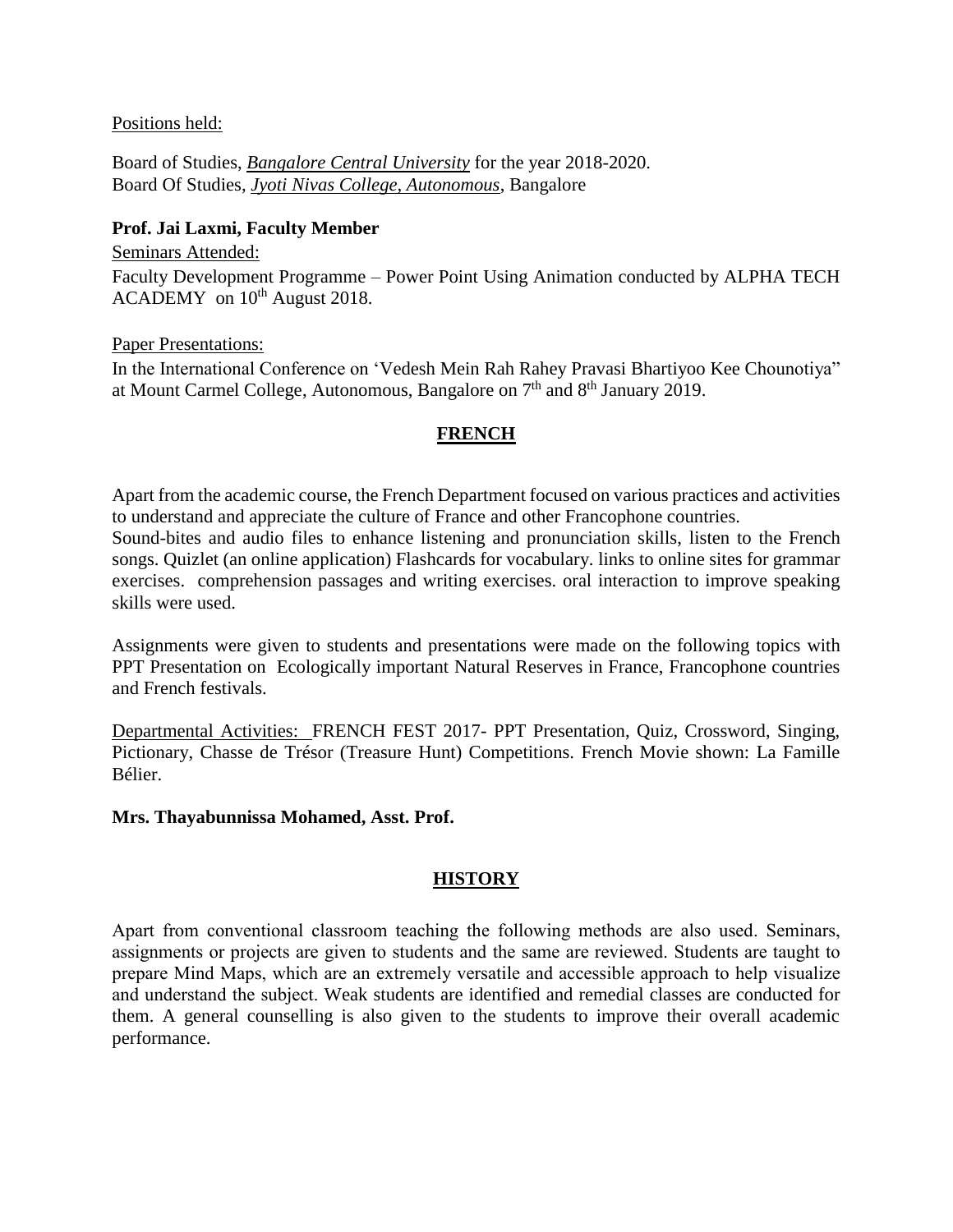The Bulletin Board of the department was put up by the Final year students by Ms. Renuka S, Ms. Noor Fathima and Ms. Pritika on the topic "Major Wars of India".

The Department organized a field visit cum educational trip to **Janapada Loka** on 28<sup>th</sup> February 2019.

### **Ms. Shruthi Nagaiah, Asst. Prof. and Head of the Department.**

### **ECONOMICS**

### Guest Lectures and Field Trips organised during the year:

An International multi-disciplinary symposium on 'Systems Management – an Overview' was organized on 23rd July 2018 by the Dept. of Management, Commerce, Economics, Computer Science & Physics. Students and staff from various colleges were invited. The department organised a visit to the RBI & FIRC (Financial Inclusion Resource Centre) for I B.Com. and II BA students on 29<sup>th</sup> August 2018 as part of their curriculum development program. The Final B.A. students were taken to a Food Processing Industry on  $2<sup>nd</sup>$  March 2019 to have a practical experience about Assembly Line Management.

Group Wise Projects were given viz., II B.A. 'India 2019", III B.A. i) Human Rights ii) Sectoral Developments, I B.Com. – Types of Customers – Role Play

Fest Conducted – during the inter-collegiate Fest –'Disha-2018' the Department organized two events - a) Pick-n-Speak & b) Collage. A number of colleges participated in the same.

The Bulletin Board was on the topic 'Women in Industry'

### **Ms. B G Jyothi, Prof and Head of the Department & Ms. Joyce Metilda Irudayam, Prof.**

Both completed a Faculty Development Programme "on Powerpoint using Animation" conducted by ALPHA TECH ACADEMY on 10<sup>th</sup> August 2018.

Both participated in the multi-disciplinary Symposium – 'Systems Management – an Overview' on 23rd July 2018.

Both are mentors and have conducted 4 mentoring sessions with mentees and addressed issues as and when the need arose.

Ms. B.G.Jyothi was the convenor of Criteria 2 of SSR and member of IQAC.

### **PSYCHOLOGY**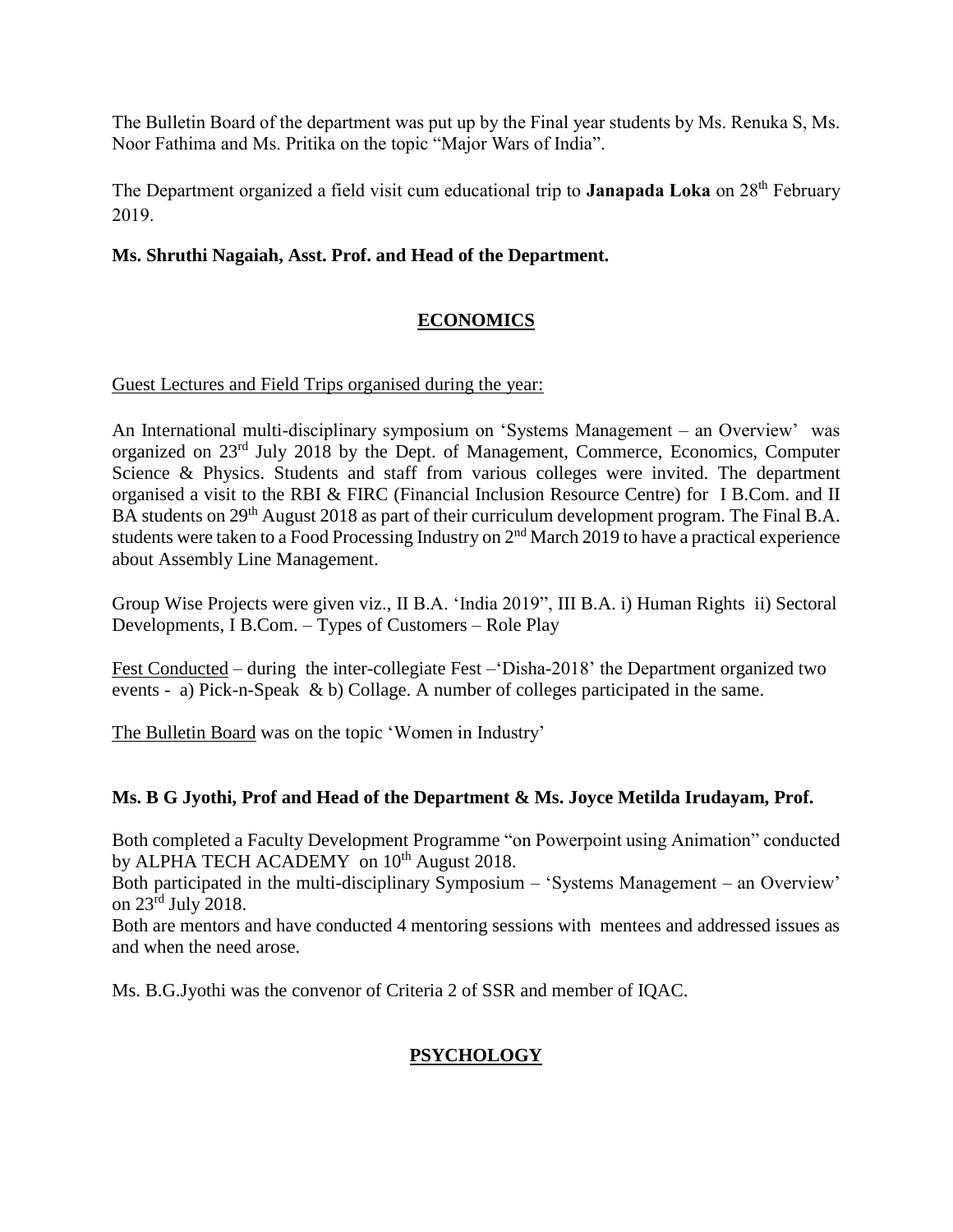28<sup>th</sup> July 2018: Dr Vijayshri was invited by VVN Degree College to conduct a workshop for the parents of degree students on 'Parenting the Millenials.

September 2018: Mrs. Monisha Muliyil, Faculty Member was invited to conduct a workshop in psychology over SIX sessions for Karnataka Central Diocese Women's Fellowship-Family Counseling Course 'Divyabhodini'

10<sup>th</sup> October and 17<sup>th</sup> November 2018: Dr Vijayshri conducted a 2 day Faculty Development program 'Nurturing the self :The teacher & the Taught ' Empowerment through an experiential approach for over 30 faculty members each day. The topics covered were 'Communication to the digital Generation' and Professional Ethics

19th February 2019: Dr Vijayshri conducted a workshop on Invitation from MHRDC .The topic was **"Creating Mental health Awareness among the youth**" This was part of the Refresher course for 31 Faculty members from the Departments of Education, Physical Education  $\&$ Psychology ,held at the MHRDC at the Bangalore University campus

8<sup>th</sup> and 9<sup>th</sup> April 2019 at Chennai: Dr. Vijayashri Ravi was invited at the International Conference on Health Psychology on the topic "Exploring the role of personal narratives/stories in creating mental health literacy among adolescent girls".

Dr. Renuka Paul, Faculty Member, was awarded the **'Best Teacher Award'** by the Presidency University

Ms. Monica P, Faculty Member, attended a National Seminar at Christ University on 21<sup>st</sup> February 2019 themed 'Debating Sustainability: Discourses on Environment and Development' and also conducted a Workshop on 'The Importance of Vocational Training For the Special Children" at Arpana, School for Special Education on 21<sup>st</sup> March 2019.

The Department conducted an Industrial Visit to Thai-Ashique Chemicals and Cosmetics Ltd.

Science Day was celebrated with a visit to NIMHANS and a Psychology Newsletter Vol 2 was released. The Bulletin Board of the Department has been adjudged the best for the Academic Year 2018-2019. It was on the theme " Mental Health Awareness and Psychological First Aid"

### **POLITICAL SCIENCE**

#### Fest Conducted:

At the annual intercollegiate literary and cultural fest – DISHA 2018 where the theme was – "ECHECS" The Queens Resurgence, which was held on  $18<sup>th</sup>$  and  $19<sup>th</sup>$  September 2018 the department organized an event on "**Poster Making**"(National Identity)

#### Bulletin Board: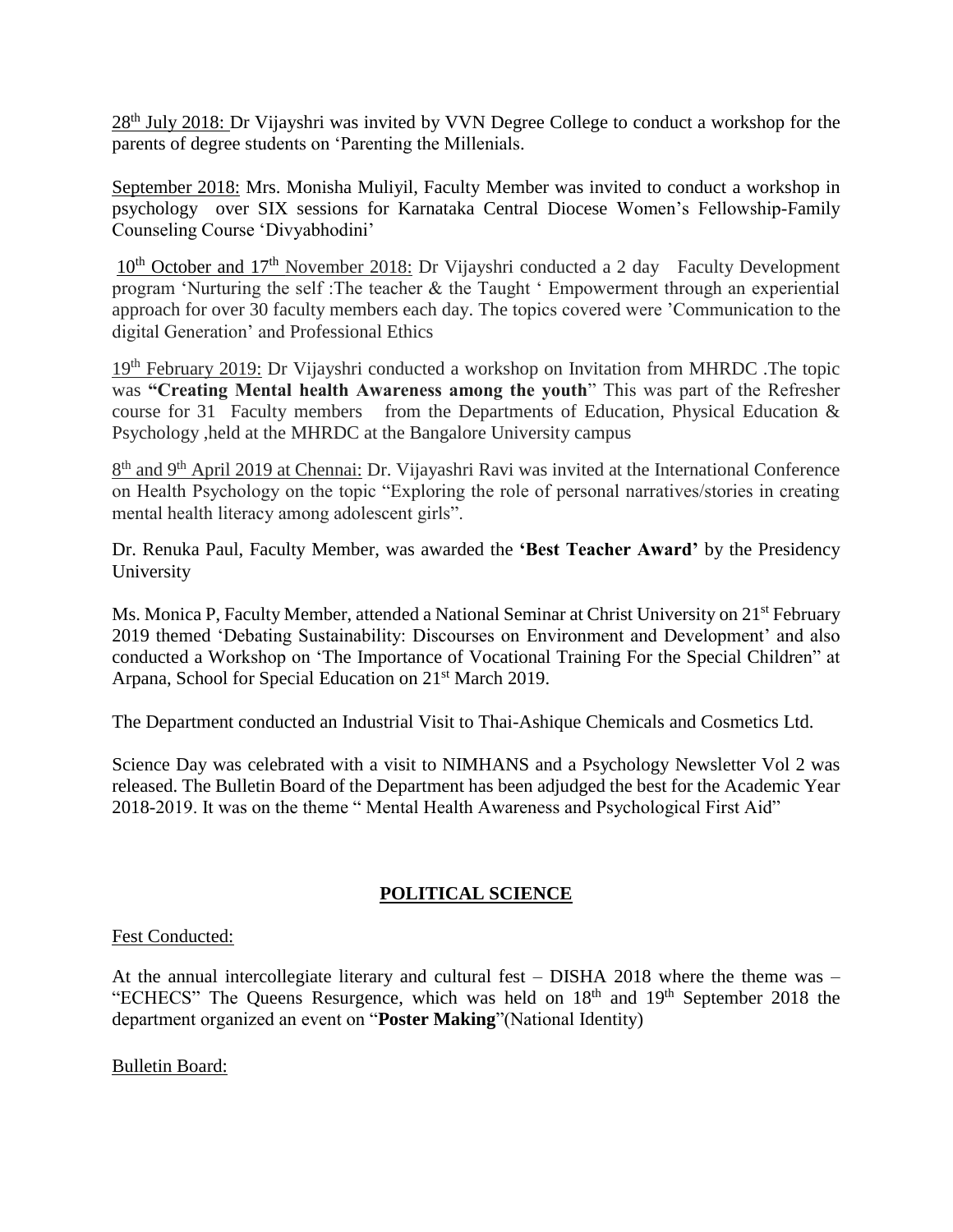The II and Final year students put up a bulletin board on the topic **"Karnataka Election 2018"** the struggle of forming a government displayed on 23<sup>rd</sup> July2018.

### Departmental Activity and Mentoring Activity:

The Final and II year students were taken for one day regional seminar "Education, Empowerment and Emancipation" on  $5<sup>th</sup>$  March 2019 organized by the research unit – Indian Social Institute, Bangalore. General counseling is done regularly in the class which is related to academics and non-academics and motivating them towards examinations and towards life.

### Interdisciplinary colloquium:

The Final year students of B A –HEP were a part of International colloquium on **"Gender Equality and Inequality"** on 10<sup>th</sup> August 2018 organised by Gloucester Diocese.

### **Mrs. Hemalatha MS, Asst. Prof. and Head of the Department**

Seminar/ Conference Attended :

Attended a one day national seminar on "Indigenous Knowledge System : A Multi- Disciplinary Exploration – Returning to the roots" on 4<sup>th</sup> September 2018 organized by Jyoti Nivas Autonomous College, Bangalore.

Attended a one day Regional Seminar on "Education Empowerment and Emancipation" on 5th March 2019 organized by the Research Unit – India Social Institute, Bangalore

### Paper Publication:

Research Paper "ICT Creative Learning" was published in the conference proceedings with ISBN number—9789353009298 at Dr. S Gopalaraju Govt. First Grade College, Anekal, Bengaluru

### Positions held:

BOS member for Jyoti Nivas Autonomous College in 2018.

### **JOURNALISM**

The Department of Journalism conducted various activities with the motto of imparting education with a practical approach. A glimpse of activities conducted include:

### International Multidisciplinary Symposium:

**23-07-2018**: The Department of Journalism along with Departments of Computer Science, Commerce, Economics, Physics and Management organised an International Multidisciplinary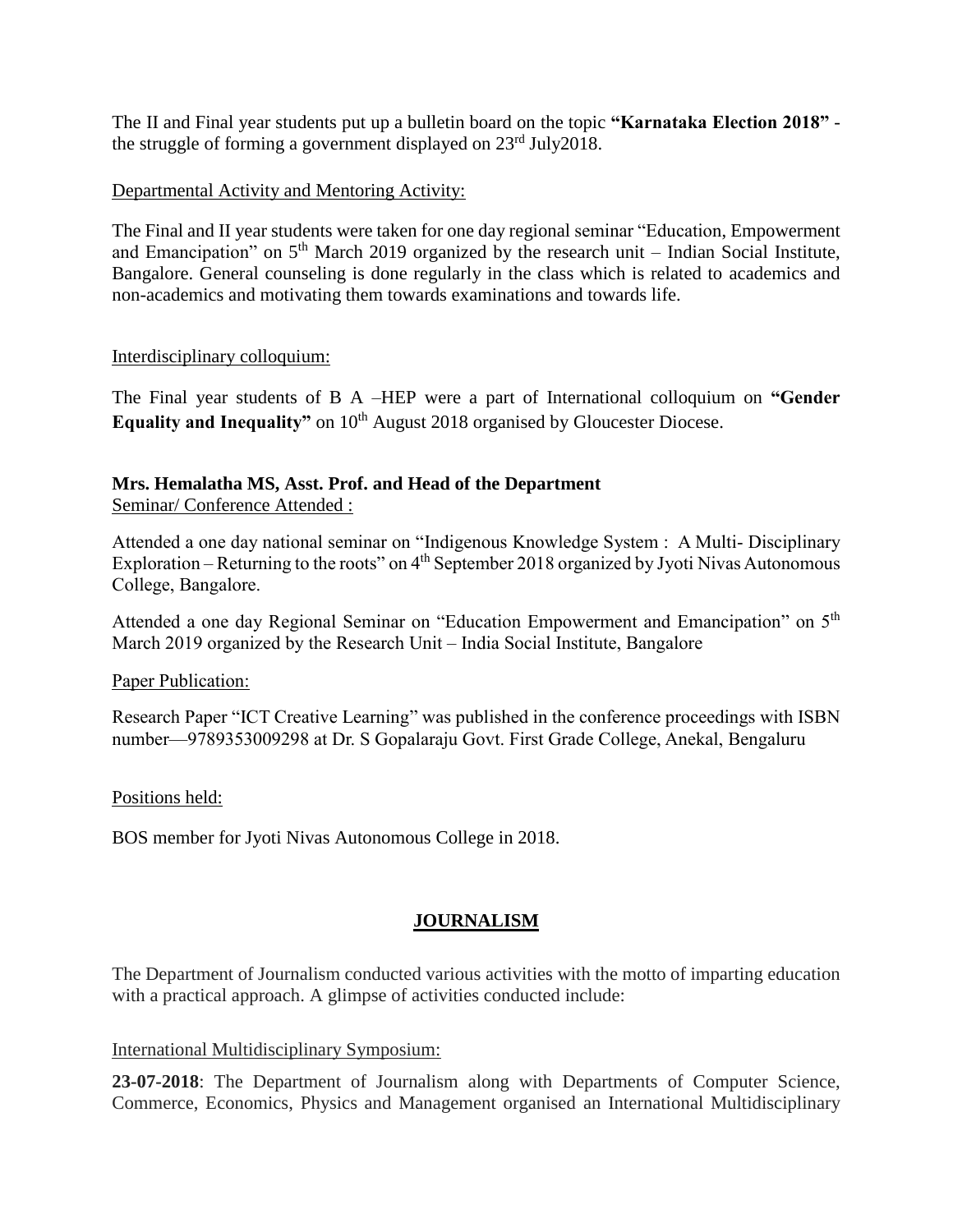Symposium on **'Systems Management- An Over View'**. Rt. Rev. Dr. Prasanakumar Samuel, Bishop, Karnataka Central Diocese was the Chief Guest. Mrs. Ruth Susannah, HOD-Computer Science Networking School of Business and IT, St. Clair College, Windsor, Canada, Prof. N. S. Ashok Kumar, Chairman, Dept. of Communication and Dean, Faculty of Science, Bangalore University, Mr. Glen Brass, Founder and Principal Consultant, People Pulse were the resource persons. The Principal Prof. Esther Prasanakumar welcomed the dignitaries.

### State Level Seminar:

**29-08-2018:** State level seminar on "**Madhyama mathu Kannada Sahitya"** was jointly organised by Department of Journalism and Kannada in association with **Karnataka Sahitya Academy.** Mr. Vishweshwara Bhat, Editor, Vishwavani, inaugurated the seminar. Rt. Rev. Dr. Prasanakumar Samuel, Bishop, Karnataka Central Diocese was the Guest of Honour. Karnataka Sahitya Academy Chairman Shri. Aravind Malagathi and Registrar Shri. Kappaanna were present. Principal Prof. Esther Prasanakumar welcomed the dignitaries. Senior Journalists Shri. B M. Haneef, Shri. G. N Mohan, Media Academician Dr. Rajeshwari R and Kannada writer Shri. Talavady were the resource persons. Mr. Rajashekar Matapathi, Member, KSA was the resource person for the Valedictory.

### Inter Collegiate Competition:

**18-09-2018:**Inter-collegiate **'Verbattle'** event was conducted during "DISHA 2018". Around 20 colleges participated in the competition. Media Professional Ms. Feona Davis and Health Care Executive Ms. Srilaxmi were the judges. Both the judges are alumni of the department.

### Soft Skill Training Workshop.

**09-02-19:** A Soft skill training workshop on "Inter-Personal Communication and Team Building" was conducted in association with Deccan Herald. Corporate Trainer Sushma Kashi conducted the workshop. Deccan Herald provided certificates for all the participants.

#### Documentary Film Screening:

**13-10-2018**: A documentary film "Frame within Frames" was screened for the second year students.

#### Inter class PPT :

**10-02-19 to 22-02-2019:** Inter-class Power Point Presentation was held on various topics related to the syllabus and media. The best presentation from each class won the prize.

#### Press visit:

**20-02-2019:** Staff and students visited Deccan Herald Printing Press at Kumbalgodu to learn the process of printing a newspaper.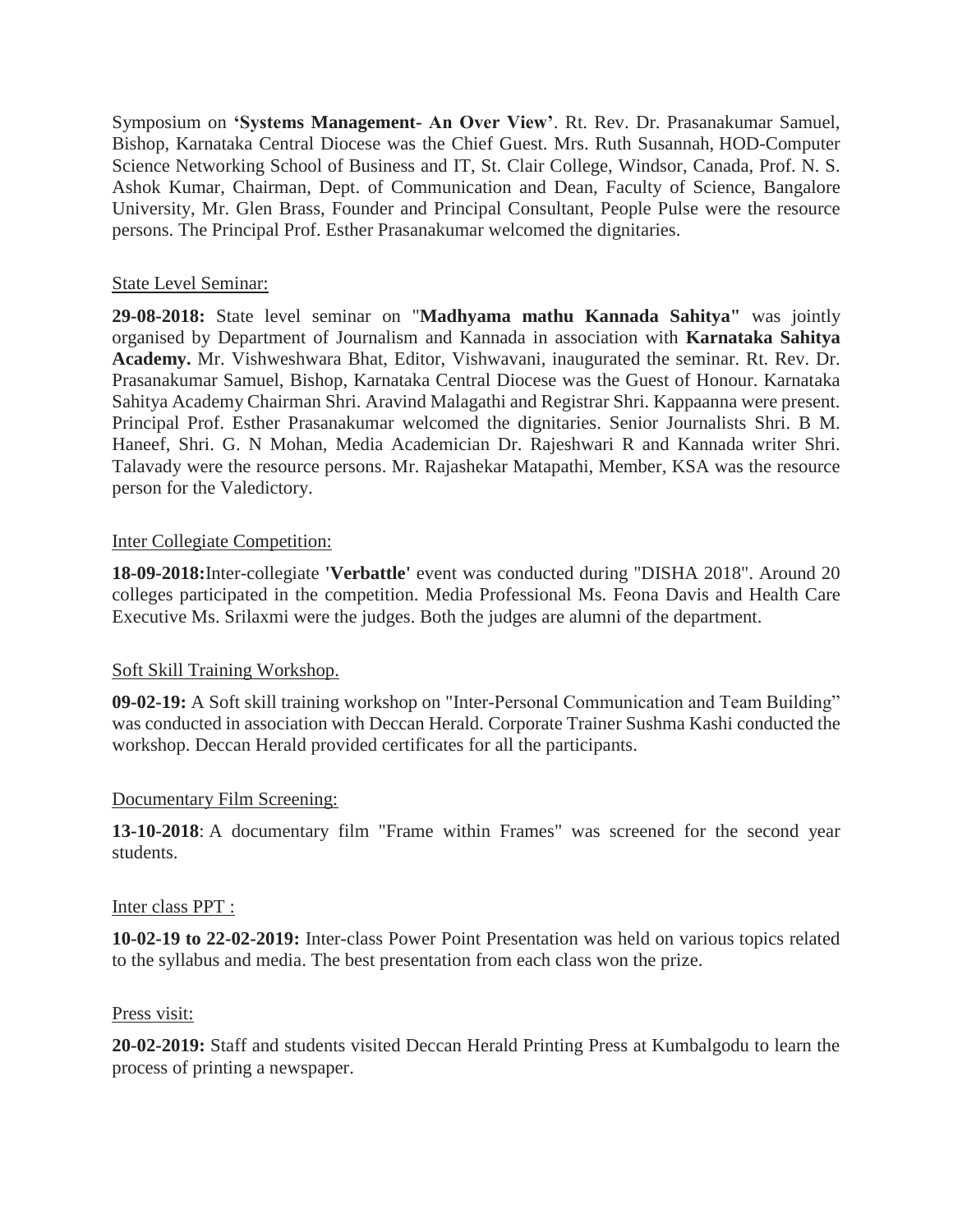#### Best Advertisement:

**15-03-2019:** Final year students prepared a print advertisement on 'Private Banks offering Home loans'. The best three advertisements won the prize

#### Bulletin Board:

Second year students put up the bulletin board on the topic **'Panorama of Indian Cinema'.**

#### Student Achievements:

Final year student Anjali K under the guidance of Mrs. Chaya Anilkumar presented a paper titled –'Usage of Dark Web by Youngsters' in the National Seminar 'Mediatron' held at Jyothi Nivas College on 11/09/2018.

Final year student Priya Cherian won First Prize in the Essay writing competition in the Inter-Collegiate Fest held at St. Anne's First Grade College for women on 21/03/2019

I year students Yuthika I, Baisakhi Dhar and Jennifer J's write up on the Aadhar Card was published in the Times of India dated 27/09/2018.

#### Innovative Teaching Practices and Mentoring Activities:

The Department of Journalism adopted various innovative teaching practices such as PPT presentations, screening of documentary films, preparing advertisement copy, interviewing noted personalities, bringing out a one page newsletter and editing techniques enabled students to learn theory subjects with a practical insight. First year students were taught movie review though it is not part of their syllabus.

To hone the writing skill of budding journalists and to learn the nuances of print media various practical oriented assignments and projects were given to the students. The Departmental newsletter 'Prism' will be brought out by the end of the semester. Weak students were identified and special coaching was given during the remedial class and lunch hour. Students with low attendance were referred to the college counsellor. Value education and career guidance were given to students.

#### Publicity:

The Department actively co-ordinated in the publicity work of the college by sending press releases and inviting the press to various college programs. Various reports of college programmes were published in the leading Kannada and English newspapers.

#### **Mrs. Chaya Anilkumar, Asst. Prof. and Head of the Department**

Paper Presentation: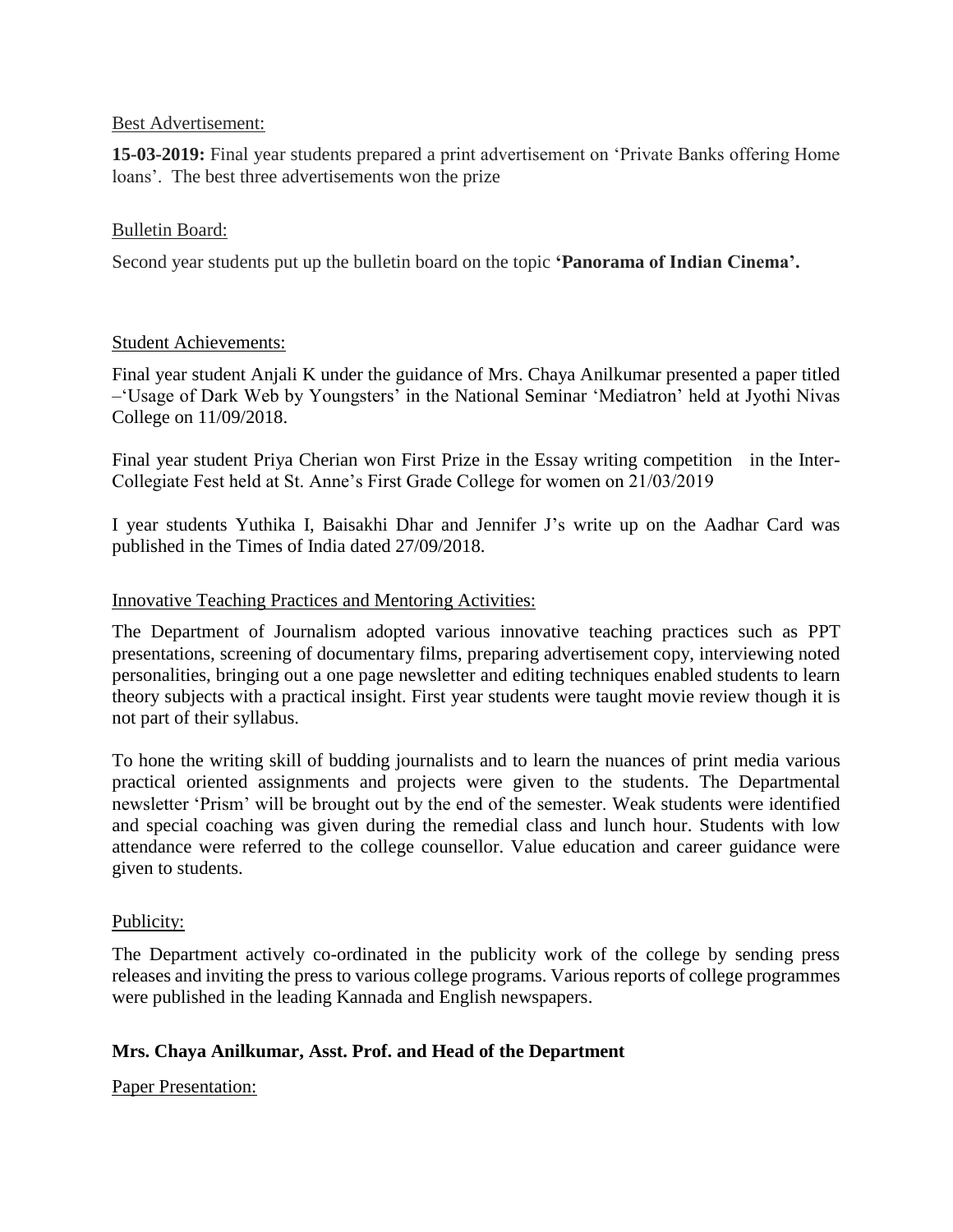Paper entitled-'Portrayal of Women in Kannada Serials-Realistic and Unrealistic', in the National Conference on 'A Multidisciplinary approach to Culture and Gender Roles' held at St. Claret College on 11/04/2019.

### Radio Program:

Invited by All India Radio for the Talk show programme and spoke on 'Gender Equality& Media' which was broadcast on 25/08/2018

### Seminar Attended:

Attended a Faculty Development Program on 'PowerPoint using Animation' jointly conducted by Alpha Tech Academy and BCWCC for the Academic year 2018-19.

### Positions Held:

Member-Board of Studies, UG Journalism, Bangalore Central University

Member-Board of Examination, UG Journalism, BCU and set first and second semester question paper for December 2018/May 2019 examination respectively.

External Member for the October 2018 and April2019 UG Journalism examination of NMKRV College and set fifth semester and second semester question papers respectively

External Member for the October 2018 and April 2019 UG Journalism examination of Maharani Lakshmi Ammani College for Women and set first and sixth semester question papers respectively

### **SOCIOLOGY**

The department uses various innovation methods like ICT, Screening of documentaries on different topics related to the syllabus such as Corruption, Violence against Women- Domestic Violence – Female Foeticide, Kidnap, Murder, Dowry-deaths etc. The SPE Students of III BA displayed a Bulletin Board on the theme "Changing Trends in the Indian Society". The students were given assignments from the previous question papers. Remedial classes were organized for academic upgrading and revision tests were conducted for weaker students. Seminars from syllabus were given to students for academic enrichment and weak students were identified and assignments and test were given to them.

Guest Lecture: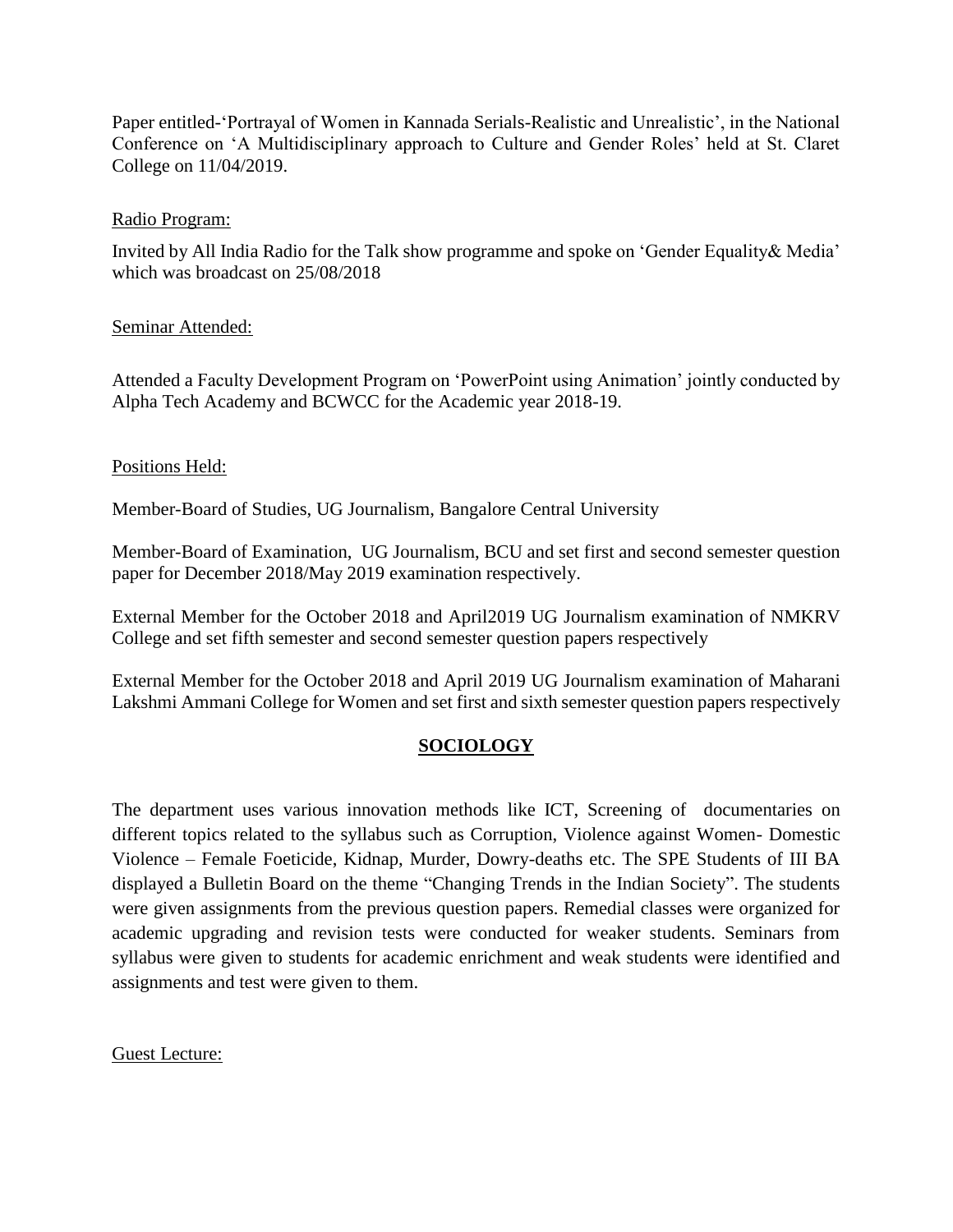A Guest Lecture was conducted on 24<sup>th</sup> August 2018 for the III BA Students related to the Syllabus Paper- VI "Sociology Of Health And Medicine" by Dr. Lily John, CSI Hospital Bangalore to understand the Interpersonal relationship in the hospital system-Doctor/patient relationship and Doctor/Nurse relationship.

### Seminars:

One Staff and 12 Students attended a One day Regional Seminar on "Education, Empowerment and Emancipation" on 5<sup>th</sup> March 2019 organized by the Research Unit Indian Social Institute, Bangalore.

### Field Trip-Visit to Bangalore Baptist Hospital:

One Staff and 50 Students of I , II and III BA(SPE) went on a Hospital visit on  $27<sup>th</sup>$  August 2018 in accordance with the curriculum "Sociology of Health and Medicine". The students were guided into the BBH Kurien Foundation Community, Health and Research of SERC (Simulation Education Research Centre). Dr. Caroline Elizabeth and Dr. Leebark Raja welcomed and addressed the staff and students and briefed them about the hospital community health division and the services rendered to the people.

### Inter – Collegiate Competitions:

The inter-collegiate Street Play competition was conducted during Disha on 18<sup>th</sup> Sept 2018. Around 08 colleges participated in the event on the theme – "Echecs-The Queens Resurgence". Based on the theme 'Women Empowerment'.

### Inter-Class Seminars:

The III BA Students prepared power point presentations related to the syllabus – Methods and Techniques of Social Research Paper-VII on various topics - Sources of Data –Documentary sources and Field sources of data on 1<sup>st</sup> April 2019.

The II BA Students prepared power point presentations related to the syllabus Physical Anthropology, 'Man's place in the Animal Kingdom', Cultural Anthropology, Acculturation and Assimilation on 1<sup>st</sup> April 2019.

The I BA Students prepared power presentations related to the syllabus –Constitutionally recognized minorities-Religious minorities in General, 'Functions of National Commission Minorities' on 25<sup>th</sup> March 2019.

### **Mrs. Rajkumari J, Asst. Prof. and Head of the Department**

Attended a One day National Seminar on "Indigenous Knowledge Systems: A Multi- Disciplinary Exploration – Returning to the Roots" on  $14<sup>th</sup>$  September 2018 organized by Jyoti Nivas College (Autonomous) Bangalore.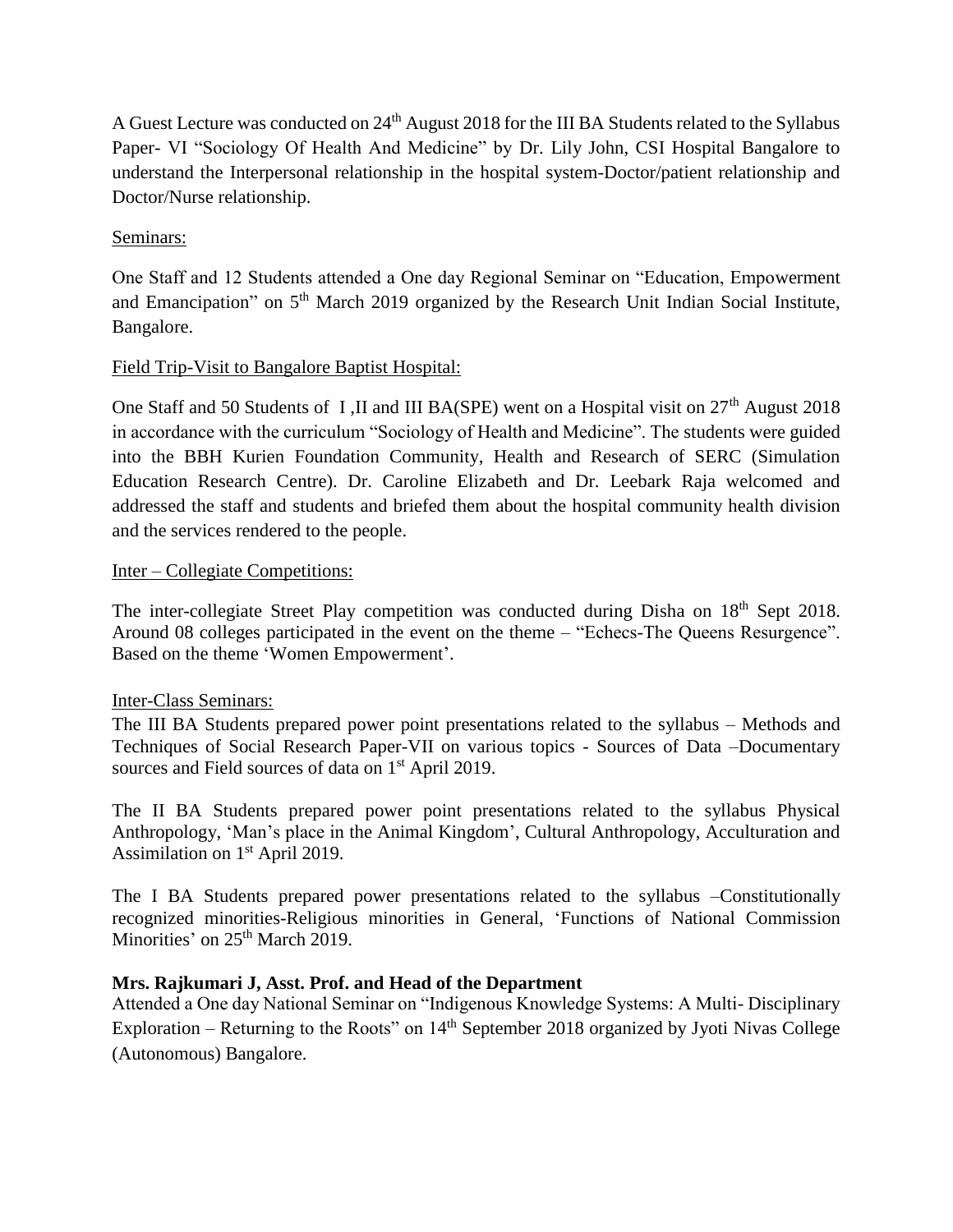Attended a One day Regional Seminar on "Education, Empowerment and Emancipation on 25<sup>th</sup> March 2019 organized by Research Unit Indian Social Institute, Bangalore.

Published a Research Paper "Effect of Digitalization On Higher Education Institutions in Rural India" in the conference proceedings with ISBN number—9789353009298

### **Mrs. Aswathy Chandragiri, Asst. Prof**

Attended a National Seminar at Christ University on 21st February 2019 themed 'Debating Sustainability: Discourses on Environment and Development'. She has also completed an online course on 'Social Norms, Social Change -1' by University of Pennsylvania and UNICEF on Course era.

### **COMMERCE**

Workshops/Internships/Conferences attended by Students:

03 students from II and III BCOM attended an International inter disciplinary conference on "Multiplicity of Spaces: Religion, Culture and Urbanity in India" organized by University of Madras, Chennai.

14 students from III BCOM participated in career orientation workshop – "Career Conclave" organized by BMS College for Women, Bangalore.

05 students from III BCOM participated in "ASEAN – Business Meet" organized by Rotaract District Council at Lalith Ashok Hotel, Bangalore.

04 students from III BCOM attended a workshop – "Be your own Boss" organized by Entrepreneurship Cell, Mount Carmel College, Bangalore

05 students did their internship with "Million Dreams" for a period of 30 days.

#### Seminars Organised:

The Department organized a one day "International Multi - Disciplinary Symposium on Systems Management" – An overview on 23rd July 2019

Guest Lectures Organised:

'Sentiments and Professionalism' by Dr. Vinnarasi from Christ University on 31st March 2019

'Goods & Service Tax' by Mr. Naveen from Christ University on 14th December 2018

'Insights on Stock and Commodity markets'by Mr. Praveen from Geojit on 12<sup>th</sup> February 2019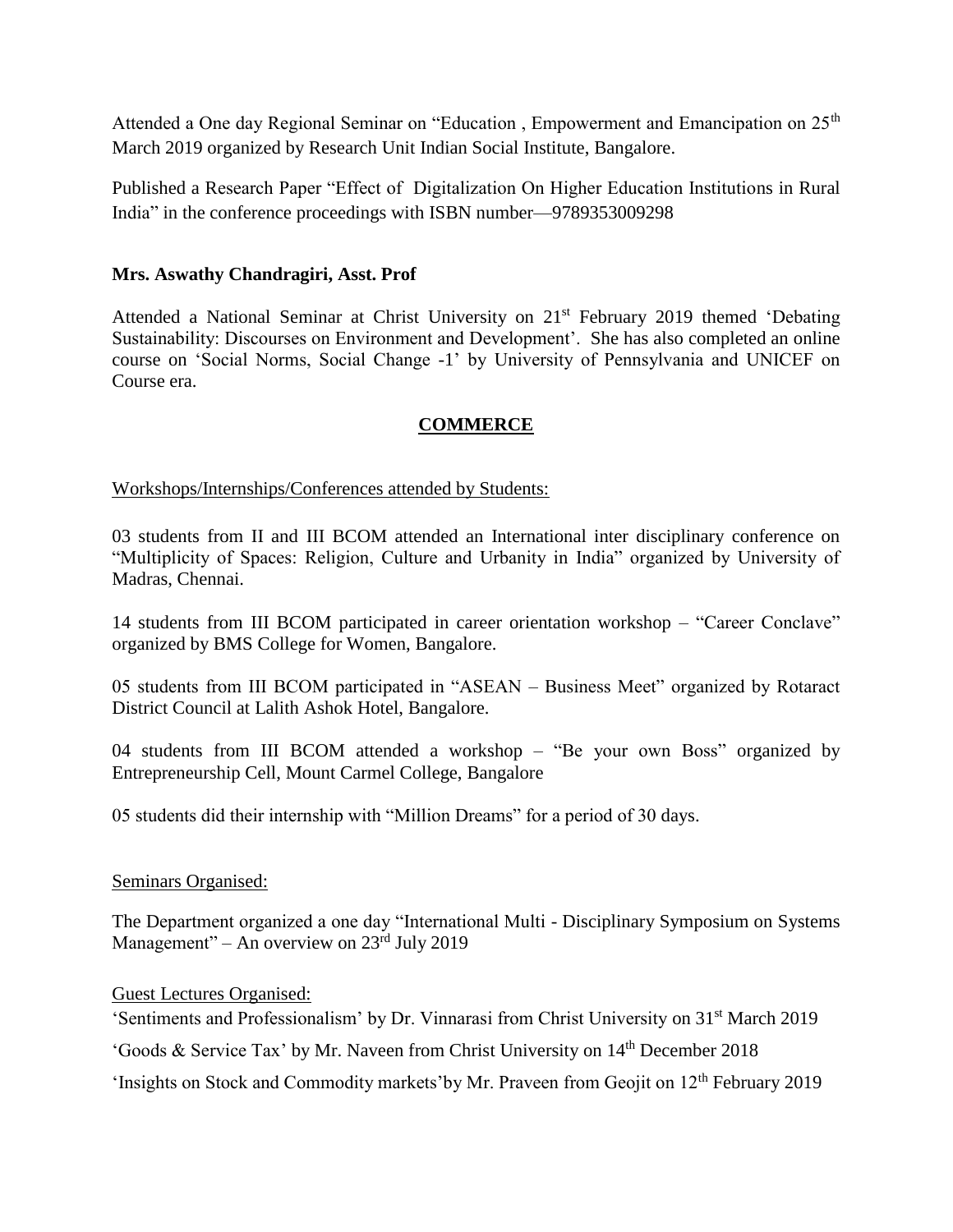'Retail Management' by Mrs. Shyamala Raman, Tamera (Titan industry) on 2nd April 2019

### Certificate Courses Conducted:

50 Hrs. of TALLY ERP 9 Course, by Alpha Tech Academy, Bangalore.

90 Hrs. of Fashion Designing, on Basics of Measurement by Mrs. Rama Rani

90 Hrs. of Fashion Designing, on History of Fashion, Fashion Illustration, Design ideas, Tie and Dye, Garment Construction, Draping, Fashion show and Photography by Ms. Faria Gaffar from Designer Studio, Bangalore.

#### Industrial Visits Organised:

Mrs. Saadia Hameed, Mrs. Rachel Joshua and Ms. Vidya Shree R organized a visit to 'DECATHLON' for I B. Com. students to give a practical insight on Retailing Business.

Mrs. Powlin Sahayarani organized a field visit for 50 students from II B. Com 'A' to Sri Mayura Kitchens Pvt. Ltd.

Mrs. Porkodi S organized an industrial visit to Coco – Cola Ltd, Bidadi for 50 students from II B. Com. to give a practical exposure on the production process. She also organized a field visit to Dairy Day, Bangalore for 50 students from III B.Com. for an insight about the production of dairy products.

#### Outreach Programme:

The Department organized a social visit to an orphanage for specially - abled children "His Paradise for Deserted" and helped in assisting the caretaker of the orphanage. The students donated steel benches and groceries.

#### Student Achievements:

Ms. Spoorthy Gowda and Ms. Kavya Mohan, III B.Com. 'C' participated in the international level Throwball Championship match organized by Malaysian Independent Asian Club, Malaysia.

Seminars and Workshops attended by the Faculty:

#### **Mrs. Prathiba David, Assoc. Prof.**

One day orientation on "Assessment and Accreditation of Affiliated Colleges By NAAC" organized by MLA Academy of Higher Learning on 28<sup>th</sup> Feb 2018.

#### **Ms. Suriya Naaz, Asst. Prof.**

"Contemporary and Innovative Business Practices for a Collaborative India" organized by T. John College on  $26<sup>th</sup>$  June 2018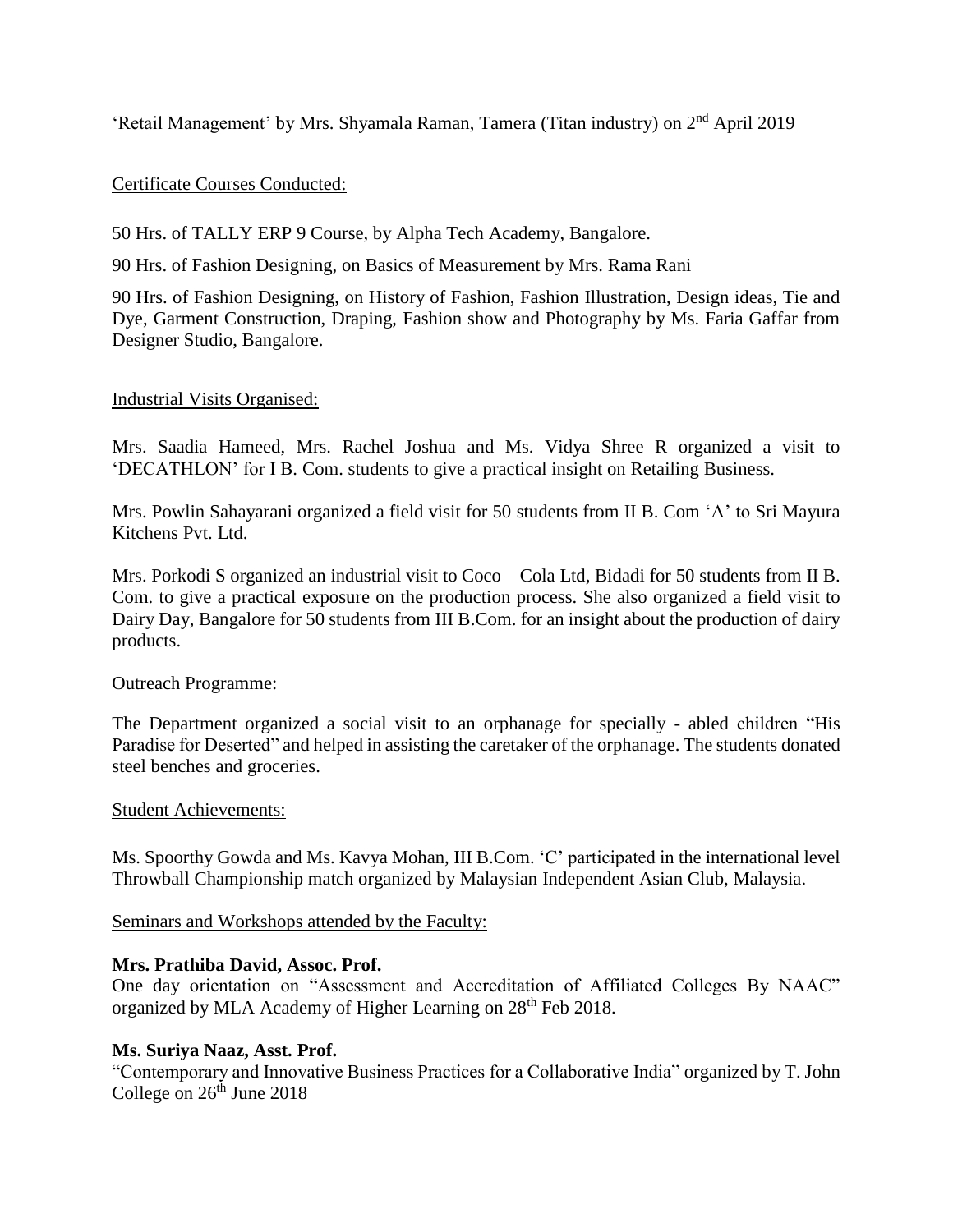National workshop on "Intellectual property rights: Significance in Business and Research" organized by St. Anne's First Grade College for Women on11th September 2018.

National Seminar on "Globalism: Opportunities and Challenges For Better Tomorrow" organized by Infant Jesus Evening College on 9<sup>th</sup> April 2018

### **Mrs. Saadia Hameed, Asst. Prof.**

Participated in a Faculty Development Programme on "Instructional Design in Higher Education And Ind AS organized by Department of Commerce, on 11<sup>th</sup> October 2018 organized by Department of Commerce, B.M.S College for Women, Basavanagudi, Bangalore-560004.

Presented a research paper on "Digital Marketing and use of Social Media in Healthcare in India" in an National Conference on "Contemporary and Innovative Business Practices for a Collaborative India, Organized by T. John College on 26<sup>th</sup> June 2018

Presented a paper titled" Contemporary Issues in marketing of healthcare" at the one Day National Conference organized by Department of Commerce and Management, Surana College, Peenya, Bangalore on 7<sup>th</sup> September 2018.

#### **Mrs. Rachel Joshua, Asst. Prof.**

Attended an International Conference on "Emerging Global Trends in Accounting, Finance and Taxation" organized by Jain Deemed to be University on 27<sup>th</sup> February 2019

#### **Mrs. Jenifer Soniya S, Asst. Prof. and Ms. Vidya Shree R, Asst. Prof.**

Attended a workshop on Orientation of VI Semester B.Com. – Business Taxation Syllabus, Bangalore University on 19<sup>th</sup> March 2019

#### **Ms. Vandana M, Asst. Prof.**

Attended an International Conference on "Emerging Global Trends in Accounting, Finance and Taxation" organized by Jain Deemed to be University on 27<sup>th</sup> February 2019

#### Positions held:

Mr. J E Khaleel Ahmed was Paper Evaluator for Christ University, Mount Carmel College and Bangalore University for III and IV Semester BCOM papers. He was also aViva Voce Examiner for B.Com. and BBA courses at Mount Carmel College.

Ms. Suriya Naaz was a question paper setter for the subject Accounting and Financial Management for II BCA, III Semester, Government Arts and Science college for Nov/Dec 2018.

Mrs. Powlin Sahayarani was an external evaluator for MCOM – Indirect Tax, Christ University Dec - 2018/Apr – 2019.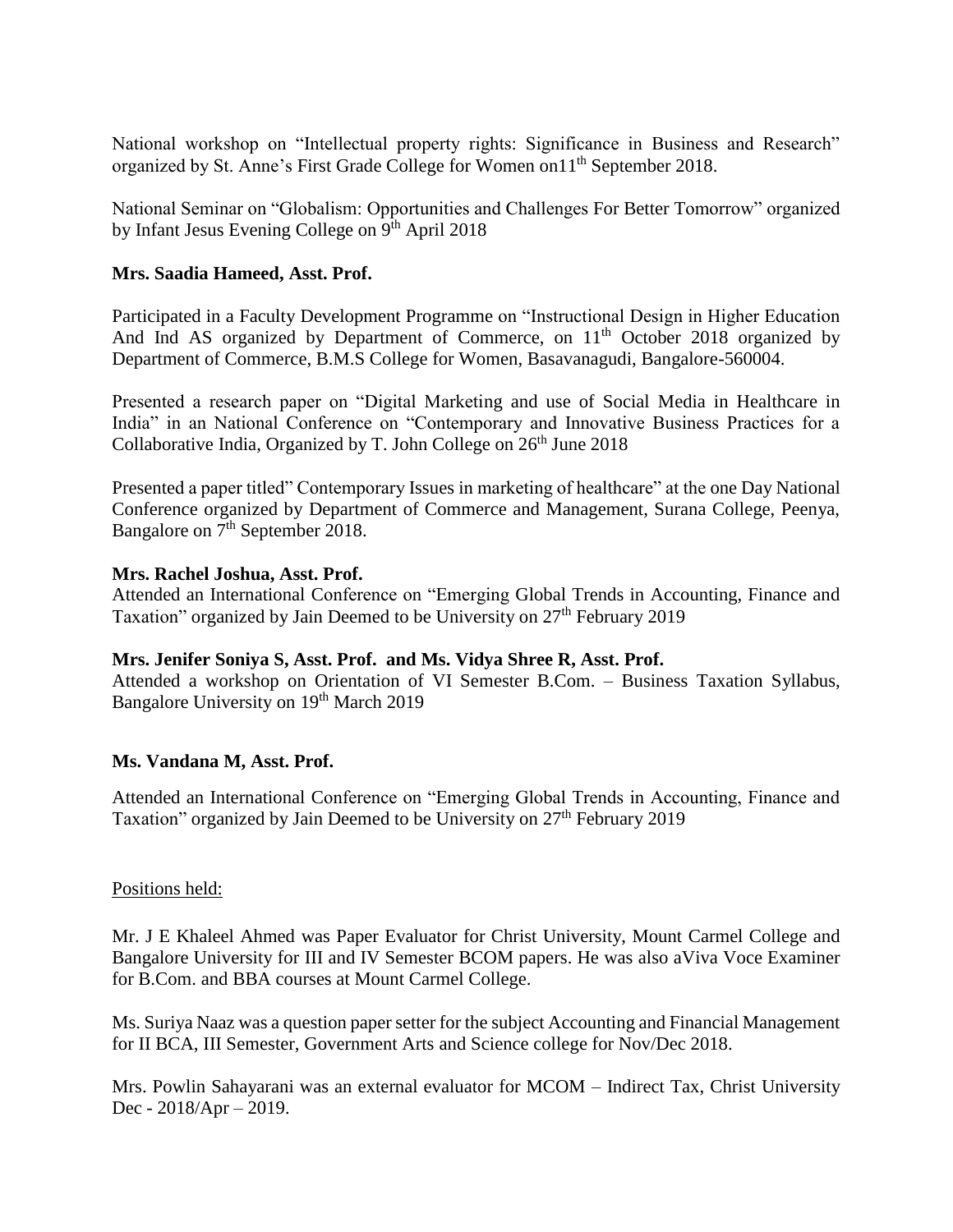Mrs. Saadia Hameed, Mrs. Porkodi and Mrs. Jenifer Soniya were paper evaluators for Bangalore University BBA/ BCOM, II and VI semester papers.

### **MANAGEMENT STUDIES**

#### Guest Lectures Organised:

On 23rd November 2018, the department organized two guest lectures on the topic of GST and International business. The resource people were Mr. Pradeep Shetty a Chartered Accountant and Prof. Lubna Amreen.

#### Conference/ Symposium:

On 23rd July 2018 The Department organized an International Symposium on the topic "Systems Management – an Overview". The resource people were Prof. N.S. Ashok Kumar, Chairperson and Dean Faculty of Science, Bangalore University, Mrs. Ruth Susannah, H.O.D. Computer Science Networking, School of Business and IT, St. Clair College, Windsor, Ontario, Canada and Mr. Glen Brass, Founder and Principal Consultant-Peoples Pulse.

#### Industrial Visit:

The Department oraganized an Industrial tour to Hyderabad from 07/09/18 T0 10/09/18 students of Final year BBA were taken for the Tour. The industries visited were Kwality Photonics Pvt. Ltd., Ledchip Indus Pvt. Ltd., Electronics complex, Kushaiguda, Hyderabad-062.

#### Certificate Course Conducted:

The Department in association with Alpha tech Academy for the year 2018-19 conducted a certificate course for the students of I BBA on "Basic Tally, ERP 9+ and Basic Excel.

#### Fests Conducted:

The Intercollegiate Management Fest NISHKA 2018 was conducted on 18<sup>th</sup> of August 2018. The Theme this year was "TIME: SECONDS MINUTES HOURS…THE WAY OUR MIND WORKS". Students from various colleges participated in events like Finance, Marketing, Best Manager, Business Quiz and Entrepreneurship Management**.** 

The Inter-Class Management fest 2018 based on the theme DIVERGENT was conducted during the month of February and March. Students from I, II and III BBA participated in the events like Gospel, Mock-tail making, Tic-Tac, Carom, Make-up artist, Ludo, Cooking without fire, Marketing, Public relations, Best Manager, Entrepreneurship Development, Mehendi Art and Human Resource

#### Outreach Programme: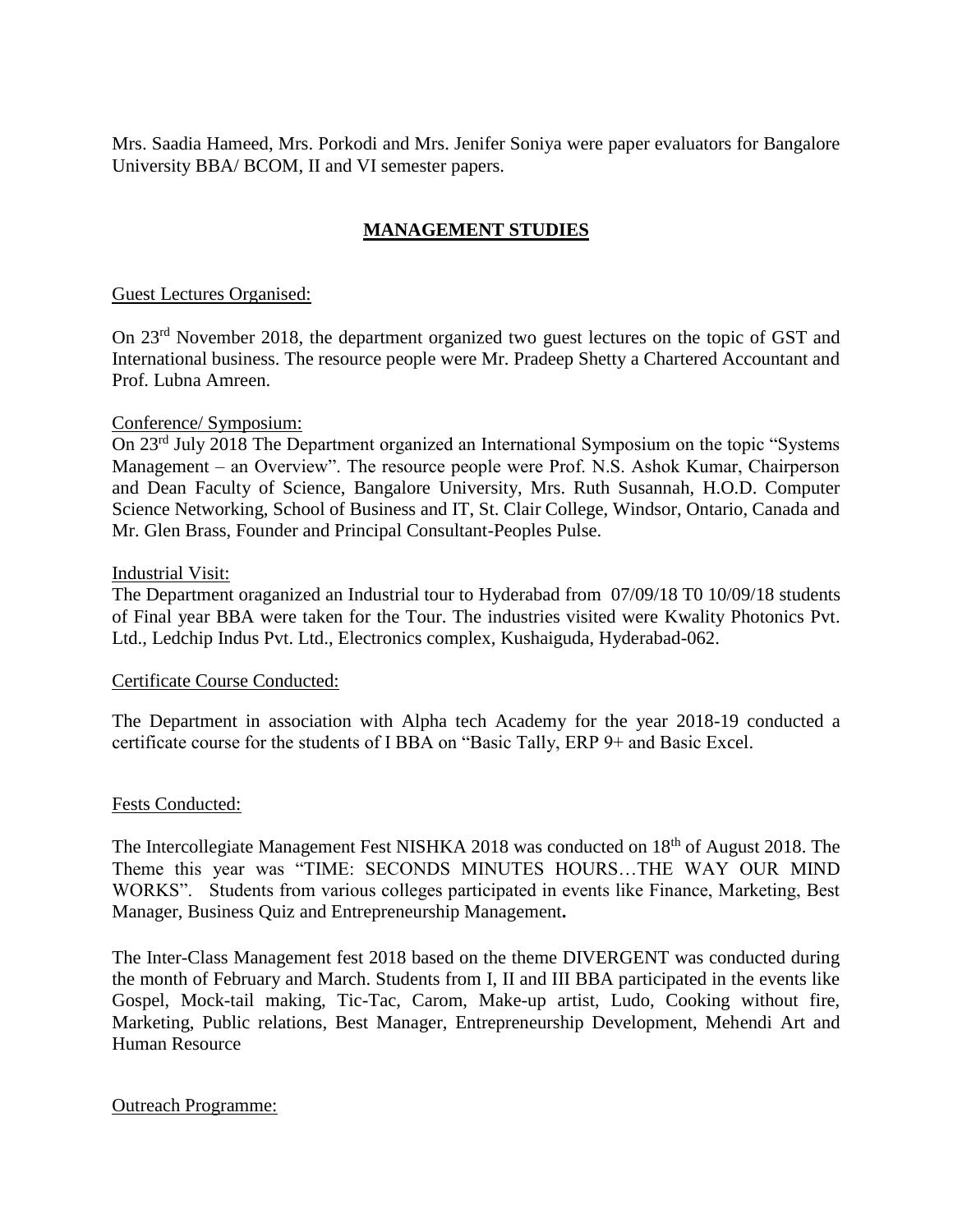The Department made a visit to CSI Bethany Old Age Home, Channapatna.

#### Mentoring Activities:

Groups of 25-30 students are divided under each mentor. The mentor has details of each student under them and has a record of the mentoring activities like counselling, encouragement in extracurricular activities and remedial classes.

#### **Mrs. Leena Jyotsna Raymond, Asst. Prof.**

#### Seminars/Conferences Attended:

A National Workshop on "Intellectual Property Rights – Significance in Business and Research" organized by St. Anne's First Grade College for Women on 15<sup>th</sup> September 2018

A one day FDP on "Enhancing Institutional Excellence – the Role of teachers and management" organized by BET College of Management and Science on 19<sup>th</sup> January 2019.

A State Level Seminar on "Contemporary Issues in Retail Management" organized by BMS College for Women on 2nd March 2019

#### Publications:

A paper titled "Digitalization in marketing for rural urban women entrepreneurs and their economic growth" in a UGC approved journal of BMS College for Women.

#### **Mrs. Rebecca Theodore, Asst. Prof.**

Seminars Attended:

A 2 day workshop on Digital Marketing on  $2<sup>nd</sup>$  and  $3<sup>rd</sup>$  June 2018 at Eduimperia and Laureates Academy, Noida.

A one day UGC Sponsored State Level Seminar on "Contemporary Issue in Retail Management" on 2nd March 2019 at BMS College for Women.

#### Papers Presented:

A one day UGC Sponsored State Level Seminar on "Contemporary Issues in Retail Management" on 2nd March 2019 at BMS College for Women. The title of the Paper was "Digitalization in Marketing of Rural and Urban Women Entrepreneur in Economic Growth"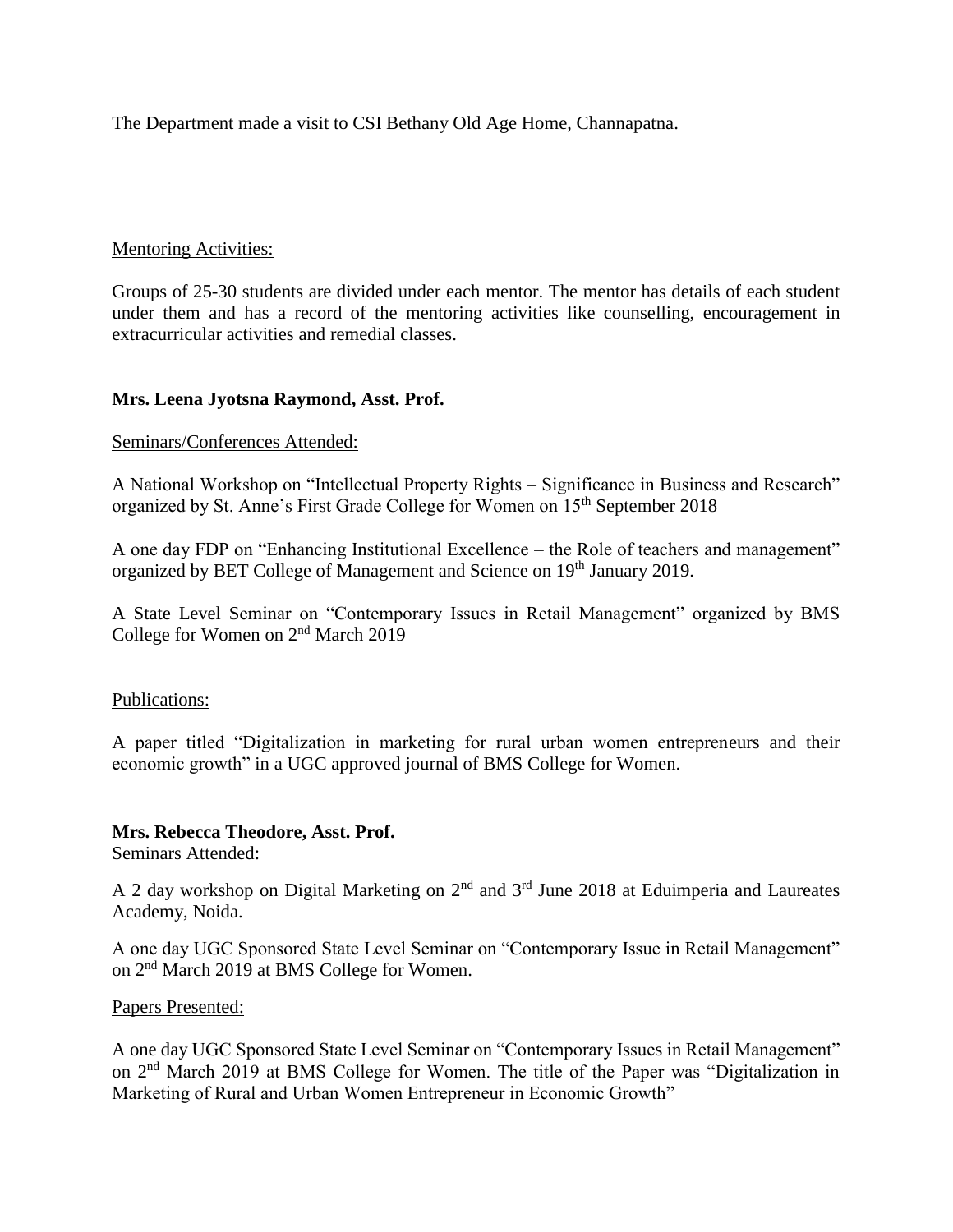#### Publications:

International Journal of Scientific engineering and Technology Research. Presented a paper entitled "The Marketing challenges for the next decade". In the organizing committee of IJSETR, during July 16, 2018. ISSN 2319-8885, Volume No 7, Issue No. 7

UGC Journal – Published the paper entitled "Digital Marketing: Comparative Study" during September 2018. Journal of emerging Technologies and Innovative Research (ISSN : 2349-5162). Volume No. 5, Issue No. 9. ISSN UGC approved.

UGC Journal – Published the paper entitled "Effect of Digital Marketing for marketers and consumers" during November 2018. International Journal of Scientific Research and Review. An ISO: 7021-2008 certified Journal. ISSN No: 2279-543x. Volume no. 7, Issue no. 11.

#### **Mrs. Sheela Margaret, Asst. Prof.**

Seminars Attended:

Participated in an International Conference on "Sustaining a Competitive Edge in Changing Global Scenario: Challenges, practices and innovations" on  $6<sup>th</sup>$  and  $7<sup>th</sup>$  February 2018 at Christ University.

#### Paper Presentations:

In a National conference on the topic "Mobile apps for higher education in India :A Business Perspective "on 23rd April 2018 at United Mission Degree College.

In a National Conference on the topic " A study on Android Application for Higher Education" on 18<sup>th</sup> March 2019 at Sri Devaraja Urs Govt. ,First Grade College, Hunsur.

### **PHYSICS**

#### Workshops organised:

A one day workshop was conducted for students on the topic **NANO SCIENCE** by Dr. Uma Ullas Pradhan, Associate Professor, Center for Incubation, Innovation, Research and Consultancy (CIIRC) on 22nd February 2018.

Field visit:

All B. Sc. (PMC) students were taken to **Visheswariah Museum** and **Planetarium**

Fests conducted: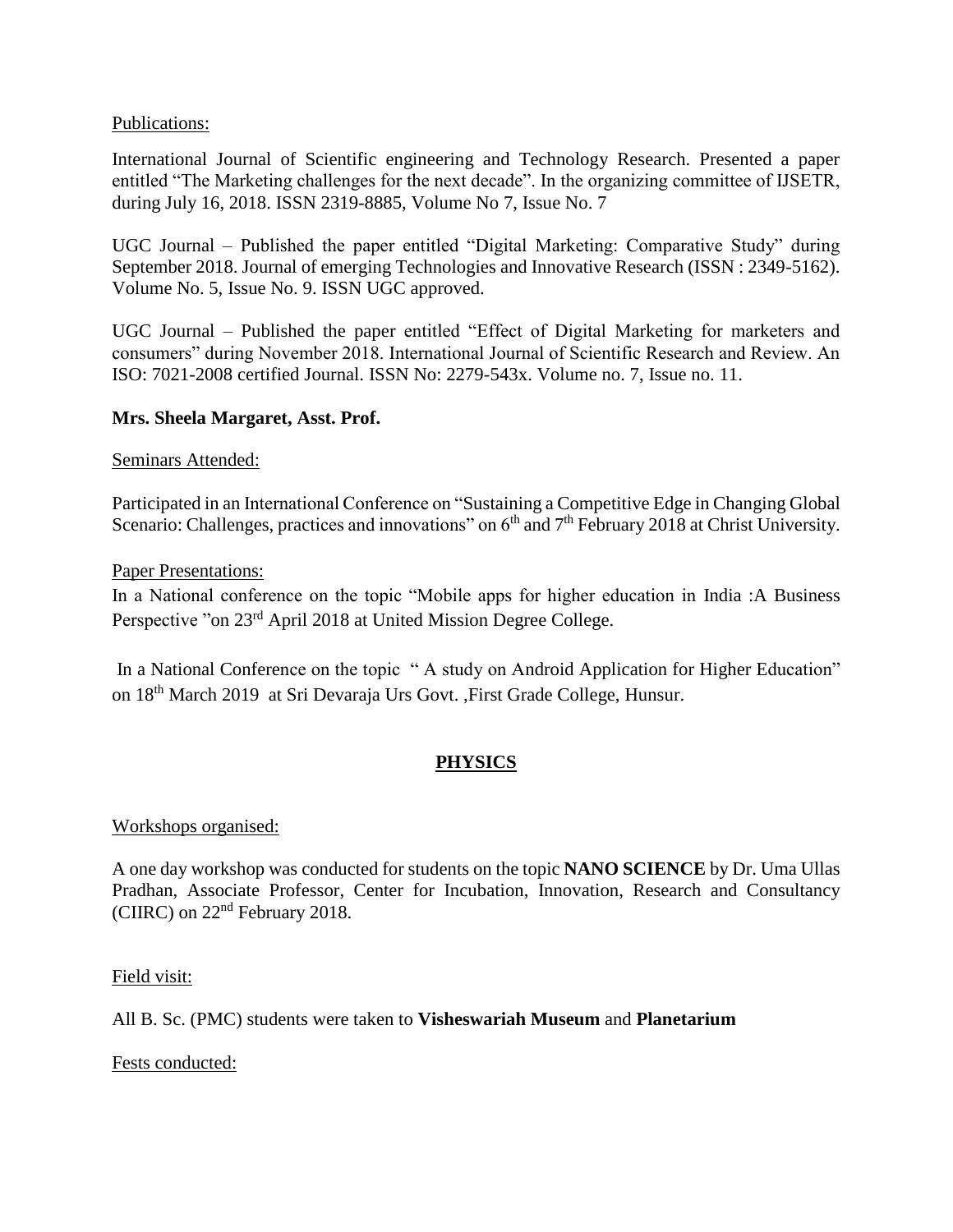The Department organised Tangram Puzzle Solving for the annual inter-collegiate fest of the College - Disha on  $18^{th}$  and  $19^{th}$  September 2018.

Mentoring activities: the Department was involved in focusing on the issues of the students related to studies, friendship (family), motivation for co-curricular activities, value of life.

### **Ms. Anitha Clarin, Asst. Prof. and Head of the Department:**

Seminars /Conferences Attended:

A one day workshop on "Fourier series and its Applications" on 22<sup>nd</sup> July 2018 at Vivekananda Degree College, Bangalore

Memberships: Member of BOS for Jyothi Nivas Autonoumus College. Member of BOS for NMKRV College. Member of BOS for Physics Forum.

### **CHEMISTRY**

The Department organised a Guest Lecture by Dr. Geetharani, Assistant Professor, Department of Inorganic and Physical Chemistry, Indian Institute of Science, Bangalore was organized on 20<sup>th</sup> August 2018 for the inauguration of Bishop Cotton Chemical Society. She delivered a talk on the topic "Metal Catalyzed Borylation Reaction: A step towards Suzuki- Miyaura Coupling Reaction".

Seminars, problem-solving and project works were given to advanced learners for academic enrichment and to improve communication and presentation skills. Special coaching classes were organized and revision tests were conducted for slow learners.

#### **Dr. Jacqueline T R, Professor and Head of the Department:**

#### Conferences and Seminars attended:

A two day Science Academies' Lecture Workshop on " New Frontiers in Chemistry" organized by the Department of Chemistry, Indian Academy Degree College (Autonomous), Bangalore held on  $10^{th}$  and  $11^{th}$  August 2018.

A three-day International Conference on Multifunctional Advanced Materials ICMAM-2018 held from 5<sup>th</sup> to<sup>7th</sup> October 2018 at Kamla Nehru Mahavidyalaya, Nagpur, India.

Paper Presentations: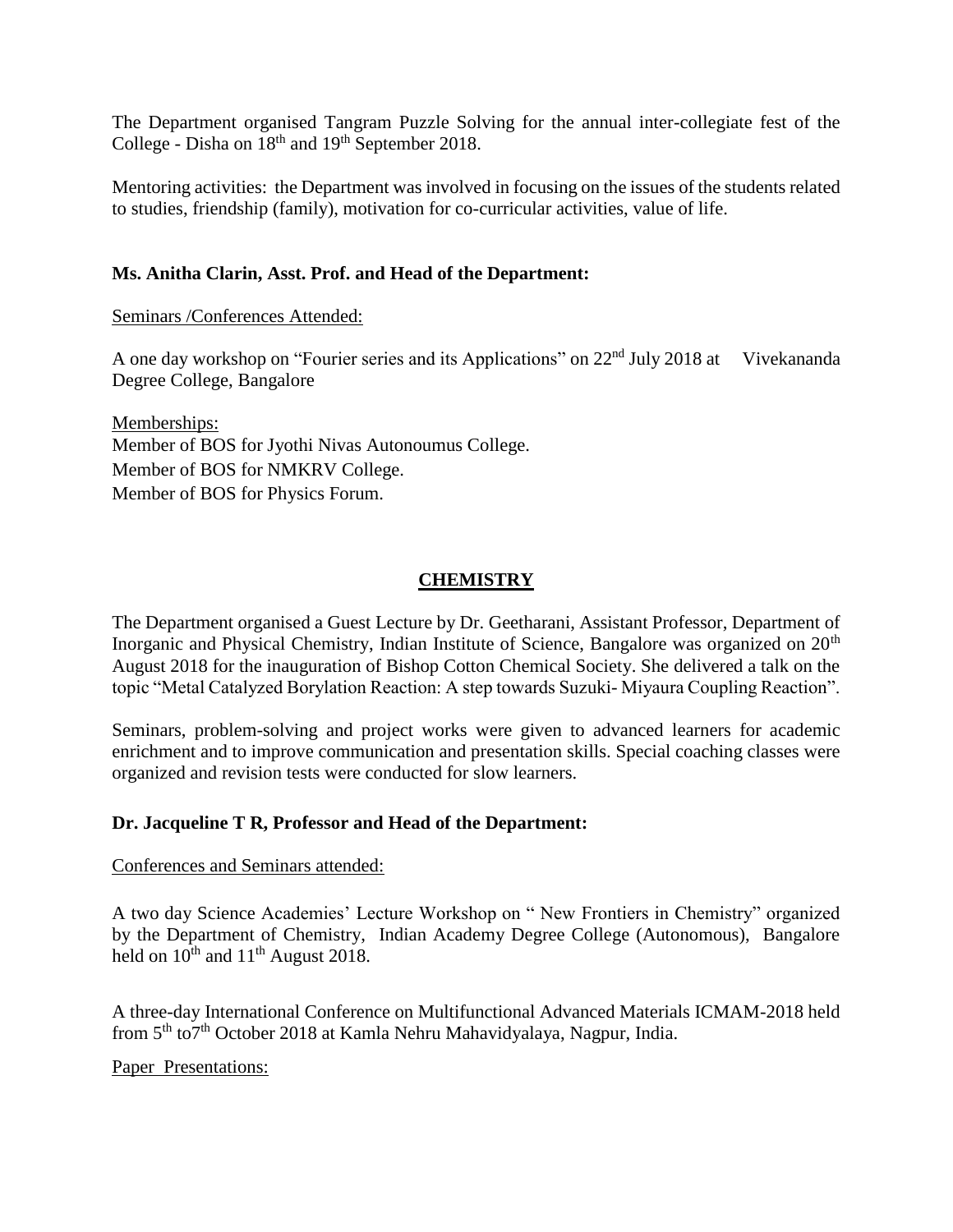**Jacqueline T. Rajamathi**, C. Nethravathi and Michael Rajamathi, "NanoporousCuS for visible light photocatalysis",*Inter*n*ational Conference on Multifunctional Advanced Materials ICMAM-2018 at Kamla Nehru Mahavidyalaya, Nagpur, India2018.* 

#### Research Publications:

C. Nethravathi, Ragesh Nath R., **Jacqueline T. Rajamathi** and Michael Rajamathi, "Microwave Assisted Synthesis of Porous Aggregates of CuS Nanoparticles for Sunlight Photocatalysis" *ACS Omega*, **2019**, 4, 4825-4831.

### **Ms. Sarala Sonia, Asst. Prof.**

### Seminars / Conferences Attended:

Attended a two day workshop on " Hands-on training on laboratory equipment and instrumentation" for faculty and Research scholars" organized by Department of Chemistry and Biochemistry of Vijaya College R.V Road Bangalore in association with Equiptronics, Mumbai, BOS in Chemistry and Biochemistry BCU, BU and BNU Chemistry Teachers Forum on 12<sup>th</sup> and 13<sup>th</sup> March 2019.

### **Mrs. Hannah Elizabeth Karminder, Asst. Prof.**

### Seminars / Conferences Attended:

Attended a two day workshop on " Hands-on training on laboratory equipment and instrumentation" for faculty and Research scholars" organized by the Departments of Chemistry and Biochemistry of Vijaya College R.V Road Bangalore in association with Equiptronics, Mumbai, BOS in Chemistry and Biochemistry BCU, BU and BNU Chemistry Teachers Forum on  $12<sup>th</sup>$  and  $13<sup>th</sup>$  March 2019.

#### **BOTANY**

#### Industrial Visits:

The Department of Botany, Biotechnology & Chemistry organized an industrial visit to Britannia Biscuit factory and Sula Heritage Winery on 5<sup>th</sup> April 2019. The students were educated on the process of biscuit manufacture. They were given live experience of processing biscuits such as Good Day, Nutritive Digestive, Bourbon etc.

The students also visited Sula Heritage Winery where they witnessed the vineyard and various processes of wine preparation. The students were also given four different kinds of wine to taste.

#### Fests Conducted:

During the annual Inter – collegiate festival (DISHA) held on  $18<sup>th</sup>$  and  $19<sup>th</sup>$  September 2018, the Departments of Chemistry, Botany and Biotechnology conducted an event named TABOO. It is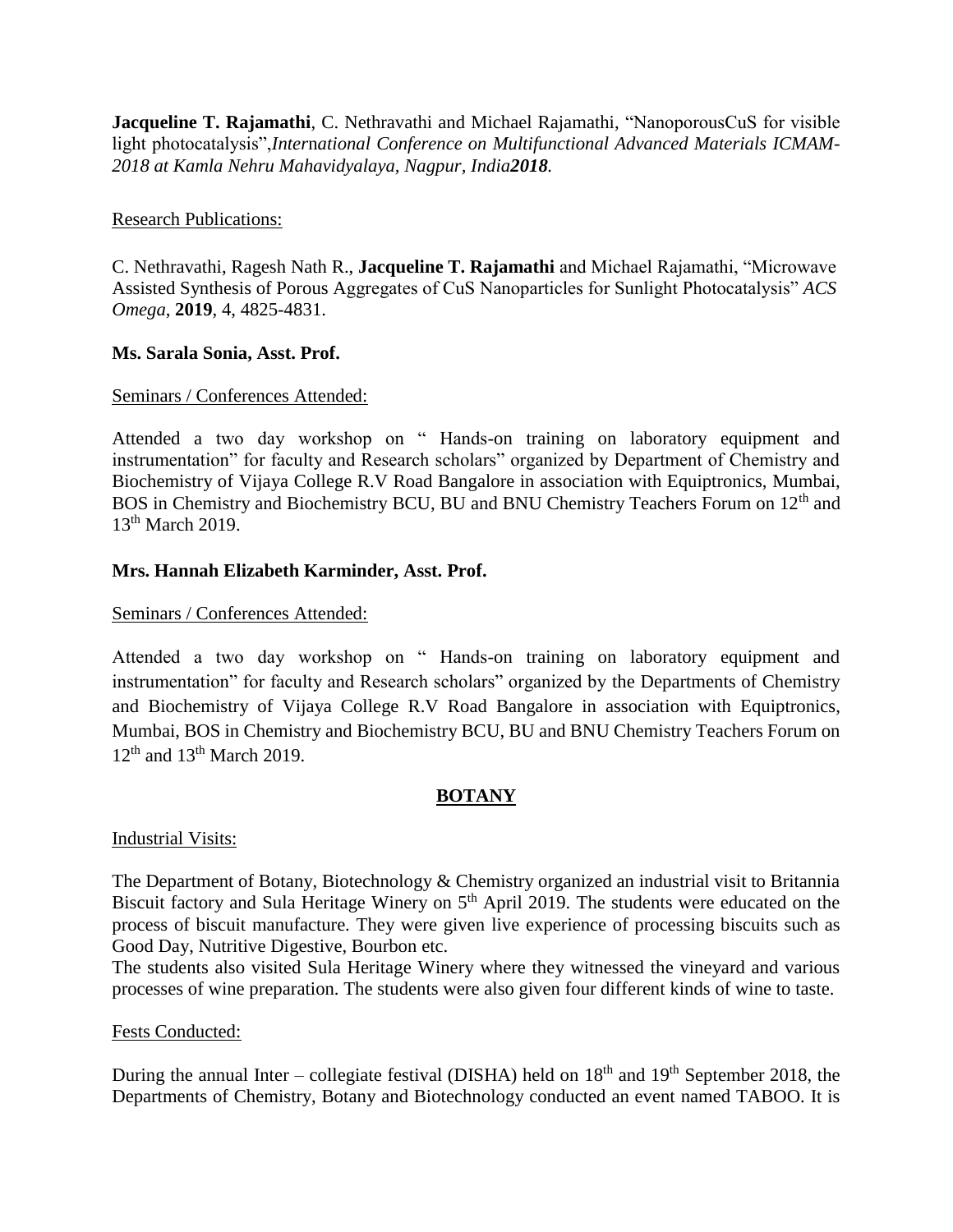an interesting game to improve the working memory and mental control in an interactive task. Various colleges participated in the event and won accolades.

#### Mentoring Activities:

The weaker students were identified and given extra coaching by conducting regular test. The students were also given counseling on their academic and personal growth. They were guided on making difficult change from their teenage to adulthood. They were also encouraged about making decisions of what to expect while focusing on their achievements.

### **Mrs. Esther Watson, Asst. Prof. and Head of the Department**

Attended a Conference - Bangalore Central College celebrated the Centenary of the Department of Botany on 19th January 2019. An interesting and useful topic on BIOFORTIFICATION (Food science) was discussed. The conference was an eye opener for many who had different views about our traditional and modern food styles. It included about 75 faculty from various colleges across Bangalore. It was an excellent opportunity to collaborate with the Department of Botany, Bangalore Central College.

### **Ms. Nancy Deborah C, Asst. Prof.**

Attended a Conference - Bangalore Central College celebrated the Centenary of the Department of Botany on 19<sup>th</sup> January 2019. An interesting and useful topic on BIOFORTIFICATION (Food science) was discussed.

### **BIOTECHNOLOGY**

The department of Biotechnology aims to upgrade scientific knowledge among students in relation to the curriculum.

#### Industrial Visit:

The I, II and III B.Sc. CBBt students were taken to the Britannia Biscuit Company located at Bidadi on 5<sup>th</sup> April 2019. Students were made aware of the production of varieties of biscuits. The guide highlighted about Safety Measures, Personal Hygiene, production process, green initiatives and Distributors. They also enlightened the students about mixing process of wheat, sugar and other ingredients and how to maintain to the optimum temperature for baking and several other factors.

The students visited Sula Wines, Channapatna, on 5<sup>th</sup> April 2019. They were briefed about wine production. Varieties of grapes are harvested, crushed and further transferred to fermentor-huge stainless steel vessel wherein yeast and sugar is mixed.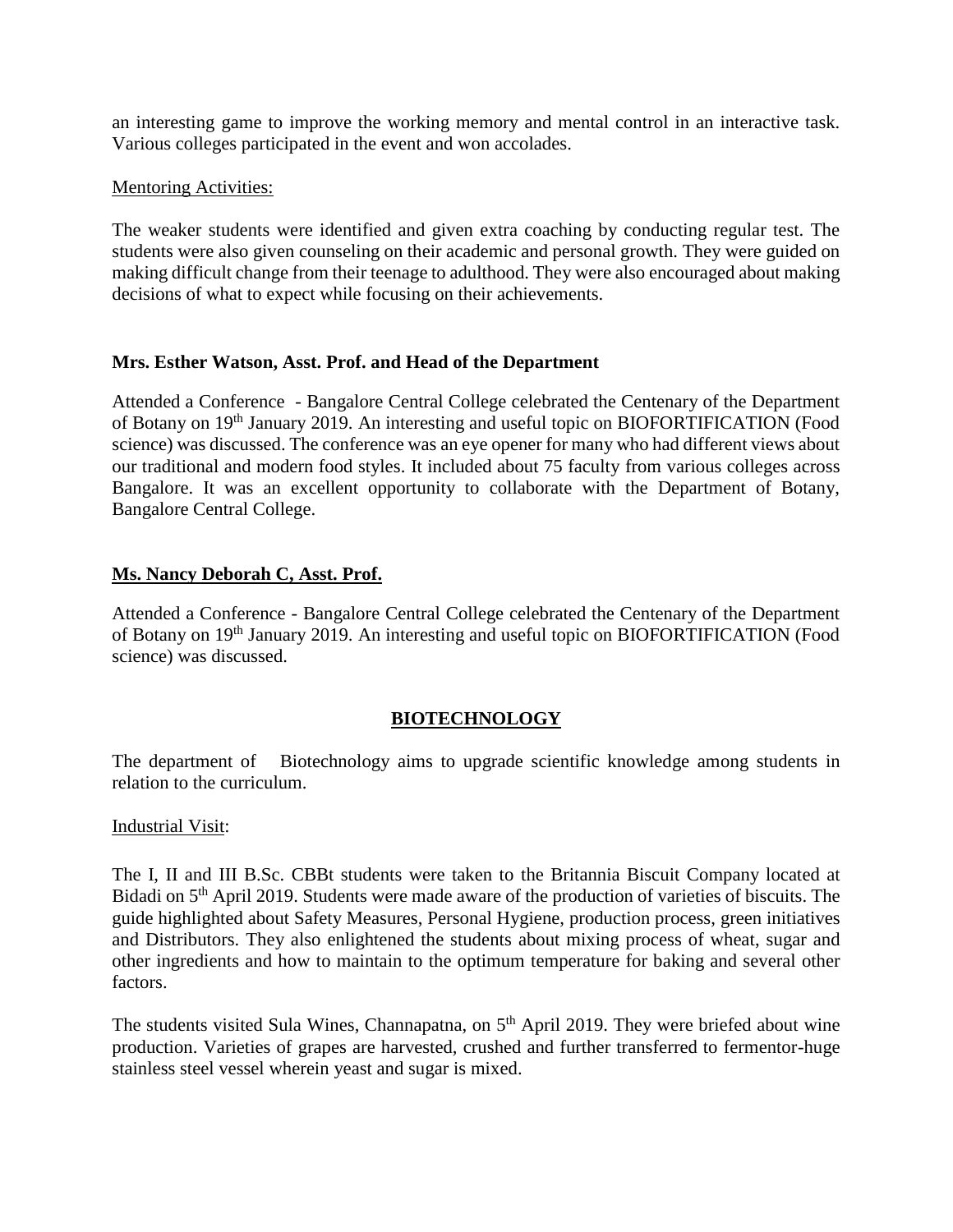#### Certificate Courses Conducted:

The Memorandum of Understanding (MoU) was executed on the 6<sup>th</sup> day of September 2018 by GLOBAL CONSUMER PRODUCTS PRIVATE LIMITED (GCPPL), JC Road, Bangalore. The certificate course was started for 8-10 students per session. The students were deputed to undergo the sensory evaluation of food products and differentiated flavours and aroma of chocolates, wafers and juices. This course is an on-going project.

Career Counselling : was organized on  $8<sup>th</sup>$  September 2018 by Alumni Ms. Puja Raunyar from ERASMUS UNIVERSITY (European). Ms. Puja highlighted about pursuing PG and Ph.D. in the field of Biotechnology in the various companies. Students were motivated to apply for scholarships and study abroad.

Mentoring Activities: The students are mentored, met regularly once in a week to guide them in different aspects of life. The weaker students are identified and remedial classes are conducted on Thursdays or Fridays usually during lunch hour and break time. Emotionally weak students are chosen and motivated to face the challenges in life and excel in their studies.

### **Dr. Sharmila A, Professor and Head of the Department:**

Seminars/ Conferences Attended:

Member as a part of the Advisory Committee, a one day National Level Seminar on 'Conclave For Natural Disaster Reduction and Sustainable Development' on 13<sup>th</sup> October 2018 at KLE College.

#### Positions held:

Worked as BOS/ BOE for Government College and Jain University. Worked as Assistant Custodian for the Bangalore University Examinations.

#### **Dr. Susanna P, Professor:**

Worked as the team member of BOS and contributed to syllabus revision of Biotechnology from Bengaluru Central University 2018-2019.

Worked as Assistant Custodian for the Bangalore University Examinations.

### **ZOOLOGY**

Ms. Surekha and Ms. Shaikh Sarah Mirza, I B.Sc. CZBt, Ms. Syeda Ayesha and Ms. Elina Moirangthem, II B.Sc. CZBt, presented a poster at the UGC – CPE sponsored '**One Day State**  Level Seminar on Impact of Climate Change on Wildlife' organized by the Zoology Department of K.L.E. Society's S. Nijalingappa College on 4<sup>th</sup> October 2018.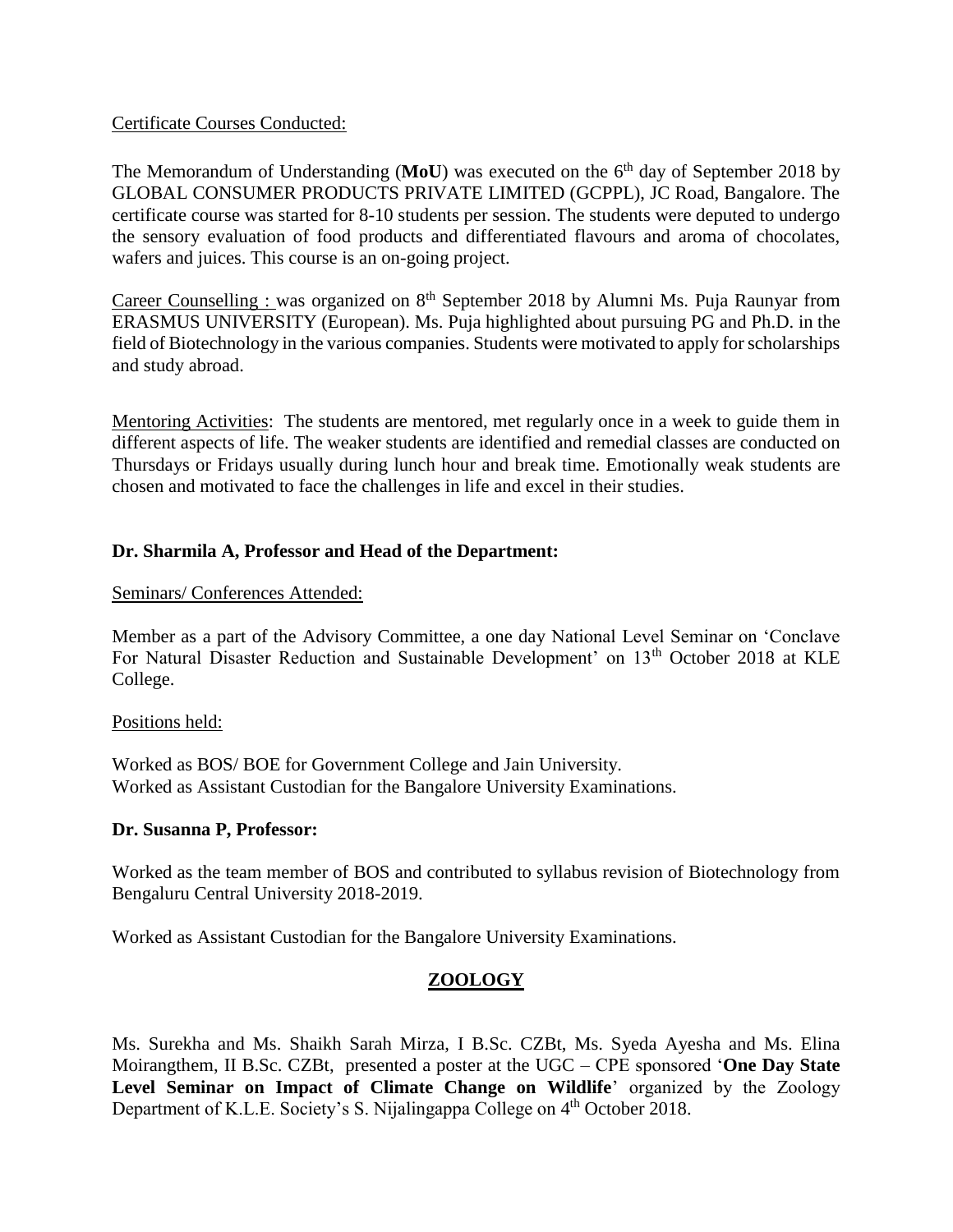### Field Visits:

Visit to BAMUL – Bangalore Dairy on  $16<sup>th</sup>$  August 2018.

Visit to Sericulture Department, Government of India, Ramanagara on 15<sup>th</sup> February 2019.

#### Guest Lecture Organised:

Organized a Guest Lecture on **Apiculture** by M. J.H. Shafi (former Vice Principal and Head of the Zoology Department – Vijaya College) on  $15<sup>th</sup>$  March 2019.

#### Fests Conducted:

The department organized 'DUMB CHARADES' for DISHA 2018 on 18th September 2018 on the topic Life Sciences/Biosciences.

Departmental Newsboard: Parental Care in animals

Mentoring activities: Mrs. S. Anthuvan Grace, Asst. Prof., mentored II B.Sc. NDCZ students. Attendance issues of students was handled and various problems with regard to students were dealt with.

### **HOME SCIENCE**

#### Guest Lectures Conducted:

**Ms. Sharmada** on the topic "Meal Planning and Food Exchange List" in October 2018. **Ms. Yallina Thomas** on the topic "Adolescent Counseling" November 2018.

Industrial Visits/Field Trips:

Visit to **Lal Bagh Botanical Garden** to study Flower Arrangements in January 2019. Visit to "**Makkala Mandira"** to study Preschool sitting in February 2019. Visit to a **Weaving Unit** "**Devaraj Mills"** in April 2019. Visit to **YWCA** – Day Care Centre and Centre for Women in March 2019. Visit to **study interiors** in Dollars Colony.

Fests: Conducted an event during Disha-2018 on **Jewellery Designing.**

Mentoring Activities:

Mentoring students of I B.A. (EPH and SPE). Mentoring students of I B.Sc. (CBBT and CHP).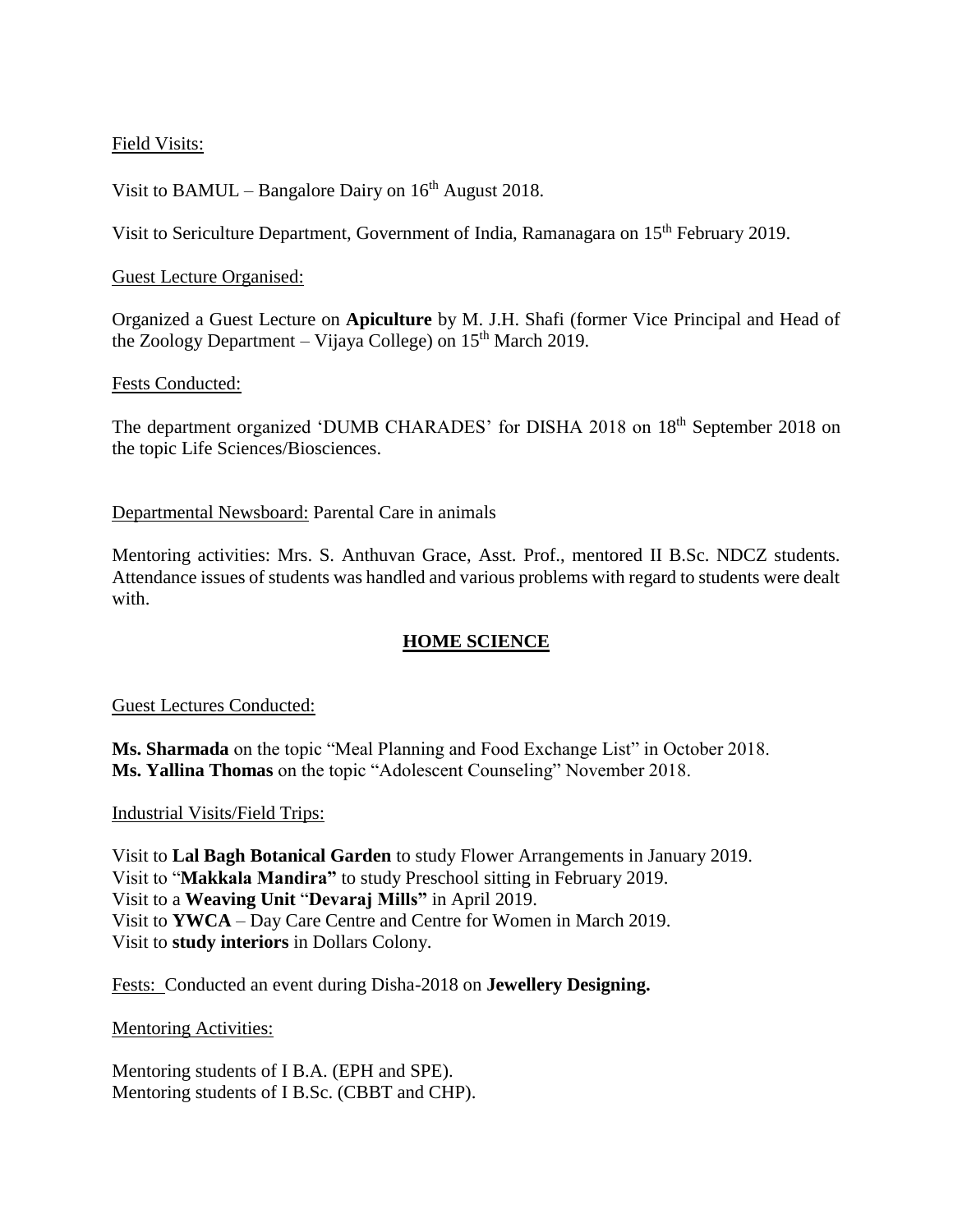#### Awareness Programme:

The students conducted an awareness programme on **Hepatitis B** in the campus to the college by displaying informative charts on the subject.

An awareness program on the importance of **nutritious food** for pre-school children was conducted during the **Parent-Education program** held on 13<sup>th</sup> October 2018.

#### **Mrs. Felicia Sunil, Asst. Prof.**

#### Articles Published

Title – "**Identification of Predominant Bacteria present in Skin that causes Malodour in Garments when combined with Sweat."** Volume 6, Issue IX September 2018. International Journal for Research in Applied Science and Engineering Technology (**IJRASET).**

#### Ph.D. Thesis Submitted: (awaiting approval)

Submission of Ph.D. thesis in March 2019, to the **Gandhigram Rural Institute**, deemed to be University, Dindigul, Madurai. Topic – "**Efficacy of Antimicrobial Finish using selected Herbal Extracts on Silk Filament."**

### **MATHEMATICS**

Methods/Practices are a style of the presentation of content in classroom. The following are some of the innovative methods that used to make learning process of Mathematics effective. 1.Problem- Solving Method 2.Play-Way Method 3.Laboratory Method

#### Seminars/Conferences attended by Students:

The II Semester Students and IV Semester Students Ms. Chandana, Ms. Farheen Fathima, Ms. R Ameena Naushin Khanum, Ms. Misbah Sultana, Ms. Anjum Zehra, and Ms. Aliyah Rehman participated in a 2 day Science Academies Lecture Workshop on "Differential Equations and Mathematical Methods" at the Government Science College, Bengaluru on 18<sup>th</sup> and 19<sup>th</sup> February 2019.

The department conducted an Inter-Collegiate event 'Collage- Symmetry in Nature' during "DISHA" on  $20<sup>th</sup>$  September 2018. Around 15 Colleges participated in the event. The Departmental Bulletin Board was on the topic "Pi -3.14 and Anand Kumar -Super 30"was displayed by the students of II B.Sc. (PCM) on  $14<sup>th</sup>$  March 2019, It's 3.14 also known as Pi-Day, is celebrated on the great Physicist and Mathematician Albert Einstein's birthday as National Pi Day. Informal career guidance and counseling was given. Remedial classes were conducted for weaker students. Tests and Assignments were given to improve their learning abilities.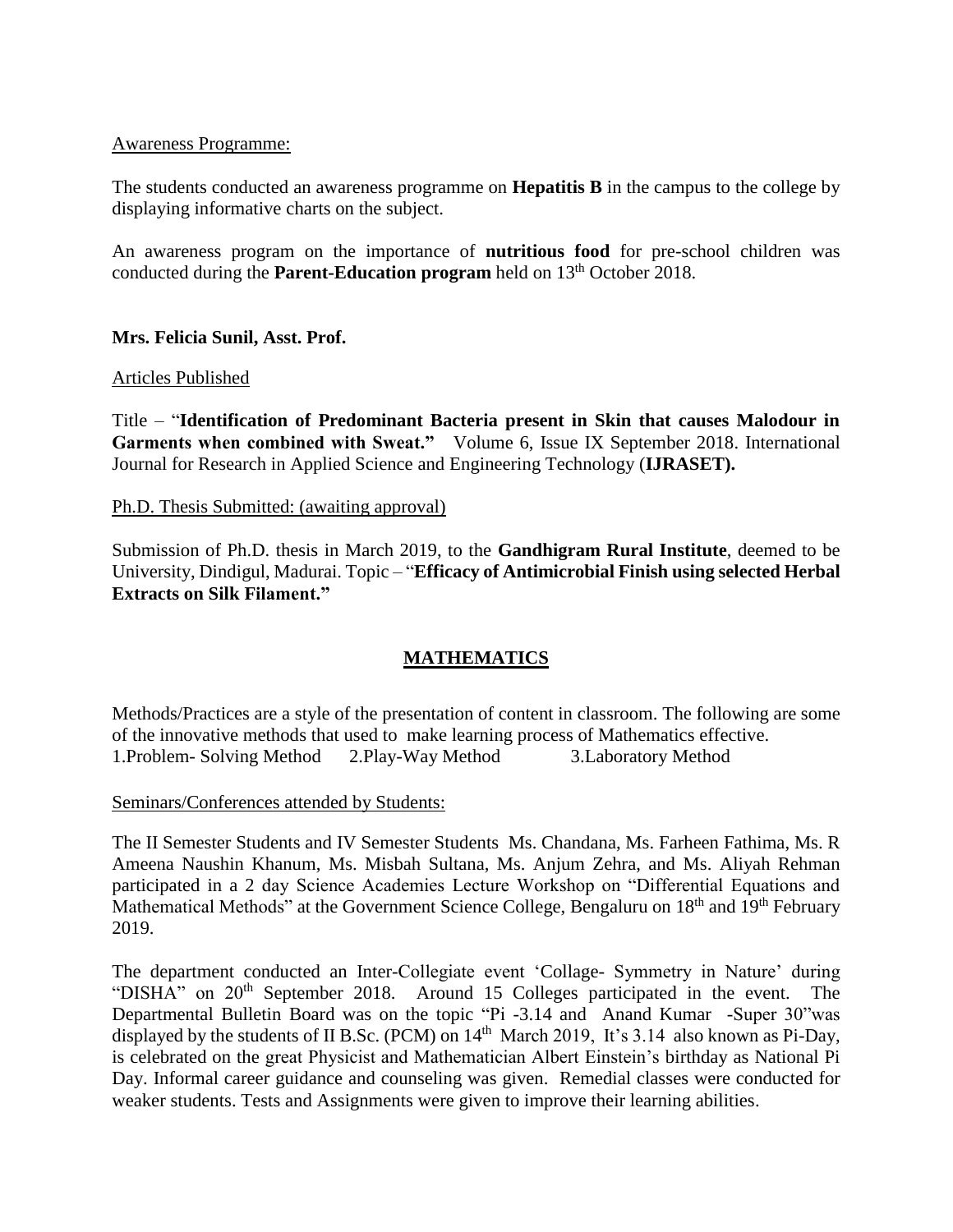#### Field Visit:

A field visit was organized for all B.Sc. (PCM, PMCs) students to ICAR-IIHR (Indian Institute of Horticultural Research) at Hesaraghatta on 5<sup>th</sup> April 2019. Dr. R Venugopalan, Principal Scientist (Agril. Statistics) delivered a lecture on the topic "Application of Mathematical and Statistical Methods in Biological Sciences and Career Opportunities" in this field.

### **Ms. Evelin Silviya S, Asst. Prof.**

Attended a two day Science Academics Lecture Workshop on "Differential Equations and Mathematical Methods" Organized at Government Science, Bengaluru on 18<sup>th</sup> and 19<sup>th</sup> February 2019.

She, along with **Mrs. Gunnabathula Sirisha, Asst. Prof.,** attended a one day Workshop on Mathematics Practicals using Python(FOSS) at Jnanajyothi Auditorium, Central College, Bengaluru on 2<sup>nd</sup> March 2019.

### **COMPUTER SCIENCE**

#### Workshops conducted for students :

A one day workshop on Python was conducted for the II BCA students on 5<sup>th</sup> February 2019.

A one day workshop on "Big data with Hadoop" was conducted for the III BCA students on 4<sup>th</sup> April 2019.

A one day workshop on "Photoshop" was conducted for the I BCA students on 13<sup>th</sup> April 2019.

#### Certificate Courses Conducted:

On "PHP" was conducted for the I BCA students.

On "Advanced Object Oriented Programming concepts and J2EE" was conducted for the III year BCA students.

On "Networking with Netsim" sponsored by the UGC for the I BCA students.

On "Embedded System" sponsored by the UGC for the II BCA students.

Staff and few BCA students have registered for MOOC (Massive Open Online ) courses.

#### Student achievements:

Few students from the BCA course attended a National Level workshop on "Machine Learning" held at Jyothi Nivas College on 19<sup>th</sup> February 2019 and Ms. Meher Aisha, II BCA won the I place during the workshop.

Ms. Kamala and Ms. Meher Aisha, II BCA won the I place in Video Making during the National Level IT Fest "Enthios" at Jyothi Nivas College on 20<sup>th</sup> February 2019.

Final year BCA students Ms. Catherin Y and Ms. S DivyaBharathi won the III place in Corporate Collage during the intercollegiate fest held on 7<sup>th</sup> March 2019 at VVN Degree College.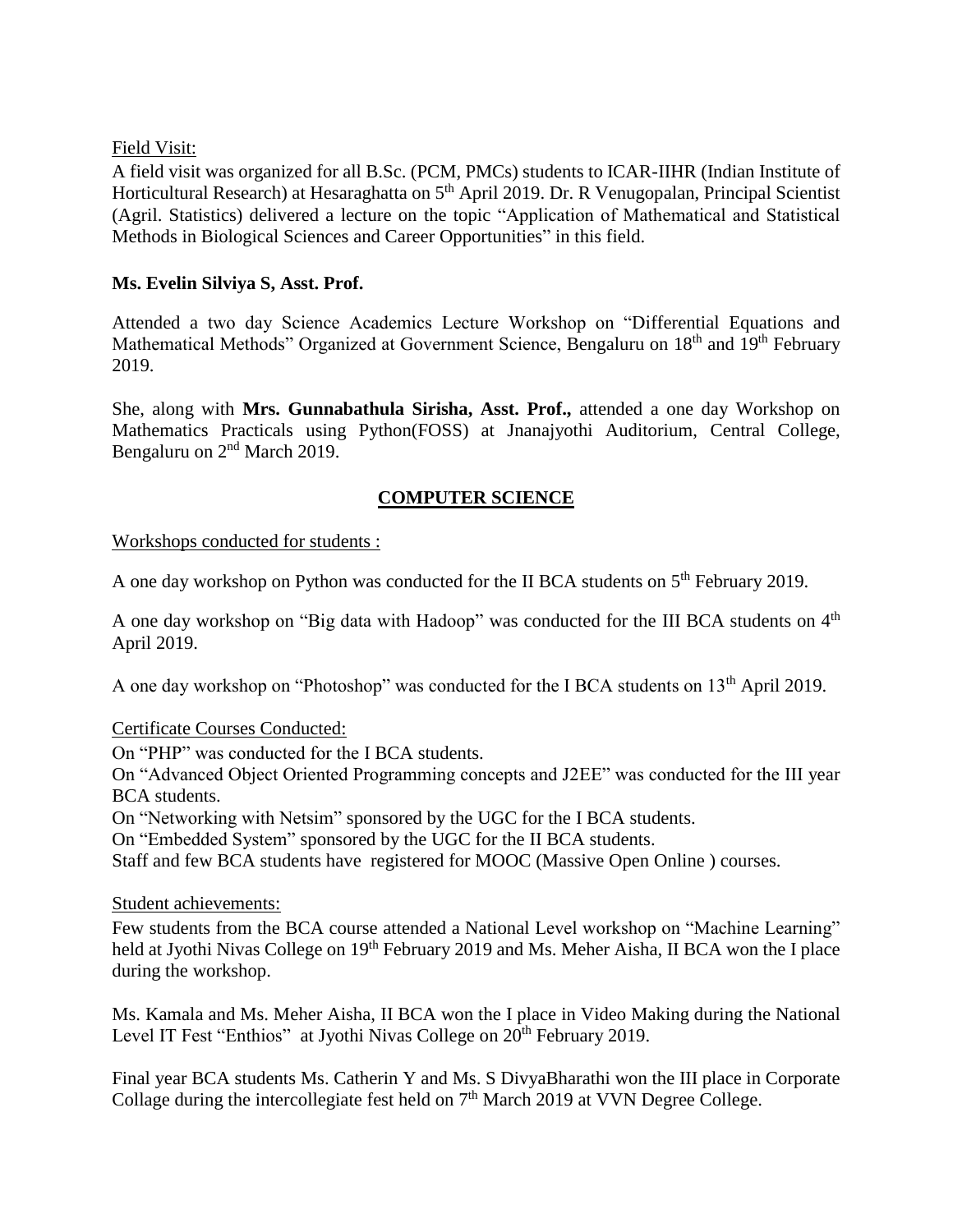Final year BCA students Ms. Priya, Ms. Lavanya, Ms. Sherllyn and Ms. Keerthi N Mehta won the I place in Best out of Waste competition during the intercollegiate IT held on 22<sup>nd</sup> March 2019 at Sadhana Degree College.

Final year BCA students Ms. DivyaBharathi and Ms. Catherin won the II place in collage during the intercollegiate fest held on 22<sup>nd</sup> March 2019 at Sadhana Degree College.

#### Other activities:

Inter class competitions on the events coding and debugging, poster making, movie making and IT quiz were conducted for the BCA and B.Sc. from  $27<sup>th</sup>$  August to  $24<sup>th</sup>$  September 2018.

Preplacement talk was given by Mrs. Roopa Francis to the final year BCA students on April 4<sup>th</sup> 2019.

An outreach programme was conducted by the BCA students on 23<sup>rd</sup> April 2018. They visited Karunashreya (a home for the cancer survivors).

A Guest Lecture was conducted by Mr. S Thangaraj on 29<sup>th</sup> April 2019 on the topic "User Experience in Web and Mobile World"

The BCA students went on an industrial visit to Jetking, Shivajinagar,Bangalore on 30<sup>th</sup> April 2018.

#### **Mrs. Suja D Shanthi, Assoc. Prof. and Head of the Department**

Gave a guest lecture on the topic "Cryptographic hash function" at Bishop Cotton Academy on 3<sup>rd</sup> April 2019.

Attended an International Multidisciplinary Symposium on "Systems Management" at the College on 23rd July 2018.

Attended a Faculty Development Programme in "AWS Cloud Computing" held on 23rd February 2019 at Maharani Laxmi Ammanni College, Malleshwaram.

Memberships:

Member of the Board of Examiners in Bangalore Central University during the academic year 2018-19.

Paper setter for I Semester BSC, Bangalore Central University during Nov-Dec 2018 Examination.

Paper setter for I Semester BVoc(IT), Bangalore Central University during Nov-Dec 2018 Examination

Paper setter for V Semester BCA Examination Nov – Dec 2018, .for Indian Academy Degree College (Autonomous) .

Paper setter for II Semester BVoc(IT), Bangalore Central University during May- Jun 2019 Examination.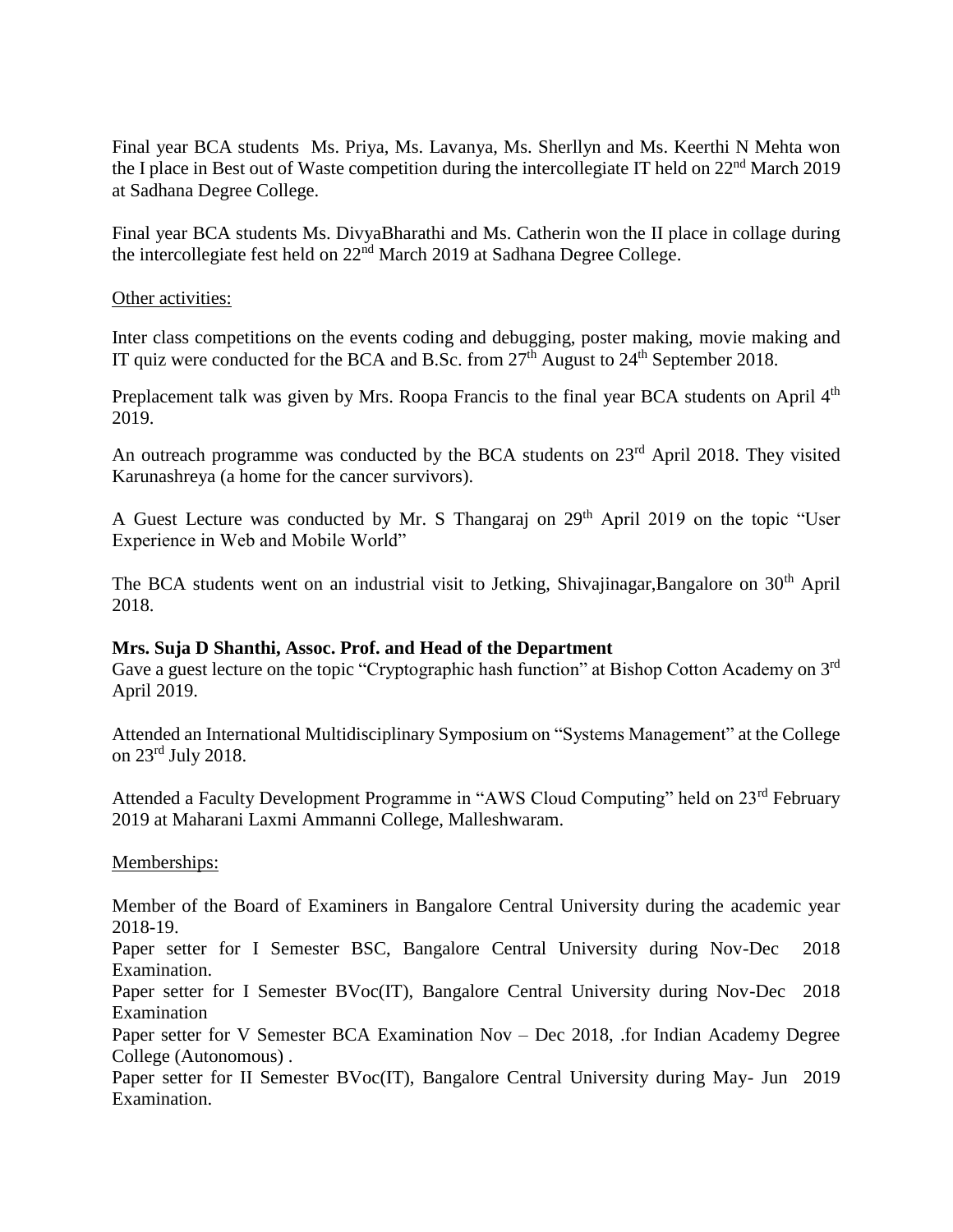Paper setter for II semester BCA Examination May 2019, for Government Science College(Autonomous).

### **Mrs. Ann Kuruvilla, Asst. Prof.**

Attended one day Faculty Development Program on "AWS Cloud Computing" at Maharani Lakshmi Ammanni College on 23rd February 2019

Completed NPTEL Online certification program(Faculty Development Program) on "Machine Learning" for a duration of 8 weeks (August – October 2018)

Attended an International multi-disciplinary symposium on "Systems Management "at the College on 23rd July 2018.

Delivered a Guest Lecture on the topic 'Extended Mark-up Language' at Bishop Cotton Academy, Yelahanka on 29<sup>th</sup> April 2019.

Positions held:

Paper Setter for Maharani Lakshmi Ammani College(Autonomous) Paper Setter forVHD Central Institute of Home Science(Autonomous) Paper Setter for CMR Group of Institutions(Autonomous)

### **Mrs. Reeja Esther, Asst. Prof.**

#### Positions held:

Question paper setter for Government Science College, for I Semester BCA paper Programming Concepts Using C, for November 2018.

Question paper setter for Government Science College, for VI Semester BCA paper System Programming for May 2019.

### **Mrs. Jayakiruba, Asst. Prof.**

Attended a Faculty Development Programme on "Powerpoint using Animation at the College on  $10^{th}$  August 2018.

Attended an International Multi Disciplinary Symposium - Faculty Development Programme on "System Management – An Overview" at the College on 23rd July 2018.

Presented a Paper at an International Conference at St. Francis De Sales College, Bangalore on the topic "Advances in Computer Science and Technology" on 24<sup>th</sup> January 2018.

### **DEPARTMENT OF POST GRADUATE STUDIES: M.COM.**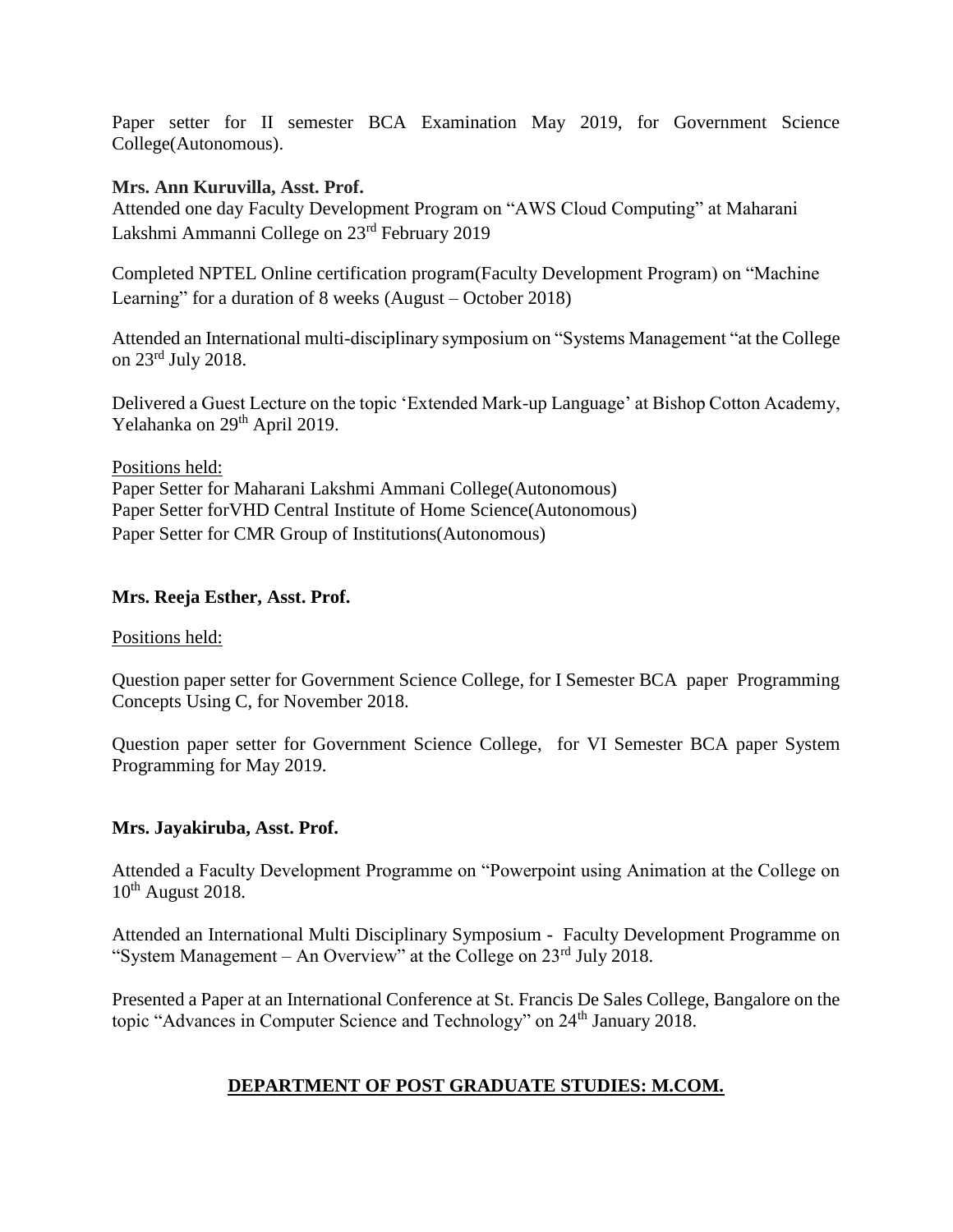#### Guest Lectures Held:

A guest lecture was held on 23rd November 2018 on the topic 'Research Methods' by Prof. Ruqsana Anjum from St. Joseph's College for III semester students.

A guest lecture was held on 13th November 2018 on the topic 'Business Ethics' by Prof. M.K Lodi from St. Joseph's College.

A guest lecture on the topic 'Gandhian Economics' by Prof. M. M. Guptha on 21st November 2018 for the I Semester students.

#### Seminars and Conferences Attended by the Students:

Zaiba Nasheen participated in 'Sankalp' programme which was organized by SDC College.

Gowthami and Monisha Devaraju participated in the programme that was organized by Bangalore Medical College and Research Institute held on 4<sup>th</sup> October 2018.

Chitra C, Kavya Shruthi R, M Nidhansaher, Padma N, Niveditha R Mathapati, Pavithra V, Sanjanasingh, Thejaswini S participated in the programme that was organized by St. Joseph's Evening College held on  $16<sup>th</sup>$  March 2019.

#### Industrial Visit:

Visit to Mysore Electrical Industries Ltd.(Yeshwanthpur) on 15<sup>th</sup> November 2018 with I and III Semester students.

Visit to Hindustan Coca Cola Beverages Pvt. Ltd (Bidadi) on 18<sup>th</sup> March 2019 with II and IV Semester students.

Fresher's Day for the I year students was conducted and organized by the II year students on 12<sup>th</sup> September 2018 with an investiture ceremony of the M.Com. representatives.

#### Fest participated by students:

Monisha. B Devaraju, IV Semester participated in Solo Singing and won the III Prize. She also won the II Prize in the Bhavageethe 36 organized by the Kannada Department.

Rajeshwari.B, II Semester participated in the Solo Dance which was organized by Kannada Department and won the I Prize in Kannada Nada Nudi Habba.

Rajeshwari.B, Chitra C, KavyaShruthi R, Padma N, Niveditha R Mathapati, Anumnaa Aafreen, Jacintha, II Semester participated in the Group Dance and won the III Prize in Kannada Nada Nudi Habba.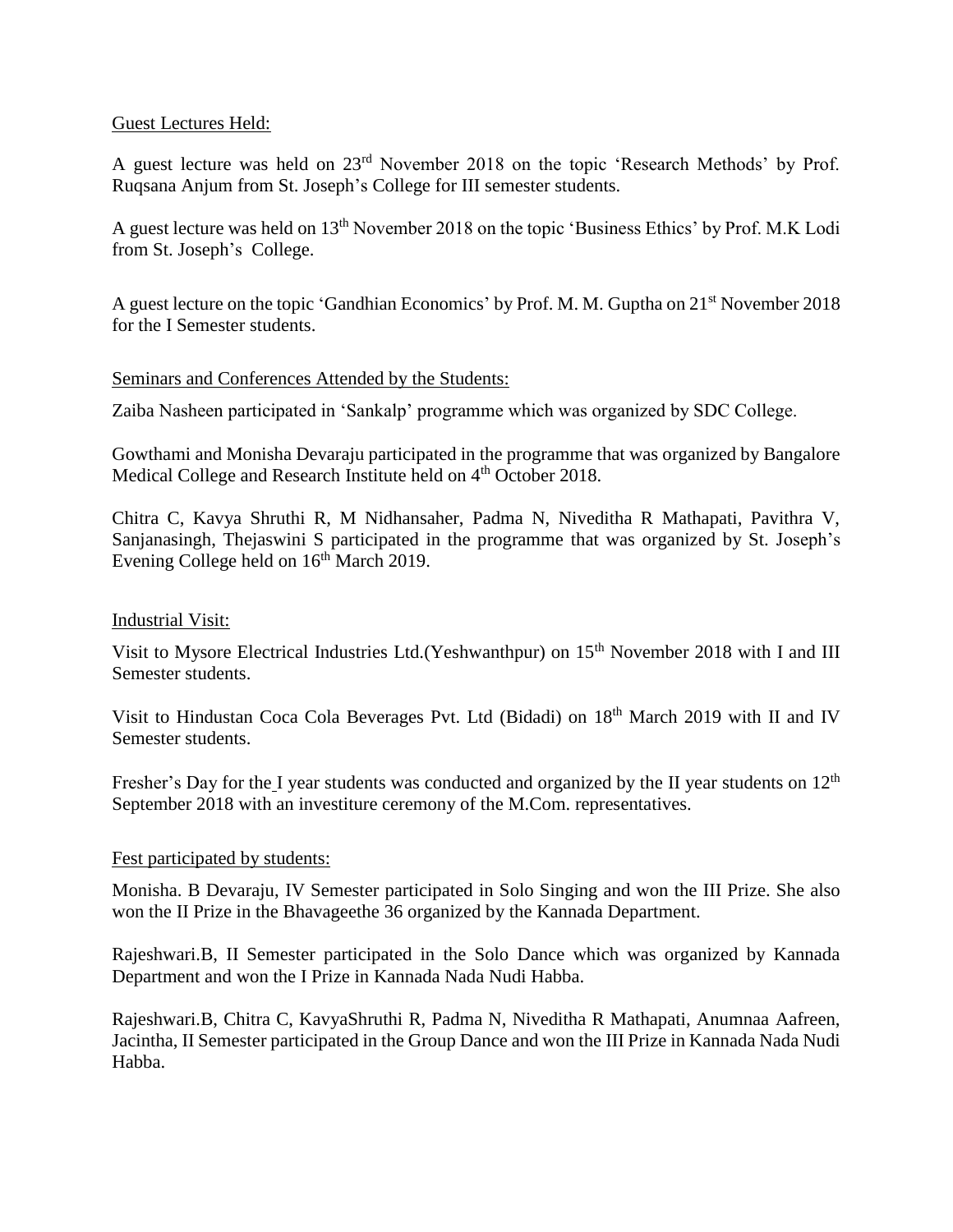Latha.K.N, Vidya.C, SumaiyaaFirdose, NidhaSaher.M, Megha .H.S, Sangeetha H.M, II Semester participated in the Fashion Show and won the III Prize in Kannada Nada Nudi Habba.

### **Dr. Narasimhan K, Dean**

Participated in a one day workshop on "Customs duty And GST" at Department of Commerce, Central College on 23rd March 2019.

### **DEPARTMENT OF POST GRADUATE STUDIES: M.SC. PSYCHOLOGY**

**The Post Graduate Department of Psychology** was inaugurated on 16<sup>th</sup> August 2018.The keynote speaker was Dr Sudha Bhogle, who heads Educafé Student Solutions, an initiative of Eduquity Career Technologies. A total of 15 students in our first batch have achieved 100% results with 7 of them securing A Grade First class distinction and 5 with grade B First class.

On  $10<sup>th</sup>$  October 2018 which is the World Mental Health Day, the PG students conducted the College Assembly and launched the Mental Health Literacy Campaign in the student community.

The following week from  $11<sup>th</sup>$  October to  $15<sup>th</sup>$  October 2018, the Faculty Members of the PG Department conducted a workshop for the students on Psychological First Aid – the Content And Methodology of Administering Psychological First Aid, how to deal with instances of Suicide ,Depression ,Anxiety and Substance Abuse.

The students participated in Inter collegiate fests at IIPR and Montfort College.

28th February 2019 is considered as National Science Day. The students and staff visited an Exhibition at NIMHANS that featured Models of healthy and diseased brains, illustrative charts on different areas in Psychology, interactive models and informative explanations and skits on key areas in Psychology.

On 30<sup>th</sup> April 2019 the students put up the Bulletin Board on the theme 'The Psychology of Emotions'.

The new born Department has started well and is definitely on a mission to contribute to the wellbeing of the community.

### **PHYSICAL EDUCATION**

Ms. Spoorthy Gowda, III B Com 'C' represented India for Throw Ball Team which was held at Al-Ethihad (Dubai) from  $26<sup>th</sup>$  to  $28<sup>th</sup>$  October 2018.

Ms. Jasmine Jennifer, III BA secured I place in the Taekwondo (U-53 Kgs.) in Bangalore University Inter-Collegiate tournament held on 18.02.2019 at Adharsh College, Kengeri, Bangalore. She was also selected to represent the Bangalore University at the All India University which was held from 10.03.2019 to 20.03.2019 at M.D.U Rohtak University, Haryana. She also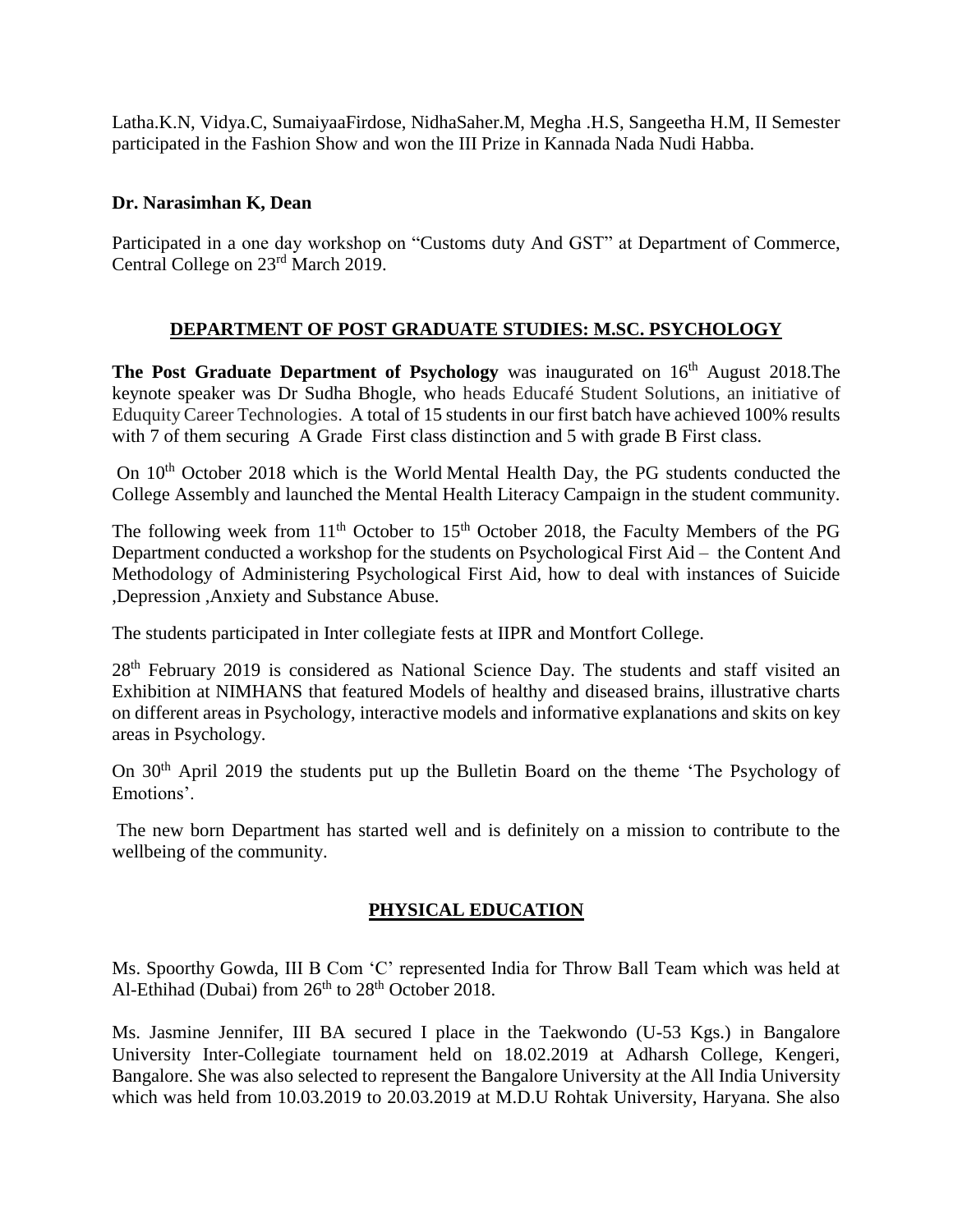represented the Open State Level Taekwondo Championship-2018 held on 2nd October 2018 at Manpho Convention Centre at Bangalore and secured Gold (U-47 Kgs.)

Ms. Devishree R, II BBA secured III place in the Bangalore University Inter-Collegiate tournament.

Ms. Meghashree, I M Com, Ms. Jenifer G, I BA and Ms. Harshini R, I BCA represented the Bengaluru Central University at the All India University Basket Ball Tournament held at SRM University, Chennai from  $7<sup>th</sup>$  to  $12<sup>th</sup>$  November 2018.

The Bangalore University Athletic Meet held on 25<sup>th</sup> to 27<sup>th</sup> October 2018 at Kanteerava Stadium. Ms. Jasmine Jenifer, III B A secured III Place in the High Jump.

Ms. Sowmya Suresh, I BBA secured III Place in the Discus Throw and the college 4x100 Mts. relay team secured III place in the Bengaluru central University Athletic Meet held between 2<sup>nd</sup> and 4<sup>th</sup> November 2018 at Kanteerava Stadium, Bangalore. The team consisted of Ms. Mamta Rani, I BBA, Ms. Jenifer G, I BA, Ms. Harshini, I BCA and Ms. Meghashree, I M.Com

Ms. Kavya M, III B.Com 'C' secured the Individual championship on the Annual Athletic Meet 2018-19. The Best outgoing sportswoman of the year is Ms. Jasmine Jennifer, III B A and Ms. Spoorthy Gowda, III B Com 'C'.

The Annual Athletic Meet was held on 8<sup>th</sup> March 2018 at United Mission Degree College grounds. The Chief guest for the day was Dr. S Japhet, Vice Chancellor, Bengaluru Central University. The Presiding Dignitary was Rt. Rev. Dr. P.K Samuel, Bishop, Karnataka Central Diocese and Guest of Honour was Mrs.Priyanka N, International Volleyball Player.

Ms. Nirmala C Gowda, P.E.D was appointed as the Manager for the Bengaluru Central University Basket Ball team and accompanied them to SRM University, Chennai for the All India Inter-University from  $7<sup>th</sup>$  to  $12<sup>th</sup>$  November 2018.

**Ms. Nirmala C Gowda,** PED.

### **LIBRARY AND INFORMATION SCIENCE**

The main objective of the library is to provide current library material that supports the academic curriculum. Material is collected in all formats, to broaden and update all collections to meet user requirements. The library also assists the college, students and staff in identification and effective use of information.

This year the library also collected rare books, a few of which were a hundred years old, apart from the latest books in all major disciplines.

Facilities provided in the library are Reference books, reprography & printing services, OPAC with Wi-Fi connectivity for users to use their own laptop in the library,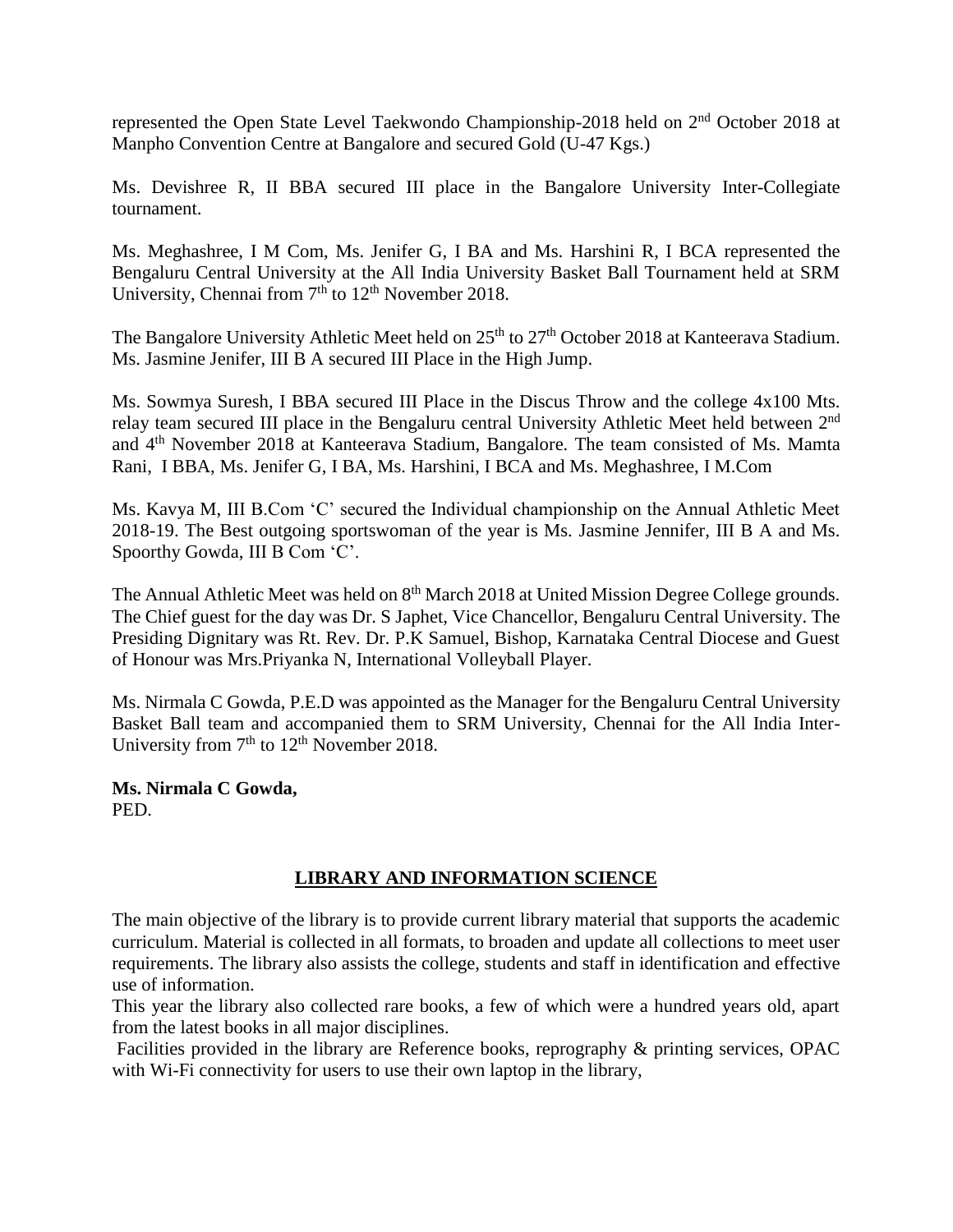Book Bank, question Bank, a good collection of journals & periodicals, E-resources, Database, Online lecture notes, Online English notes and Interlibrary Loan facilities are some of the other facilities provided.

#### **Institutional membership:**

Developing Network Library (DELNET) British Council JSTOR (A Digital Library for academic pursuits) A separate Library for the Post graduates has started in the HRD Block with internet facilities and other library services

#### **Mrs. Rose Francis P,** Librarian.

### COUNSELLING

Counselling is a process that enables to sort out issues and reach decisions affecting their life. Often counselling is sought out at a time of change or crisis, it need not be so however as counselling can also help us at any time of our life.

Counselling involves talking with a person in a way that helps a person solve a problem or helps to create conditions that will cause a person to solve a problem or helps to create conditions that will cause a person to understand and /or improve his /her behaviour, character, values or life circumstances. At the end of the counselling process, the client himself /herself has an insight to the problem and he/she becomes empowered to take his or her own decision.

Conflicts, academic problems, career, personal and socially related problems than in the past. counselling programmes involves individual sessions with students, where truth serves as a means to reach the goals of counseling. Follow up sessions are carried out as on a regular basis and parents are involved in the process if the need demands.

The counsellor was also actively involved in meeting the students and parents who have shortage of attendance. They were counselled and advised to be regular to college and to maintain 75% attendance in all subjects. In future, the counsellor hopes to instill skills that will enable our students to be efficient and successful. Counselling is defined as the service of helping people to adjust or deal with personal problems, by enabling them to discover for themselves the solution to the problems when receiving attention from a counsellor.

### The Counsellor's View point:

As the counsellor, I had to deal with not counselling but also address issues and also to manage the help desk to help our students and parents. Throughout the year, I met students, staff and parents addressing many issues like peer pressure, parental pressure, academic pressure, personal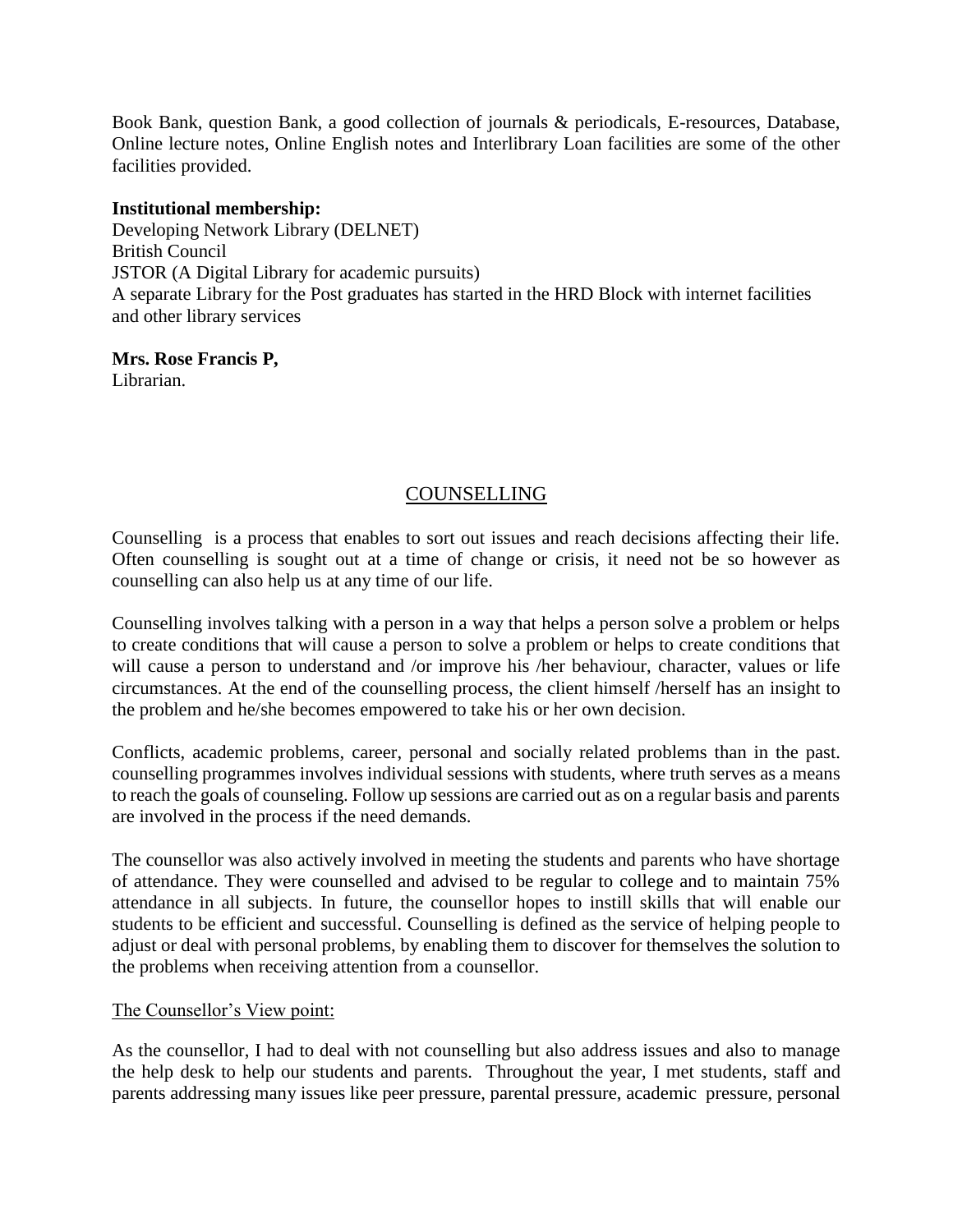problems, relationship problems, depression, career guidance, shortage of attendance ,misconduct, enquiries, ventilation ,interpersonal problems, relationship problems and other issues. I have maintained confidentiality and dealt with each individual on a non judgemental basis .Certain sensitive matters had to be taken up with the Principal and handled delicately. I have maintained confidential reports after every sessions and also maintained a record of work on a daily basis. I have also got feedback from students, parents and staff on the session s that were conducted. Certain case follow up sessions were taken up by me. Students who had approached me seeking help have also brought their classmates and friends for various issues. This shows a definite positive impact of my counselling services. The respondents were asked for general comments or remarks of the service provided.

My primary task is to support the academic session of the college by providing a range of interventions which enhance a student's ability to be consistently engaged with achieving their academic potential

### Other activities:

The counsellor had given a talk on the topic "Adolescent counseling" to the II year students of the Home Science department on 12<sup>th</sup> October 2018. The opening remark was made by the counsellor on 4th August 2017 for the panel discussion on "Talking about mental health is a sign of strength and not weakness" which was conducted by the department of Psychology. The counsellor handled the students session and addressed the parents of I and II PUC students on  $17<sup>th</sup>$  January 2018 for the workshop on 'Top of Form-Bottom of Form.'

#### **Mrs. Yallina Thomas,**

Counsellor.

### **COMMITTEE REPORTS**

### ASSEMBLY

The beautiful thing about learning is that no one can take it away from you. - B.B.King

The College strongly believes in the importance of learning and as an institution gives its students innumerable opportunities for interactional learning. Assemblies are an integral part of learning and communication at Cottons. We believe in the importance of maintaining a personal touch and improving the interpersonal skills of students. We have assemblies every alternate Thursdays between 12:15 and 1:00 pm. Each class is responsible for conducting the assembly and all the students actively take part in presenting a program that has a structured format and is based on a meaningful theme.

The theme chosen by our Principal, was "The importance and relevance of values and morals in life".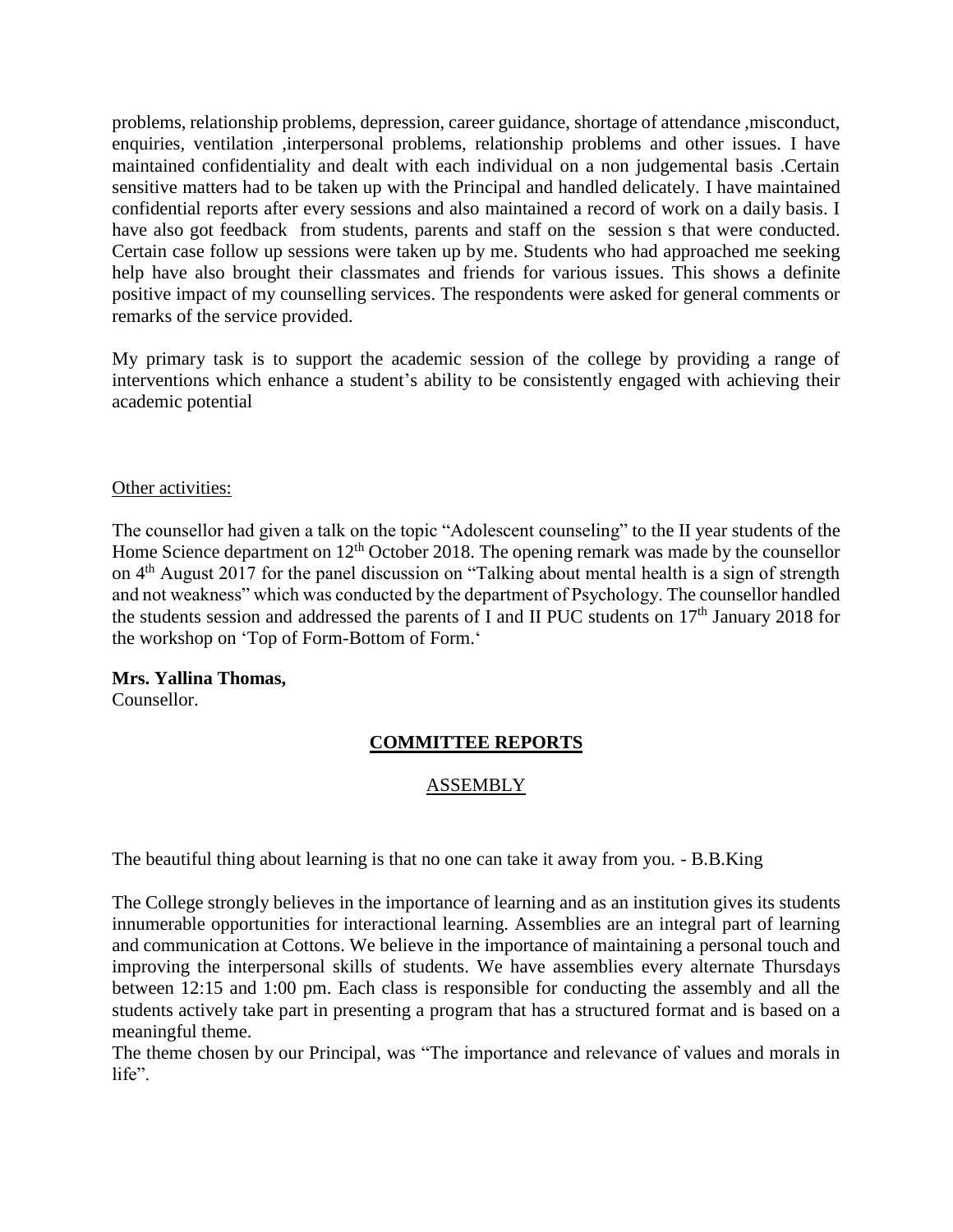The convenor was Mrs. Monisha Muliyil and the staff in charge were Ms. Vidyashree R, Ms. Anitha Clarin, Dr. Sharmila, Mrs. Powlin Sahayarani and Mrs. Rachel Joshua.

Every assembly begins with an opening prayer and Bible reading followed by chorus singing. After this, the classes are given the freedom to choose the mode of their cultural presentation depicting the theme. Usually the students present a skit and choreography based on the theme. They also present tableaus and mimes on certain occasions. Apart from the class assemblies, we also have special assemblies wherein guest speakers are invited to address the students on certain crucial topics. Classes also conduct special assemblies based on relevant themes. This year, we had two such special assemblies. One was held on  $5<sup>th</sup>$  October 2018 wherein few representatives from the Little Sisters of the Poor visited our college and the III B. Sc. class presented an assembly on the theme "Celebrating Senior Citizens". The students contributed non- perishable food items and toiletries that were sent to the inmates of the institution as they are an institution that opens their home and heart to the aged poor who are 65 years and above, without discrimination of caste or creed and provide for all their needs without having a fixed income.

Another special assembly was conducted by the I year M. Sc. and III year BA students on  $11<sup>th</sup>$ October 2018 based on the theme- "Mental health awareness and Psychological First Aid". This theme was chosen to spread awareness related to mental health among all students as  $10<sup>th</sup>$  October 2018 was observed as "Mental Health Day" world over. The students presented a skit, choreography and a flash mob that depicted the theme.

The Principal addresses the students during every assembly giving them feedback about their performances, making important announcements and inspiring them with motivational stories. Many other special features take place during the assemblies like releasing departmental newsletters, prize distributions to acknowledge the accomplishments of our students in various intercollegiate events. Awards and recognitions received by our staff and students are also announced. It also serves as a platform for students to showcase their special talents and for important departmental and college announcements to be made. Important announcements with regard to our inter-collegiate fest " DISHA" and other events like sports day are made during the general assemblies.

The year was filled with exemplary performances by all the classes with enthusiastic participation and meaningful presentations. The themes chosen by the classes were as follows:

| <b>Class</b>   | <b>Theme</b>                                        |  |
|----------------|-----------------------------------------------------|--|
| III B.Com. A   | A Joy In Little Things                              |  |
| III B.Com. B   | Valuing Relationships Through Gifted Time           |  |
| III B.Com. C   | Parents Love                                        |  |
| <b>III BBA</b> | Perseverance                                        |  |
| III B.Sc.      | <b>Celebrating Senior Citizens</b>                  |  |
| I M.Sc.        | Mental Health Awareness and Psychological First Aid |  |
| <b>III BA</b>  | The Age of Unsung Heroes                            |  |
| II B.Com. A    | Women Achievers and A Tribute to Martyrs            |  |
| II B.Com. B    | Love                                                |  |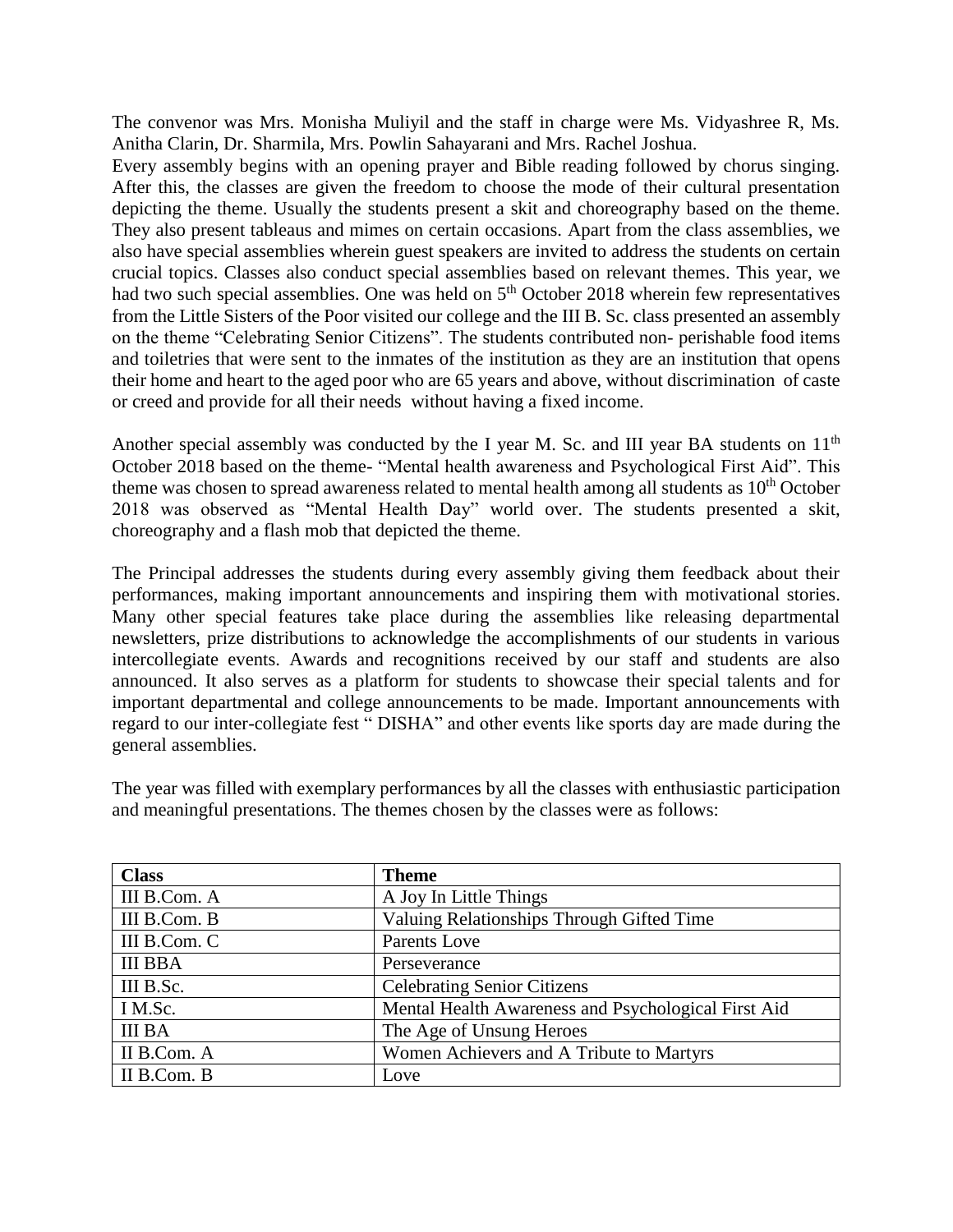#### **Asst. Prof. Monisha Muliyil,**

Convenor.

### VALUE EDUCATION

Value education classes were held on Thursdays during the value education hour by the class teacher in order to inculcate our students with moral and ethical good values and be achievers in society and also contribute back to the society. The value education classes are interactive and students are taught using multimedia aids, videos, group discussion, debates and short stories. The schedule comprised of topics such as values, life enrichment skills, interpersonal relationships, personality development etc. A feedback on each session was given by the class teacher. The other members of the Value Education committee are Dr Renuka Paul, Mrs Suvina Benjamin, Dr. Grace Premila Victor, Mrs. Rebecca Theodore and Mrs. Sonu Sujith David.

#### **Mrs. Yallina Thomas**

Counsellor

### ANTI RAGGING

The anti ragging committee, in order to take care and prevent ragging, visited the classes of all the first year students on  $30<sup>th</sup>$  July 2018. The committee explained to each class the strict anti ragging policy of the college .The students were told that the college has a zero tolerance policy on ragging. The details on 24/7 anti ragging helpline was put on the notice boards. The other members of this committee are Mrs. Leena Karanth and Dr. Vinay Kumar Yadav

#### **Mrs. Yallina Thomas**

Counsellor

#### SEXUAL HARASSMENT REDRESSAL

As education and increasing awareness are the best ways to prevent sexual harassment, the members of the sexual harassment committee visited all the classes on  $20<sup>th</sup>$  August 2018 and informed them about the different aspects of inappropriate gender - based sexual behaviour. A questionnaire was distributed among students to find out the level of understanding among students on various issues related to sexual harassment. The other member of this committee is Dr Marie Kavitha Jayakaran.

**Mrs. Yallina Thomas** Counsellor

### **CHAPEL**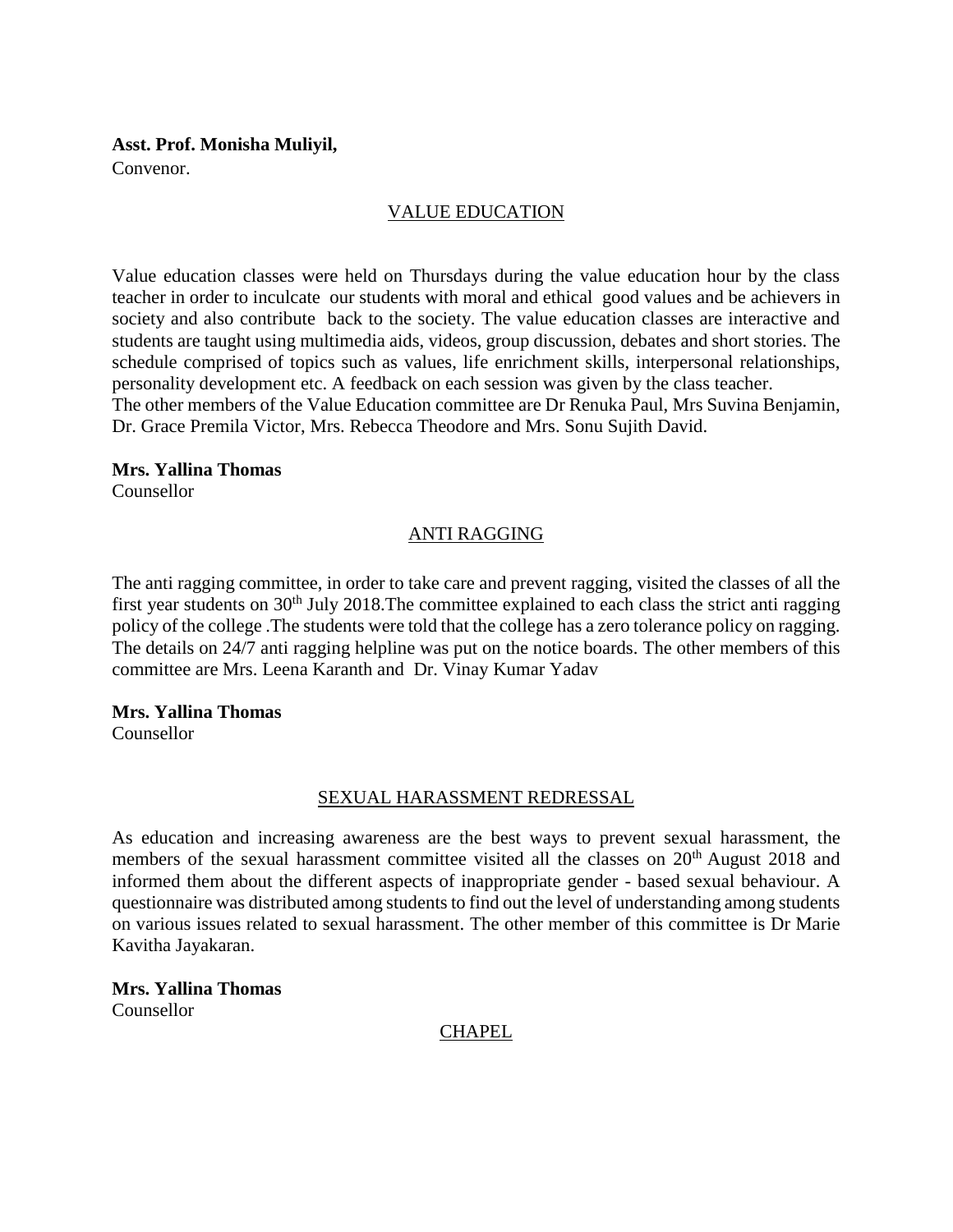Philippians 4:6 "Do not worry about anything but in everything, by prayer and petition with thanksgiving present your request to God".

Chapel service is integrated in the college timetable during the value education hour, every alternative Thursdays for all the Christian students and is open for all interested non-Christian students as well. The academic year of 2018-2019 began with the Communion service for the staff and students.

The students of each class took turns in conducting the chapel service as guided by their respective chapel prefects. During the chapel service, the students have lot of fun by learning and growing through various activities such as praise & worship, Bible quiz, games etc. The staff of each department would share the word of God during the service. Few Students gather every Thursday for prayer cell from 1:00 - 1:30 pm and pray for their personal needs, other issues and share testimonies. Bible study was also held every Wednesday from 1.00 to 1.30 pm. It was conducted by Dr. Grace Premila, Head, Department of Home Science and Mrs. Anitha Giju from Campus Crusade.

The Christian students from our college participated in many gospel fest like Stauros, Exalted, Jehoushva, Agape at Mount Carmel College, Bishop Cotton Women's Christian College, Christ College and United Mission College respectively. They participated in various events and bagged the II place for Collage in Stauros, I place for Treasure Hunt and II place for Bible Quiz in Exalted; II place for Collage in Jehoushva ; III place for Choreography, III place for Face Painting, III place for Creative Writing and III place for Walk The Bible in Agape fest.

"Reach the unreached and tell the untold" - An outreach ministry was organized this year to Arpana School of Special Education. 30 students were taken for the outreach program. Students performed and engaged the children with action songs, dance, games and shared the word of God. They shared with the children the gifts and stationery material.

This year an Inter-class competition CHAZAQ'19 derived from Hebrew word meaning "To grow firm in Christ" was conducted with the theme for this year being "RECHARGE" and it was scheduled on the  $1<sup>st</sup>$ ,  $2<sup>nd</sup>$  and  $3<sup>rd</sup>$  April 2019. These three days were packed with various events such as Bible quiz, collage, creative writing ,Bible minute ,pick and speak and pot pouriee. This was initiated to encourage the students to take part and grow in their spiritual life.

A One day Retreat programme was organized on  $13<sup>th</sup>$  April 2019 by a team of volunteers from NBC "None But Christ" based on the theme "SELFLESS". The day was filled with different sessions like praise and worship, spiritual mentoring, games etc. The Guest speaker for the day was Pastor. Srikanth.

The chapel service and the various activities conducted helped and moulded the students to grow in the Lord. It has overall been a fruitful year.

Asst. Prof. Rebecca Theodore – Convenor Asst. Prof. Rachel Joshua Asst. Prof. Sheela Margaret D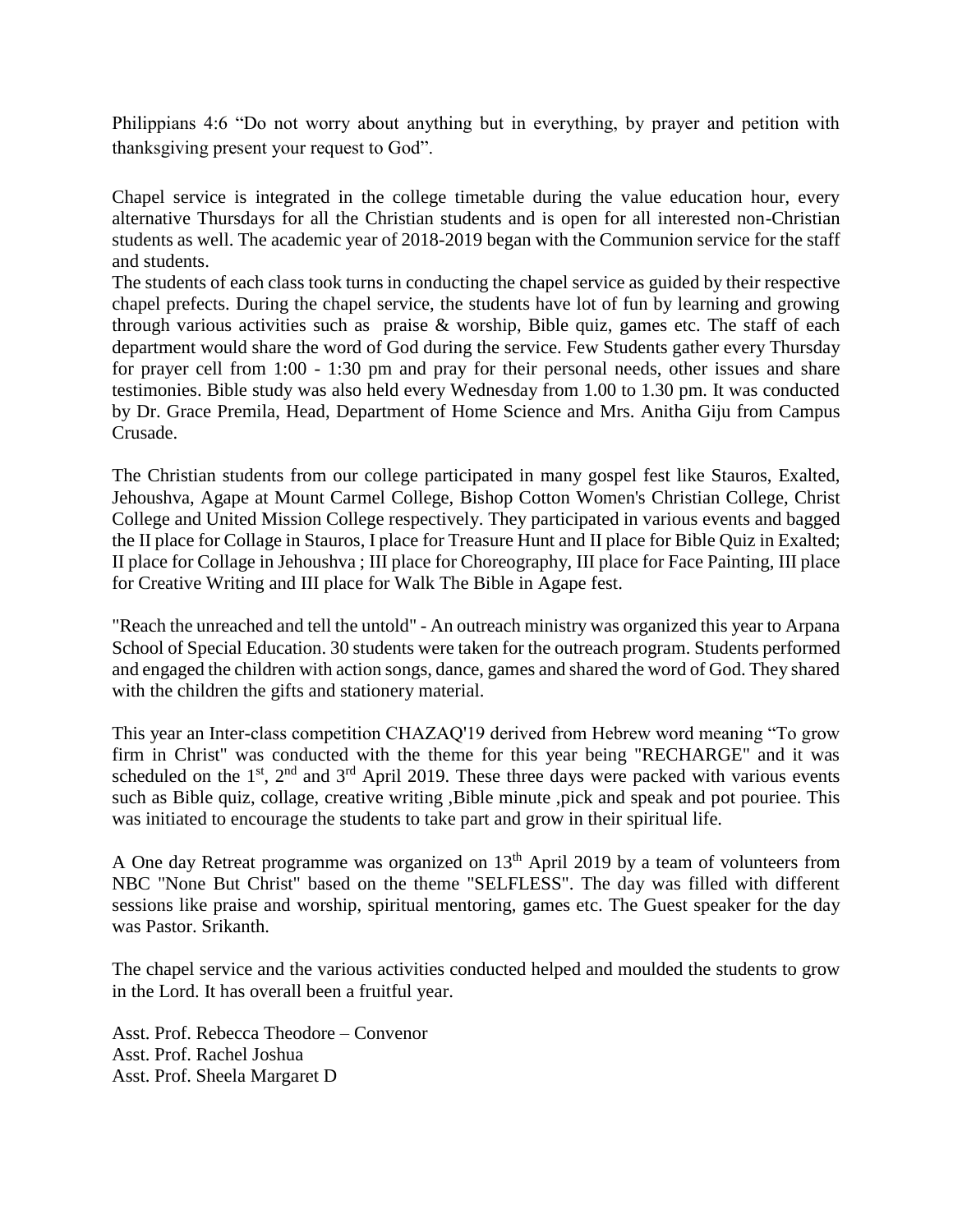### ENTREPRENEURSHIP CELL – E – EVOLVE

The E-cell activities for the year started with an orientation program on  $13<sup>th</sup>$  August 2018. The Chief Guest for the orientation program was Mrs. Amera Dharwad - Director, Smart Tuition Academy. She shared her experience of being an entrepreneur and explained about her hurdles in reaching her goals.

During the E-Cell orientation our new college venture "fly – buy" was inaugurated. The company sells snacks for the students and staff during the short break.

The faculty members of E-cell are Ms. Suriya Naaz -Dept of Commerce, Mrs. Porkodi. S- Dept of Commerce, Mrs. Leena Jyotsna Raymond-Dept of Management Studies, Mrs. Jai Laxmi -Dept of Hindi and Ms. Vandana M, Dept of Commerce. The e-cell core member student team consists of Ms. Harsha Kankaria, Ms. Saniya Farheen, Ms. Vinita Moyal, Ms. Priyanka Kumara, Ms. Shreya G, Ms. Shaziya Riyan, Ms. Shaziya Fathima, Ms. Sadia Hasham, Ms. Richa Khandelwal and Ms. Afiya Younus.

The activities that are conducted during the activity hour are \$ One Venture, Think with the Box, What's my Story, Ideation and so on

Our ex-cell student Ms. Neha Sarogi – owner at e-stores conducted a certificate course on Entrepreneurship, Digital Marketing and Personality Development for our e-cell students in the month of September 2018.

#### E-Week

The E-Week for the year was celebrated in college from 20<sup>th</sup> February 2019 to 23<sup>rd</sup> February 2019 with the theme – "be a doer not a dreamer". Some of the events conducted during the e-week are School Outreach, Entrepreneur Jeopardy, \$ One Venture, Crisis Management, E-Mela, Film Making, Social Outreach and Flash Mob.

#### SCHOOL WORKSHOP

The e-cell students conducted a craft workshop on 16<sup>th</sup> February 2019 at Mitralaya Girls High School for the students of  $5<sup>th</sup>$  and  $6<sup>th</sup>$  standard and on 19<sup>th</sup> February 2019 at United Mission High School for the students of  $6<sup>th</sup>$  and  $7<sup>th</sup>$  standard.

This small move helped them to get involved in the world of creativity with the students of other schools.

### Social Outreach

The students and faculty members of the cell visited Urdu Government Blackpalli School for a social outreach programme on  $23<sup>rd</sup>$  February 2019. They spent their day by playing games, followed by a craft workshop and dance with the students. At the end our students distributed snacks and stationery.

#### VENTURES IN CAMPUS

"SWEET AND SPICE, EVERYTHING NICE" – Ms. Afiya Younus and Ms. Nidhi Suzanna Alex, I B.Com A.

INK HEART– the company deals with handmade bookmarks which are made of recycled paper and henna tattoos are designed according to the preferences to the customers by Brijo Thomas, I B.Com. A

GLITTER GALLERY – It is a start-up focusing on customization of book covers generating a great revenue and customer satisfaction. It is started by Aliya Khanum of III B.A.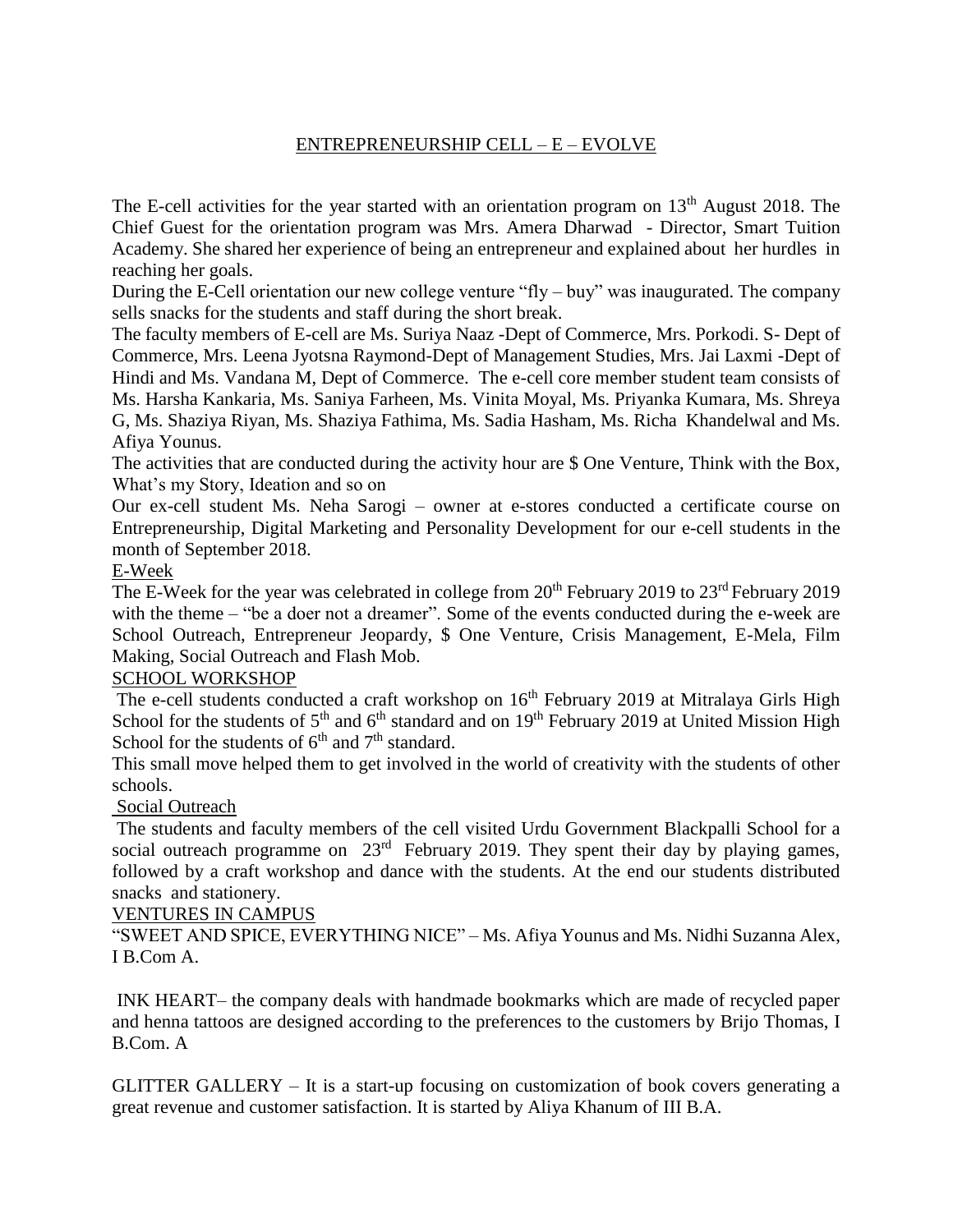TIARA JEWELLERS – Ms. Richa Khandelwal, II B.Com helps in promoting her family business of silver jewellery by selling them to the staff and students in college.

BRAIN BELL - The company deals with clothing and accessories for women and children. The company is run by Ms. Kajal Lalwani and Ms. Kinjal Lalwani, III B.Com.

### CONSORTIUM - The Leading Minds……..

The entrepreneurship cell of our college organized an intercollegiate event "Consortium - the leading minds" on 20<sup>th</sup> March 2019. Our event started with an inauguration by Mrs Shazia Ahmed owner of "Shazia Ahmed Weddings and Events". We had participants from our college and other colleges who participated in the event. The one day event had series of rounds starting with ROUND 1:-IDEA STORM ROUND 2:-SIDE HUSTLE ROUND 3:-RESPONSIBLE MOVE ROUND 4:- BONUS BUCKS ROUND 5:- FACE OFF WITH THE ENTREPRENEURS.

#### INTERNSHIP

5 e-cell students Hanna Moosaba, Kinjal Lalwani, Kajal Lalwani, Gunashree –III B.Com and Pooja C-II B.Com attended an internship program at million dreams for a duration of months.

#### INTER-COLLEGIATE

The e-cell members participated and won the following prizes in the various competitions held at Mount Carmel College on 28<sup>th</sup> February 2019 and the winners are:-Treasure hunt: 1<sup>st</sup> place:-Ms. Arshiya Kulsum and Ms. Ehrum Fathima I B.Com. 3<sup>rd</sup> place:- Ms. Harsha Kankaria III year B.Com. and Ms. Saniya Farheen III year BBA Business Quiz: 2<sup>nd</sup> place:- Ms. Harsha Kankaria III year B.Com. and Ms. Saniya Farheen III BBA

#### WORKSHOP

Our e-cell students Ms. Vinita Moyal, Ms. Shreya. G, Ms. Sneha Sharma, III Year B.Com and Ms. Priyanka Kumari S, III Year BBA attended a workshop "be your own boss" conducted by Mount Carmel College held on 24<sup>th</sup> July 2018. The E-cell magazine was released by our Principal, Prof. Esther Prasanakumar.

#### **Asst. Prof. Suriya Naaz,**

Convenor

#### STUDENT WELFARE

Committee Members: Mrs. Saadia Hameed (Convenor), Dr. Jacqueline T.R. (Co- Convenor), Mr. Praveen Kumar R, Mrs. Rebecca Theodore, Dr. Amitha Santiago, Ms. Vandana M

Student Council: President- Ms. Fatema Kapadia, Vice President- Ms. Hana Moosaba, General Secretary- Ms. Riya, Treasurer- Ms. Sadia Hasham, Cultural Secretary- Ms. Tajalli Kareem, Sports Secretary- Ms. Aliya Thanveer, Literary Co- ordinator- Ms. Anjali Nair, Chapel Prefect- Ms. Rachael, SCM Prefect- Ms. Kedsiya Blessy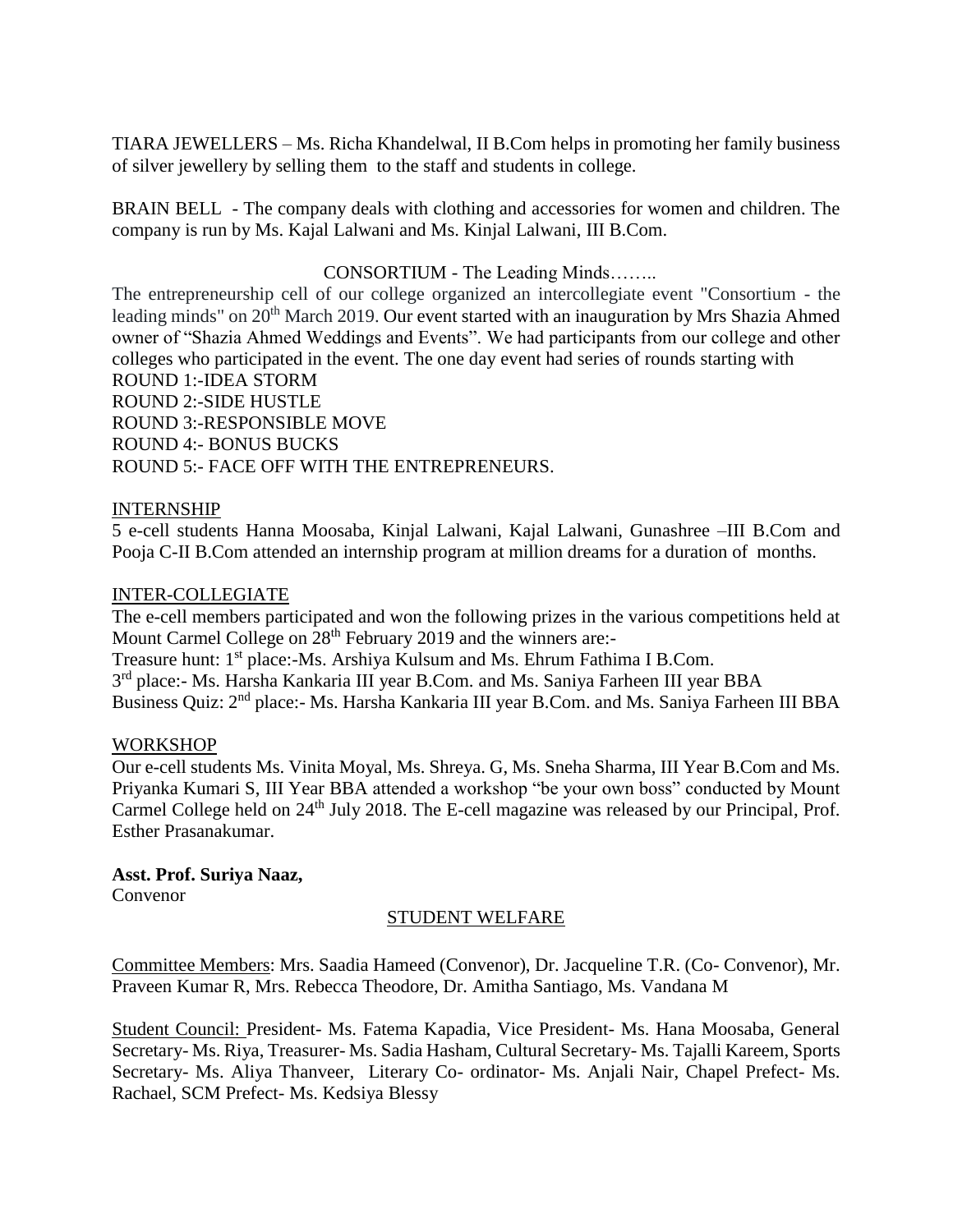### Activities:

An orientation for the I Year degree students was conducted on  $2<sup>nd</sup>$  July 2018

The class elections for class prefects, class cultural prefects, class sports prefects and class chapel prefects was held on  $6<sup>th</sup>$  July 2018

The Investiture Ceremony for the newly elected Student Council and class representatives was held on 17<sup>th</sup> July 2018. Dr. Joyce Premila D, Independent Consultant and Brand Ambassador was the chief guest for the event. This was followed by a counselling and guidance session for the Student Council conducted by Rev. Solomon Mathai, Founder, New Hope Ministries

The Fresher's Day Programme was organised on 28<sup>th</sup> July 2018 and Ms. Shahada Iqbal of I BCA was crowned Freshie Queen

The Annual Inter-Collegiate Cultural Fest Disha 2018 with the theme 'Echecs- The Queen's Resurgence' was organised on 18<sup>th</sup> and 19<sup>th</sup> September 2018. The chief guest for the event was Ms. Sowmya Reddy, MLA, Jayanagar Constituency, Bangalore, Karnataka. Around 50 colleges participated in the event.

The preliminary round for the National level quiz competition conducted by Career Launcher was held on 4<sup>th</sup> October 2018.

Fashion week was organised from 25<sup>th</sup> February 2019 to 2<sup>nd</sup> March 2019. The Fashion week concluded with the Ethnic Day.

Inter- class competitions were held from  $11<sup>th</sup>$  to  $15<sup>th</sup>$  March 2019. The events were group singing, creative writing, solo singing, mehendi, rangoli, face painting, sketching, debate, pick and speak, Taal and group dance. There was active participation for all events.

The Student Council election for the year 2019- 20 was held on 22<sup>nd</sup> March 2019. The candidates campaigned on 19<sup>th</sup> and 20<sup>th</sup> March and addressed the students on 21<sup>st</sup> March 2019 during a special assembly.

The Thanksgiving service for the class of 2019 was held on 3<sup>rd</sup> May 2019 and the Valedictory of class of 2019 was held on  $4<sup>th</sup>$  May 2019. The theme for the programme this year was 'The World' Is Yours' and the Chief Guest was Mr. George Ebenezer, CEO, Beyond Barriers, - A Global Forum For A World Without Orphans.

Our students participated in many inter collegiate fests and won many prizes in various competitions.

#### **Prof. Jacqueline TR and Asst. Prof. Saadia Hameed,**

Convenors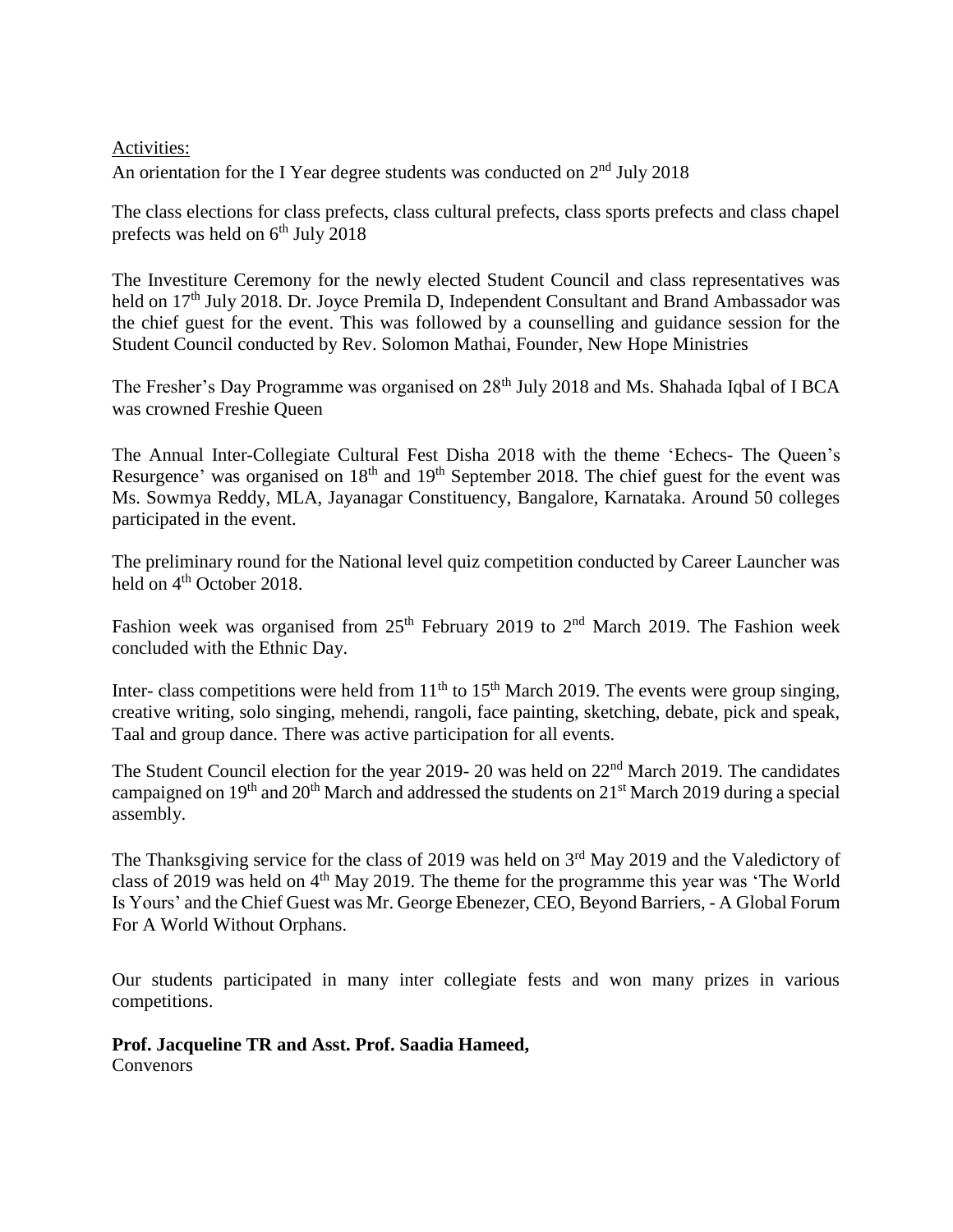### ECO WATCH CLUB: (GO GREEN AND CLEAN)

The club started its activities by electing the president and the vice president for the year 2018- 2019. This year's President was Ms. Rajeshree and the Vice President was Ms. Uzma banu of III B.Sc. Green Day- Clean Day was celebrated on 8<sup>th</sup> September 2018. We focused on keeping the campus clean. Students of all the combinations participated in painting the walls with graffiti depicting the culture and heritage of Karnataka. The students also involved in cleaning and de-weeding the green cafeteria, medicinal garden and other parts of the campus making it look green and beautiful.

Solid Waste Management: Students were taught to manage the solid waste of the campus by microbial degradation method.

Students also painted waste cans, tins and tyres to decorate the campus beautifully with flowering plants. The Eco- store was opened in the campus during which the staff and the students promoted and supported the program by buying the plants grown in the campus and also the beautiful pots painted by the students of the club.

Eco day was celebrated on  $12<sup>th</sup>$  April 2019 and certificates were given to all the deserving students who worked hard throughout the year and participated in all the club activities.

**Prof. Susanna P,** Convenor

### INTERNAL QUALITY ASSURANCE CELL – IQAC

### Activities Conducted:

A National Conference on redefining Globalization was conducted on 4<sup>th</sup> April 2018.

An International multi disciplinary symposium on "Systems Management – an overview" was conducted on 23rd July 2018.

A State level seminar on "Media and Kannada literature" was conducted on 29<sup>th</sup> August 2018.

A visit by the UB (United Board) Team was planned in the year 2017 and the visit took place in February 2018. The members were Dr. Marcus Dreper Boominathan, former Principal, Bishop Heber College, Trichy and Dr. M Jayer Jebanesan, Former Principal, Scott Christian College, Nagercoil deputed by Madras Christian College. A one day orientation was also planned with the UB Peer Team for 5 colleges. Bishop Cotton Women's Christian College, Bishop Cotton Law College, Goodwill Christian College for Women, United Mission Degree College and Bishop Cotton Academy.

The AQAR for 2017-18 was submitted to NAAC in October 2018 and the SSR for the III Cycle of NAAC comprising of the SEVEN Criteria was submitted in February 2019. The Peer Team Visit was on 29<sup>th</sup> and 30<sup>th</sup> of March 2019. The College has been re accredited.

Curricular Aspects: Initiatives for Students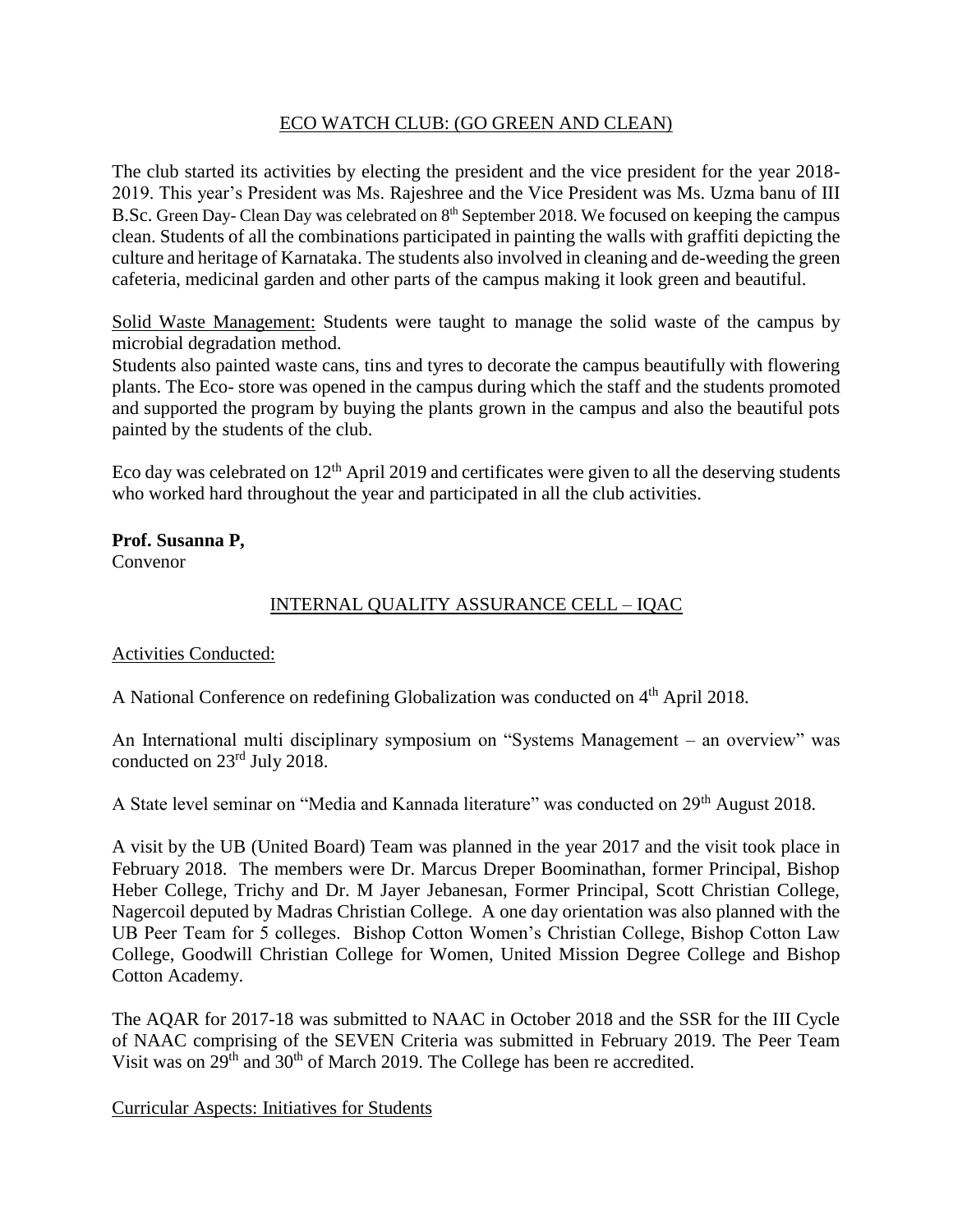Introduction of New Courses at UG level in B.Sc. – in 2017

- 1. Chemistry, Zoology, Biotechnology.
- 2. Nutrition and Dietetics, Chemistry, Zoology.
- 3. Chemistry, Botany, Zoology

Introduction of New Course at PG level - M.Sc. in Psychology was planned in 2015 and it was started in the year 2017

Installation of Sanitary Pad Vending Machine and Incinerators is planned through IQAC. Mentoring for students.

Twinning Programme with Concordia University, USA.

Anti Ragging Cell, Anti Sexual Harassment Cell, Grievance Redressel Cell and Internal Complaints Committee is also the initiative taken through IQAC.

Installation of Language Lab and upgrading of Commerce Lab is also an initiative taken for students.

Class rooms with ICT facilities.

#### Initiatives with regard to Infrastructure:

The HRD Centre is also an expansion of our college for Management and Post Graduation.

Common rooms for students and E-Cell.

Green initiatives like installation of:

- a. LED bulbs.
- b. Rain Water Harvesting.
- c. Segregation of Dry and Wet waste
- d. Vermi composting, Bio composting,
- e. Paperless office,- Optra Iolite
- f. Medicinal garden.
- g. E Waste Management.
- h. Green Landscaping
- i. Patch Gardening and Graffiti

Innovation and Incubation Centre.

#### **Prof. Grace Premila Victor,**

Convenor.

### LEGAL LITERACY PROGRAMME

The Legal Literacy Programme for the year was organised for II BCOM students. The main focus of the programme was 'Women and Law'. The resource persons for the programme were the faculty from Bishop Cotton Women's Christian Law College, Legal experts, Advocates, Ulsoor Gate Circle inspector and Officers from Bangalore corporation office.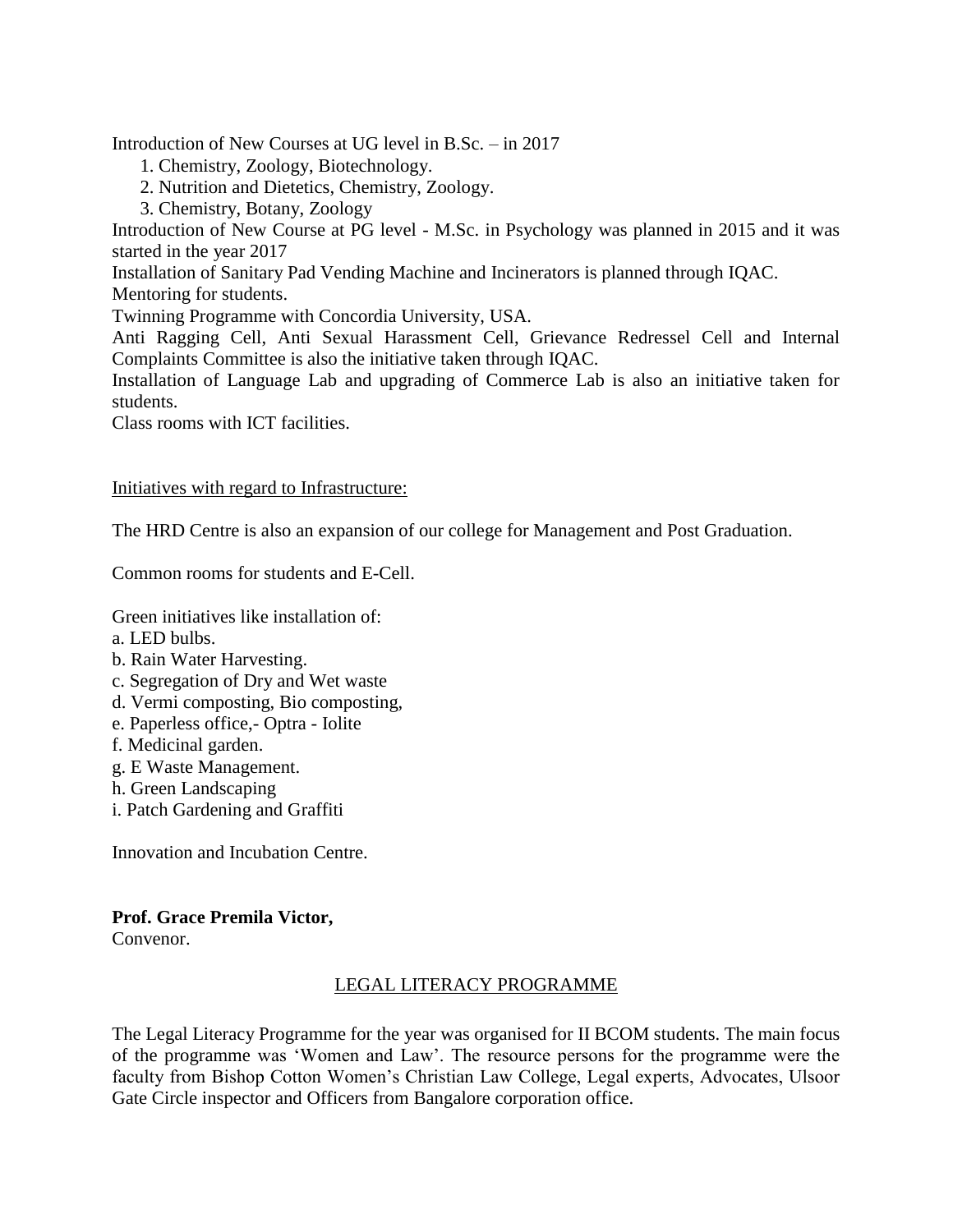The **first session** by Mrs. Nalina, from Bishop Cotton Women's Christian Law College concentrated on Labour Legislations, Directive principles of state policy, provisions of various legislations relating to women at work.

The **second session** was organised to throw light on various legal aspects pertaining to Article 14 (Equality of gender), Article 21(Right to life), Section 299 (Culpable homicide). Further videos relating to offences and penalties under the law for activities such as Foeticide, Abortions and Infanticide were played during the session about to create awareness.

The **third session** by Ms. Surabhi Srinivas, Advocate from Holla Associates was on the topic - Awareness of women's rights, their duties, various legal procedures and legal remedies available for women in Indian legal structure.

The **fourth session** was an awareness talk about women's safety in the city by Mr. Manjunath Circle Inspector, Ulsoor gate police station, Bangalore. His talk gave an idea on the procedure to be followed while approaching police support during emergency he also had a discussion on various measures taken up by Bangalore city police and availability of helpline numbers for women's safety.

All the sessions were interactive. The programme made the students to be aware of women's rights, their duties, various legal procedures and legal remedies. The sessions were not only interesting and informative but also helped in knowledge building for the students.

### **Asst. Prof. Porkodi S,**

Convenor.

### NATIONAL SERVICE SCHEME

The NSS unit conducted orientation for all the NSS Volunteers on 10<sup>th</sup> August 2018. The Chief Guest Mr. Jonathan Sinclair Paul, Principal of Sinclair Girls School addressed the students and gave an insight thought about service to the community.

Independence Day: On 15<sup>th</sup> August 2018, NSS Unit celebrated Independence Day along with NCC Unit and Student Council. The Students performed various cultural programmes commemorating 72nd anniversary of Indian Independence.

Swachh Bharat Abhiyan Programme at Lalbagh Botanical Garden: As part of Swachh Bharat Abhiyan Programme initiated by Government, NSS volunteers participated in a cleanliness Campaign at Lalbagh Botanical Garden Bangalore on 16<sup>th</sup>August 2018.

Shramadhana: As part of regular activities, the NSS volunteers cleaned the college campus on 1<sup>st</sup> October 2018.

Rally on Say 'No to Drugs': NSS Volunteers participated in rally on say "No to Drugs" on 10thNovember2018 at St. Joseph's Indian High School Ground, Bengaluru. The Rally was organised by Team Aarohan in association with Bengaluru City Police, a "Walk Against Drug Abuse."

### NSS Special Camp: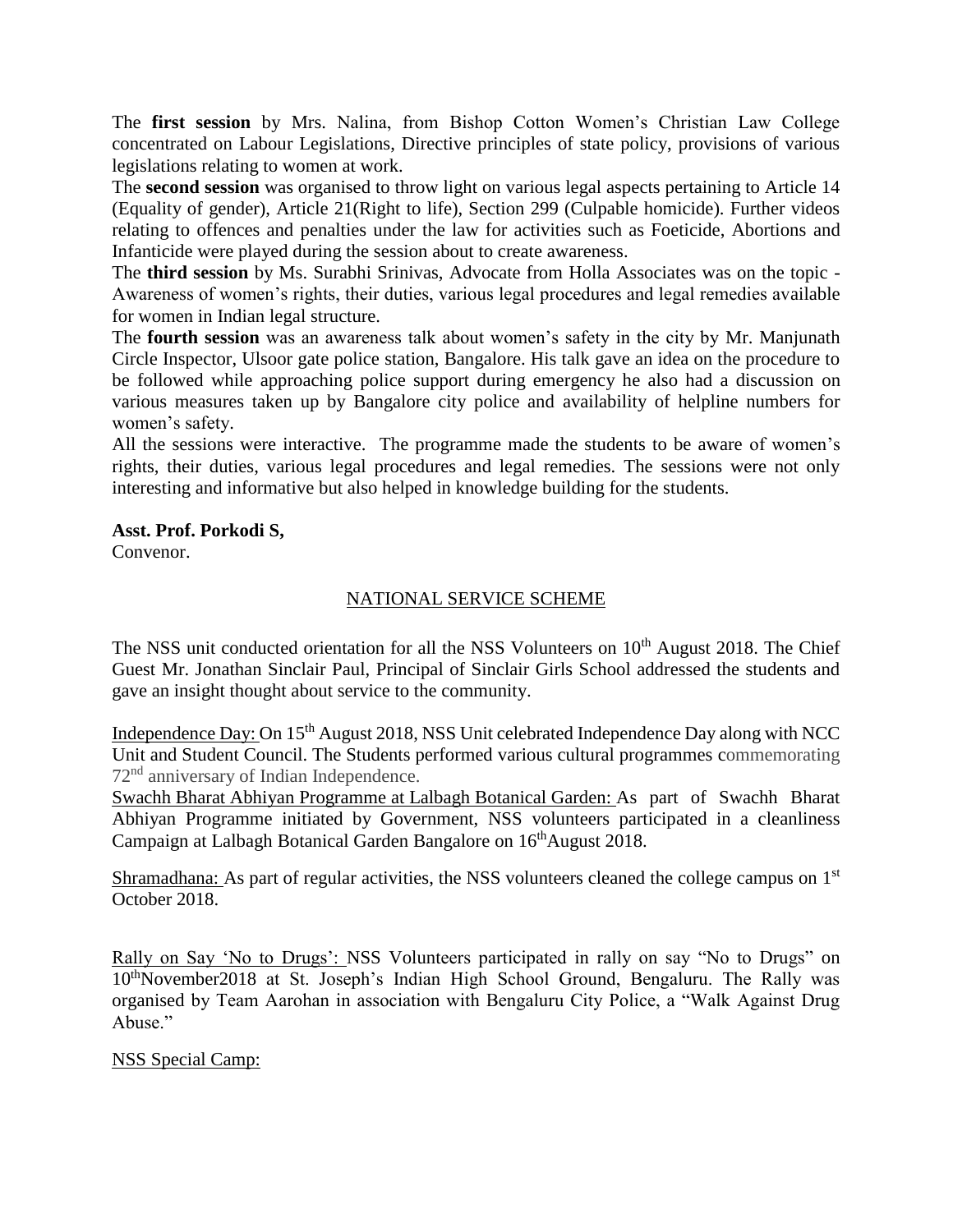The NSS Special Camp was organised at CSI Hospital Community Centre, Chickballapur from 6<sup>th</sup> February to  $12<sup>th</sup>$  February 2019. Rev. Hemalatha,, inaugurated the NSS Special Camp. The volunteers did Shramadhana, as part of their regular activity. Guest Lectures were organised for the volunteers on topics "Awareness on Breast Cancer" by Dr. Thara Annie, CSI Hospital, Chickballapur and "Juvenille Imprisonment" by Pastor. Srikanth, Joel Charitable Memorial Trust, Bengaluru. The Volunteers reached out to Mustoor village, Chickballapur and created an awareness among the public about Personal Hygiene and Cleanliness and Importance of Education. The Volunteers visited Government School at Mustoor Village and Pragathi Residential School at Geralli Village to create an awareness programme on Menstrual Hygiene and Importance of Education. Books worth Rs. 5,000 were contributed to the schools. The volunteers also visited CSI Boarding Home as part of their outreach activity. The kids of boarding home were educated about menstrual hygiene. Story telling activity was organised by the volunteers to inculcate moral values in the children. Stationeries and Sanitary Pads worth Rs.4000/- were contributed to the Boarding Home.

Outreach Activity: The NSS Volunteers and NCC Cadets visited Central Prison, Bengaluru to celebrate International Women's Day with inmates on March 14<sup>th</sup> 2019.

Volunteer for Election: The NSS Volunteers have worked for the betterment of Nation. The students have volunteered for Election, in their respective polling station to help the physically challenged voters on 18<sup>th</sup> April 2019.

**Asst. Prof. Jenifer Soniya S** NSS Programme Officer

### REMEDIAL CLASS

Remedial Classes were conducted by all the departments during remedial hour, class hours and lunch hour. Faculty members have identified the weak students based on their performance in internal test, university examination and have given assignments and class tests to improve their academic performance. Extra classes have also been taken by few staff.

#### **Asst. Prof. Chaya Anilkumar,**

Convenor.

#### GOSPEL FEST – EXALTED 2018

By the Grace of God, the Gospel Fest 'Exalted 2018' was conducted on 14<sup>th</sup> August 2018.The theme for this year was "*CONFLAGRATION*" derived from the Latin term meaning "TO BLAZE" This startling description of God as fire is found in both the Old and New Testament in the Holy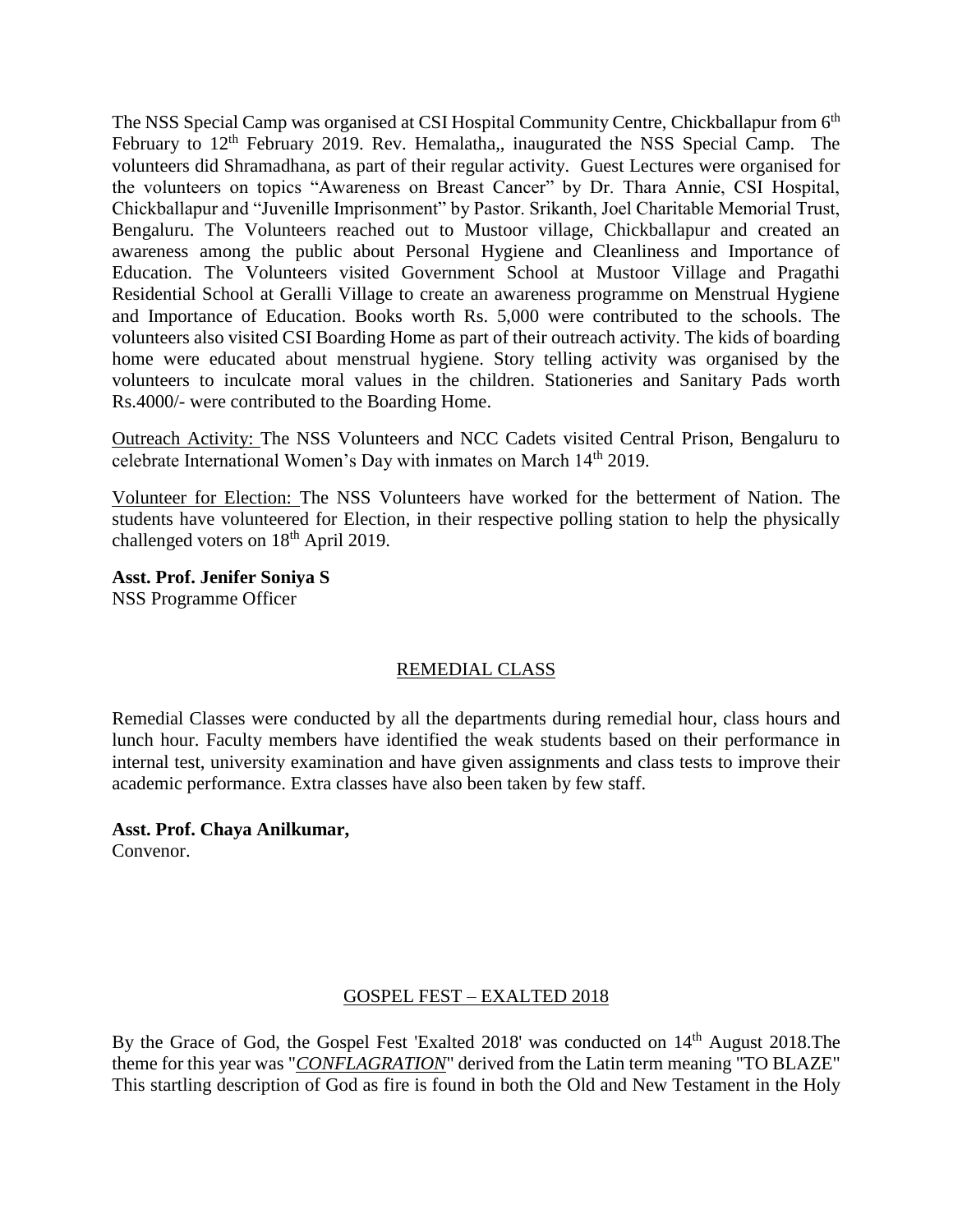Bible. The book of Jeremiah mentions our God as a consuming fire. God's Holiness is manifested in His judgement.

"His word is in my heart like a fire, a fire shut up in my bones" - Jeremiah 20:9

Before the commencement of the main events the inauguration took place with the Opening Prayer by Rev. Satyanandam Paul, Presbyter-in-charge, St. Peter's Telugu Church which was then followed by a meaningful Praise And Worship session led by the college choir. A portion from the Holy Bible was read by the PUC Chapel Co-ordinator. This was then followed by the lighting the lamp by the dignitaries after which our principal, Prof. Esther Prasanakumar addressed the gathering. The Chief Guest for the day, Mrs. Sherlyn Samuel enlightened all the youngsters about the theme. The principal then declared the Fest open in innovative way. The introduction of the theme and the highlights of the events was described by the SCM Co-ordinator.

It was a one day event that filled our campus with an array of colleges and talents from the students. Almost 22 colleges actively took part in our fest, There were 12 events organised this year viz., Cosplay, Vernacular and Western Singing, Photography, Pot Pourrie, Creative Writing, Collage, Pick n Speak, Bible Quiz, Treasure Hunt, Street Play and Choreography.

Participants from various colleges enjoyed every moment of the fest. People were dressed up in different costumes and rendered their dialogues for cosplay. The whole campus was filled with photographers clicking the pictures of God's creation. The fest had many fillers to entertain the crowd and students from other colleges had beatboxing and singing as fillers.

It was a fruitful day with good participation, co-ordination and team work by the staff and students of our college. The overall trophy was bagged by the students of Kristhu Jayanthi College and the Runners-up were St. Clarets PU College.

The Co-ordinators for the fest were:-

Staff Co-ordinators: Dr. Grace Premila, Dr. Sharmila A, Mrs. Harshini Esther

 Student Co-ordinators: Racheal Monisha.P, Kedsiya Blessy.C, Alice Rebecca (PUC) We, as a Cottonian family are thankful to God for helping us have a meaningful fest.

### **Prof. Grace Premila Victor,**

Convenor.

### COLLEGE CHOIR

The Choir forms an integral part of every program of the college. The year began with auditions in the month of August. Students from all the three years enrolled themselves for the auditions and 30 students were selected. Students who can play instruments were also encouraged to accompany the Choir for all our programs. The Choir met regularly for practice during the activity hour on Fridays.

Hymns and special songs were selected in relevance to the theme of a program. The PUC and the Degree Choir students came together for special programs - St. Peter's Day, Investiture, Gospel Fest and Christmas. The highlight of the year was the 30 member strong choir for the Christmas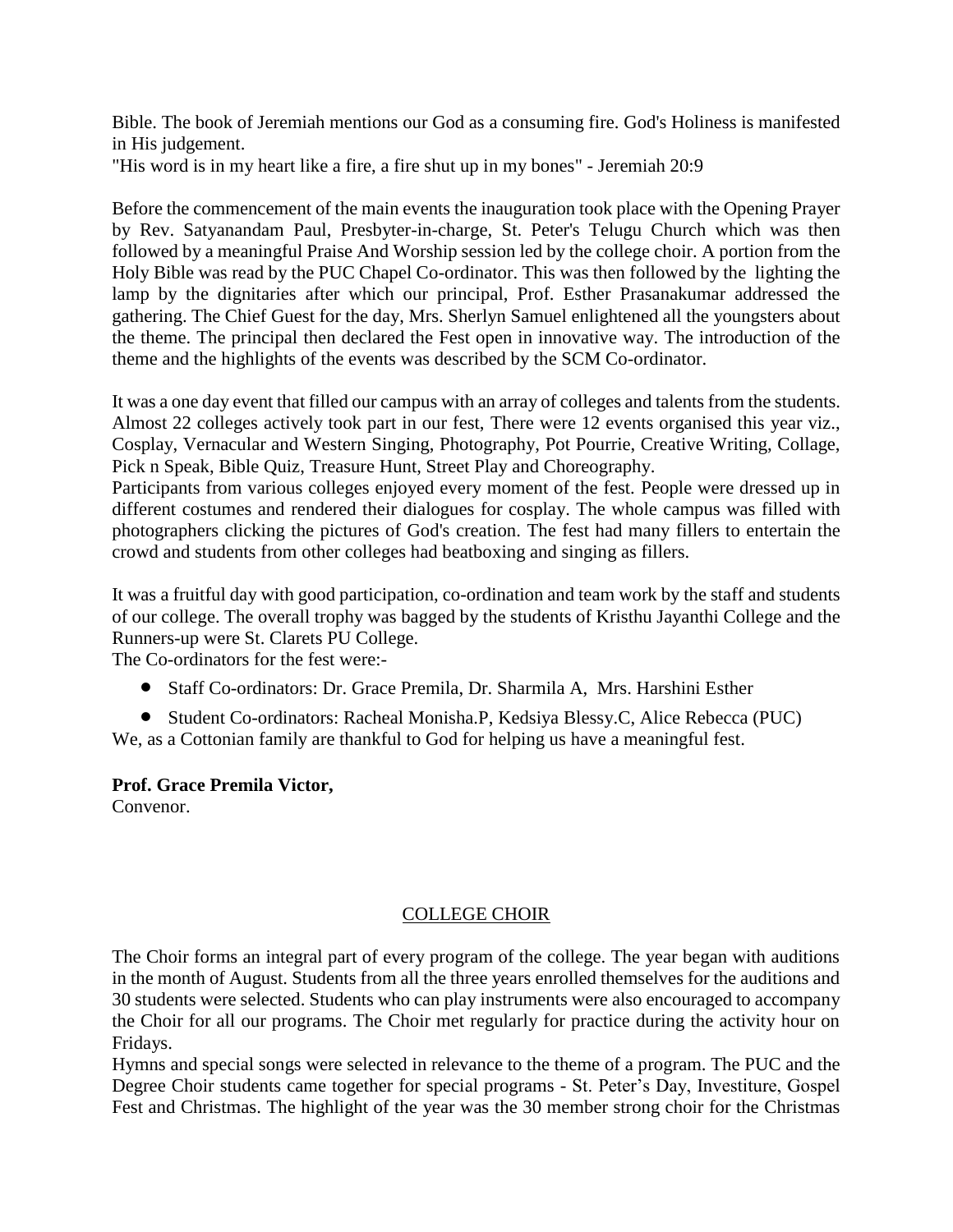Program with the theme 'Carry The Light of Christmas' and were a vital part of the Christmas Musical "The Second Shepherd's Play'. With soulful solos, duets and quartets, the Choir enthralled the audience.

### **Asst. Prof. Rita Josephine Eve K, Asst. Prof. Reeja Esther Asst. Prof. Monisha Muliyil, Mrs. Adeline Rebecca** Choir Committee

### STUDENT CHRISTIAN MOVEMENT OF INDIA – SCM

The SCM Unit of the college has a rich legacy of creative activities, faith initiatives and social action. In the academic years, SCM continued and amplified its creative presence on campus in various ways and forms. Our students and senior friends are creatively leading the movement. We are in the process of enhancing our capabilities to inspire and equip the student community to realize their creative potential and to respond positively to the call to be social transformers.

Student Christian movement of India (SCMI) is a student movement is a learning, praying and action oriented student community. It is a great privilege that our college Bishop Cotton women's Christian College is associating with the SCMI which is actively functioning in our college.

The following programme which our students attended in the present year are:

Our Ex-SCM president Ms. JebaJyothiJansi Rani represented SCM India in **an international youth camp** which was held in **Germany.**

Ms. Rachel, MS. Darshini and Ms. Monika represented our SCM unit in a documentary screening in support of **women's rights** which was held in SCM house Bangalore.

In the **National level leadership Training Programme** which was held in **Punjab**, our student Ms. Libnah, Ms. Mercy and Ms. Hepsibah represented SCM Karnataka which was jointly organised by **SCMI and IAPCHE**.

Our unit students actively took part in a **competition** which was organized by the **1 st year MSW students** of St. Joseph's College in collaboration with SCMI which took place in the SCM house Bangalore. Ms. Jeba, Ms. Kedsiya, Ms. Rachel, Ms. Alisan, Ms. Aishwarya and Ms. Claria participated in various activities.

Our students Ms. Kedsiya, Ms. Kriti, Ms. Hepsibah and Ms. Jeba represented our unit in the **MaraMara**(Discussion under the tree) in the SCM house Bangalore regarding **"The Violence Against Women in our Society", "Racism" and "Effects of Nuclear Weapons".**

Ms. Kedsiya ,Ms. Kriti, Ms.Hepsibah and Ms. Jeba actively took part in the "**Students Manifesto"** for the upcoming Karnataka election in the month of 2018 at SCM House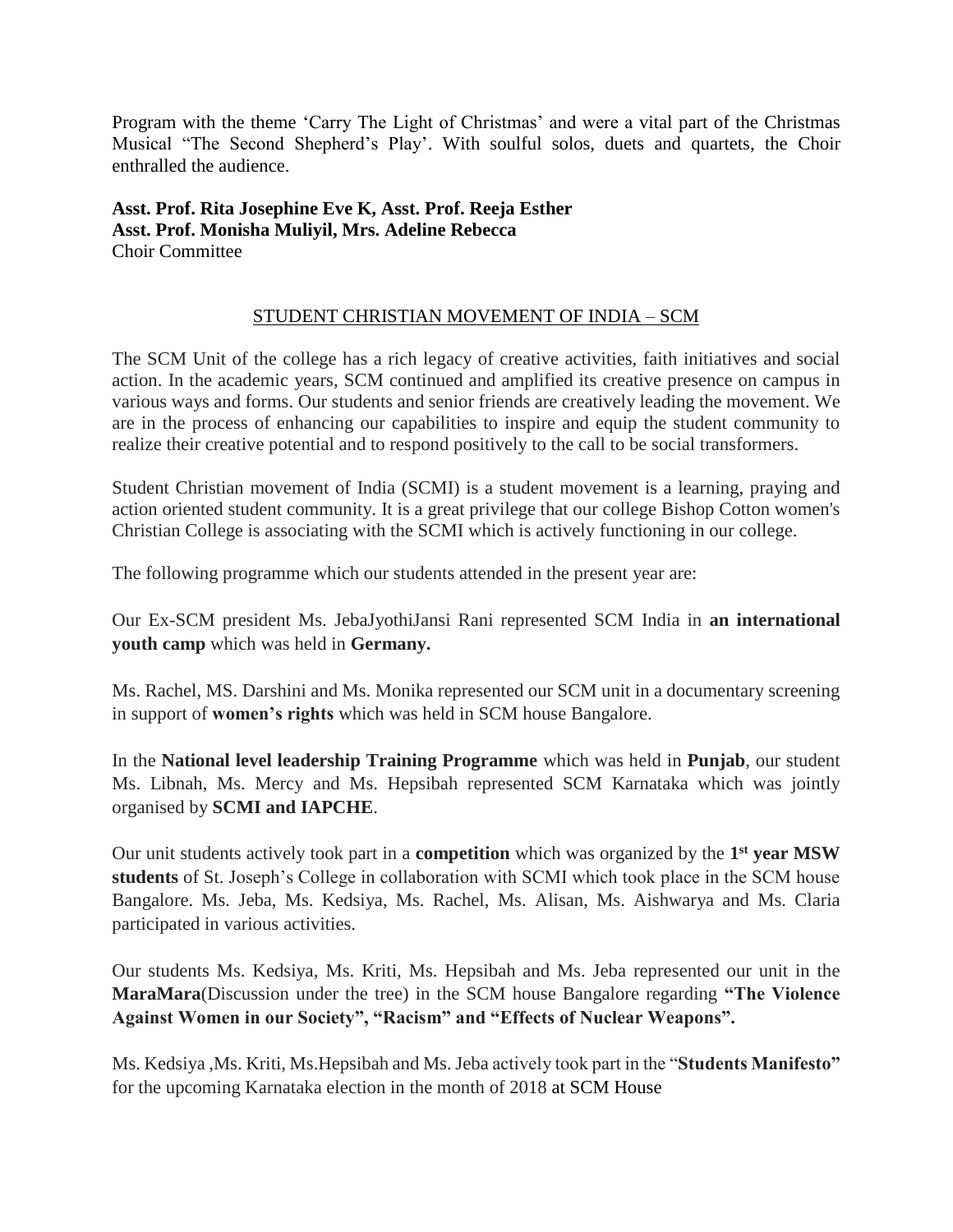With regard to the celebration of W**omen's Day** the SCM Organized a movie screening regarding the **Delhi gang rape case**. Our students Ms. Sherlin, Ms. Rachel, Ms. Mary, Ms. Mini Diana and Ms. Jeba actively took part in the group discussion which enlightened their views on the status of women in the Indian society.

### SCM Inauguration

Our SCM inauguration was conducted on  $10<sup>th</sup>$  August 2018 at 12:30 pm onwards in our college Chapel. It was an esteemed honour to welcome Mr. Binu Bill Bright, Mr. Vinod Shemron, the Principal, Prof. Esther Prasanakumar, Ms. Vidya Shree R and Dr. Susan for the lighting of the lamp.

Mr. Binu Bill Bright gave a speech on the introduction regarding the vision and principles of SCMI, I believe such principles remain pillars of life. The Principal, Prof. Esther Prasanakumar, addressed the gathering. Mr. Vinod Shemron shared the word of God, spoke about Queen Vasthi from the book of Esther and enlightened all of us with the message. It was a great pleasure to do the guest of honor and welcome our SCMI friends by our college faculties. Then, we sang the SCM Solidarity song, which unites every human to hope to see a new world of justice alone.

I take this opportunity to thank our SCMI Organization for being a continuous support system to build one's self all around the society in action. It's a proud moment to say that ''I am a SCMer' to strive to build a new world with justice.

### $10<sup>th</sup>$  year of Kandhamal Violence:

To mark the 10th year of Kandhamal Violence, SCMI screened the documentary on **'The Voices from the Ruins'** directed by **K P Sasi** at SCM House, Bangalore which followed by a discussion. Around 20 students actively participated on this day lead by Ms. Kedsiya

### Eradication of Poverty Day:

Overcoming Poverty is not a task of Charity, its an Act of Justice. Like slavery and apartheid, Poverty is not natural.

To mark this day, on 17th October 2018, **Day of Eradication of Poverty** was held at College. All students actively took part and learnt a lot.

#### Seminar - "Menstruation Stigma"

Our EVS volunteer Aitana conducted a seminar on menstrual awareness at the SCM house. There were many boys and girls who attended the program, Ms. Kedsiya our student participated in this seminar. The speaker highlighted the complexity of gender identities and intersection between, community dynamics, gender perceptions, different motives and the issues exposed to the fight between men and women.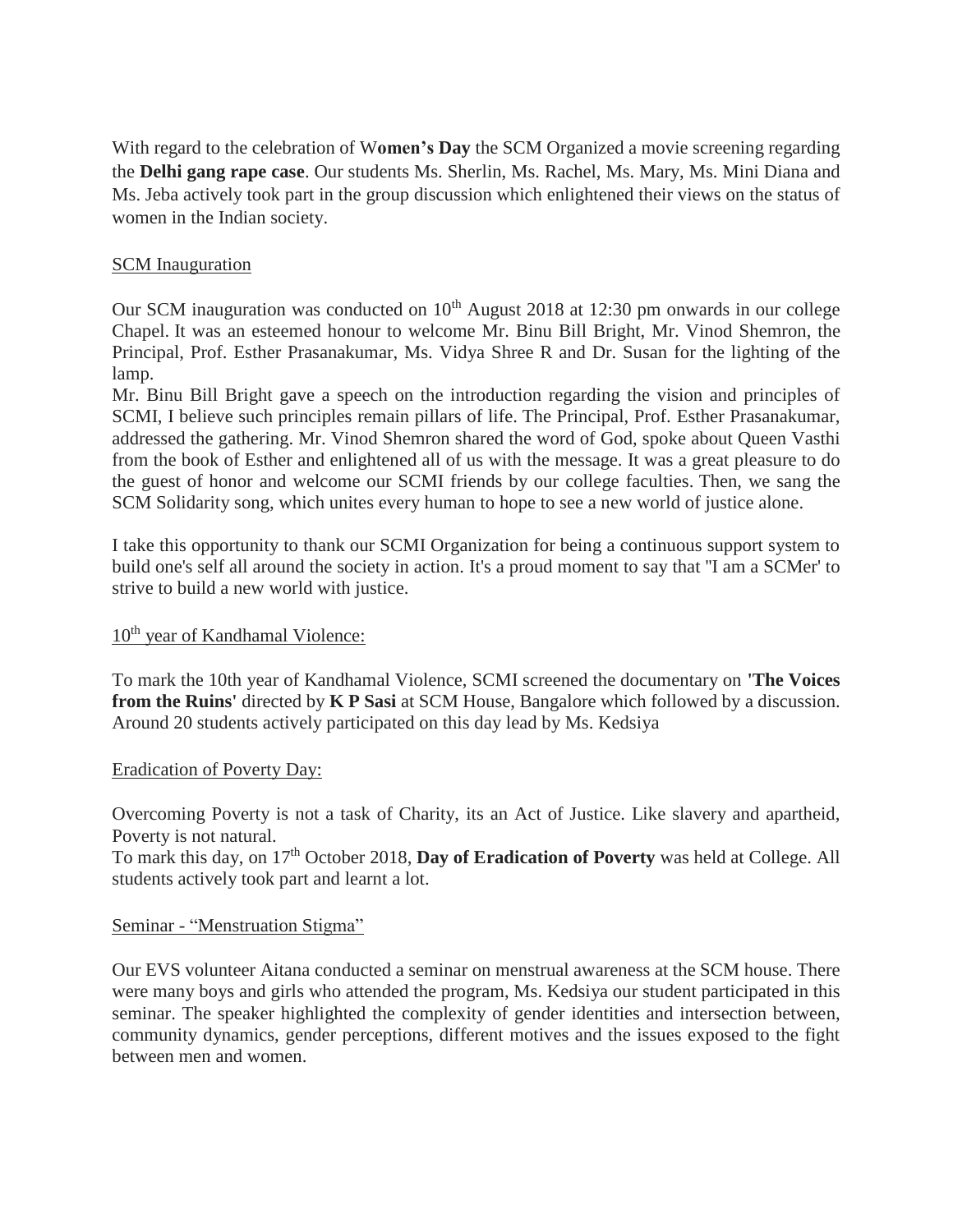### Human Rights Day

"A right delayed is a right denied." – Martin Luther King, Jr., All Human Beings are Born Free And Equal in Dignity and Rights...The Theme for the year 2018 was **Stand up for Human Rights** SCMI Karnataka Region along with Human Rights Desk of SCMI Jointly coordinated and observed the Human Rights Day on 10th December 2018 at SCM House along with the Students from various College from Bangalore. Our student Ms. Hepsibah took part in this programme at SCM House

### Karnataka Regional Programme  $(25<sup>th</sup>$  to  $27<sup>th</sup>$  Feb 2019) -SCMI Theme: **Discerning the role of Civil Society: Students' Response**

A proud moment for SCMI- Karnataka Region as we conducted our regional programme in **Dharwad** with cheerful student participants from various parts of Karnataka with one motive to "Discern the Role of Civil Society" All Saints Church Dharwad, our students Ms. Racheal, Ms. Hepsibah & Ms. Sharon participated.

Day 1 began with **Dr Immanuel Malekar** conducting Bible study and little activity which enabled students to understand the importance of Rights and freedom of the society in a better way

**Mr. Inbaraj Jeyakumar**, General Secretary of SCMI was the Key note speaker. His inspirational speech about his journey in SCMI, enlightened the students to do more for the society and taught ways and means of how to be a true SCMer. He also taught us few SCMI songs which created a lively atmosphere.

**Adv. Manohar Hosea** a senior friend of SCMI who is also an advocate in practices . Here are the snippets of the session in which, through discussion and group presentations we understood the Indian Society.

The second day started with the Word of God, where woship involved many students from different places, the Bible study was centered on "Faith in Action : Responding to Gods call" which inspired the students to be proactive.

Founder of **Sadhana Human rightscente**r , **member of State Human Rights Commission Bangalore Dr Isabella Xavier,** brought greater meaning in the session of "**Urban and Rural Society : Gender Perspective**", with humorous interaction with the students, to have a different view on Gender and Sex.

We were blessed to have **Ms. Tina**( trans-women) in our midst today who began her speech with a question " What do you think about **TRANS-GENDER**" for which student responded as they were scared and had different perspective like pick-pocketers,sexworkers,fake identity etc.,she broke all their perceptions with a powerful speech , which changed their thinking towards transwomen and in understanding sexual diversities with her real life experience and the hurdles she overcame.

**Mr. Manohar Ranganathan** who is a senior friend of SCMI , and also an Human Right activist, conducted the next session on **Society And Religious Minorities** through group activity, which enabled the students to bring out their opinion on issues related to WOMEN , CHILDREN , SOCIETY , NATURE , DALITS and MINORITIES .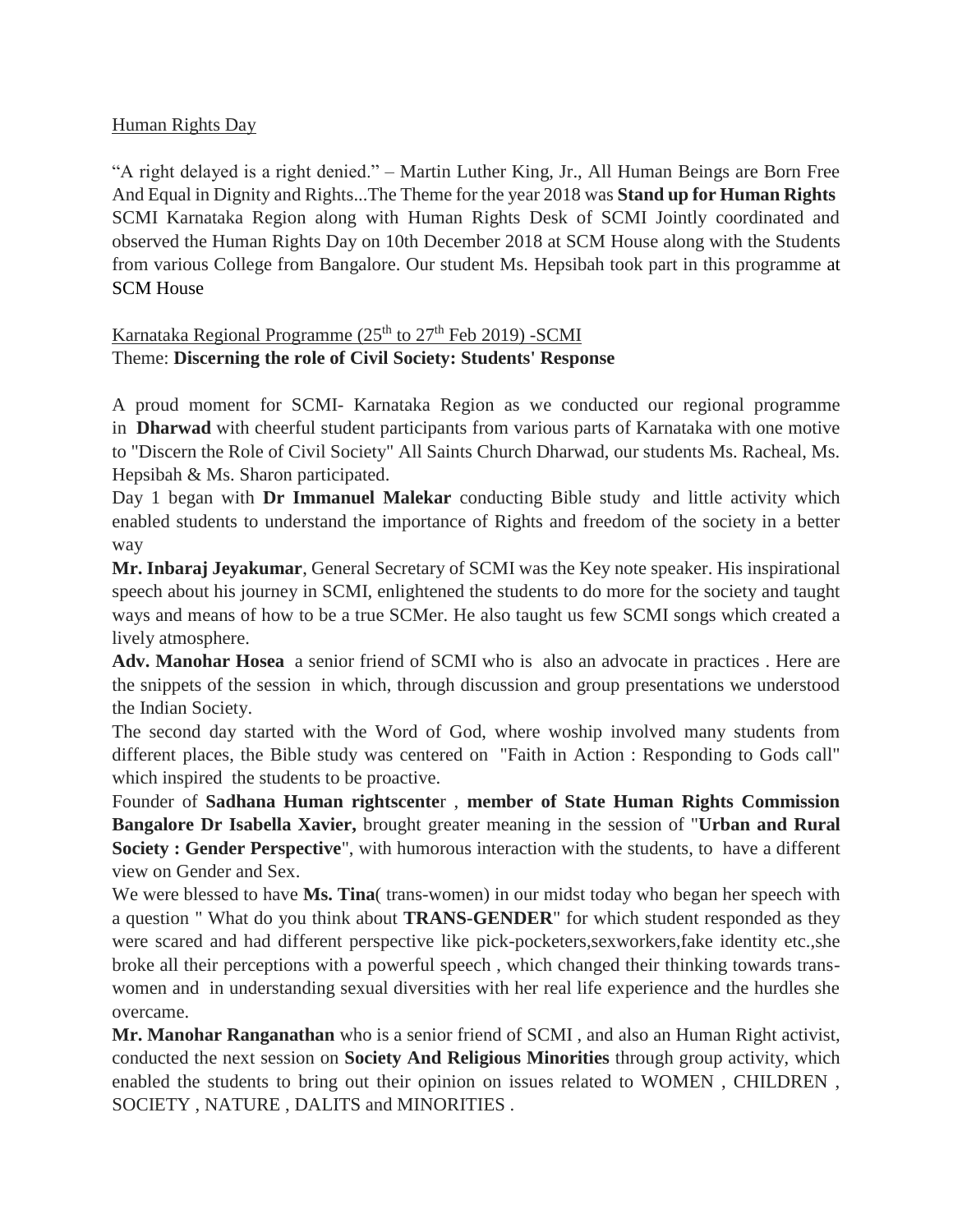"We may have differences in what we wear, what we eat and what we celebrate. As a nation we have our hearts in unison to collaborate .

It was a bliss to see the vibrant range of cultures within our state, where students from different parts of the state brought their tradition and delicious recipes of their hometown, that strengthened our bond with each other.

The final day of our SCMI programme, started off with our morning **devotion conducted by Dharwad students** along with KTC Mangalore unit, Bible study was conducted by Rev. Hoolgiri who spoke about " how the students should participate in the life of the church and the society"

It was also a great privilege to have **Dr. Kamala Dhawale**, Principal of C.S.I College of Commerce, whose constant support and encouragement led to the success of the programme. The wonderful speech by the speaker with a short story told at the beginning created an interesting atmosphere and also added the missing essence of the day's session .

We were grateful for the support we received from the Staff Advisor Mr. William and our student friends throughout the program.

It was a great opportunity for us to visit **The Karnataka University Dharwad**, with its blissful view and amazing infrastructure. One of the specialties of this place was its reading garden where you could find students studying and it was more like a silent library.

### EVS Volunteer youth worker training program:

An **interaction session with foreigners** was held on 19<sup>th</sup> March 2019 at SCM House. There were volunteers from different parts of the world from different organizations. They shared their cultures, languages, their experience as volunteers and their observations. Few spoke in Argentina, Spanish and Italian. Our students enjoyed the session with fun activities and learnt the importance of volunteering with passion and dedication, also in exchanging thoughts, culture, daily activities, social issues, current issues, safety and volunteering.

### Workshop for drafting a student's agenda .

A workshop to depute students for drafting as students agenda for **Lok Sabha General Elections 2019** which was facilitated by **CARE, SCMI, ISI-Blr, BCU, HRDA, AiNNI** was held on 25thMarch 2019 at SCM House. 11 students from our college actively participated on this day.

All our activities and achievements are the result of our Lord's immense Grace and the team work of our students, staff advisors and senior friends.

**Dr. Susanna P** Ms. Kedsiya Blessy C Asst. Prof. Vidya Shree R President, SCM Convenors.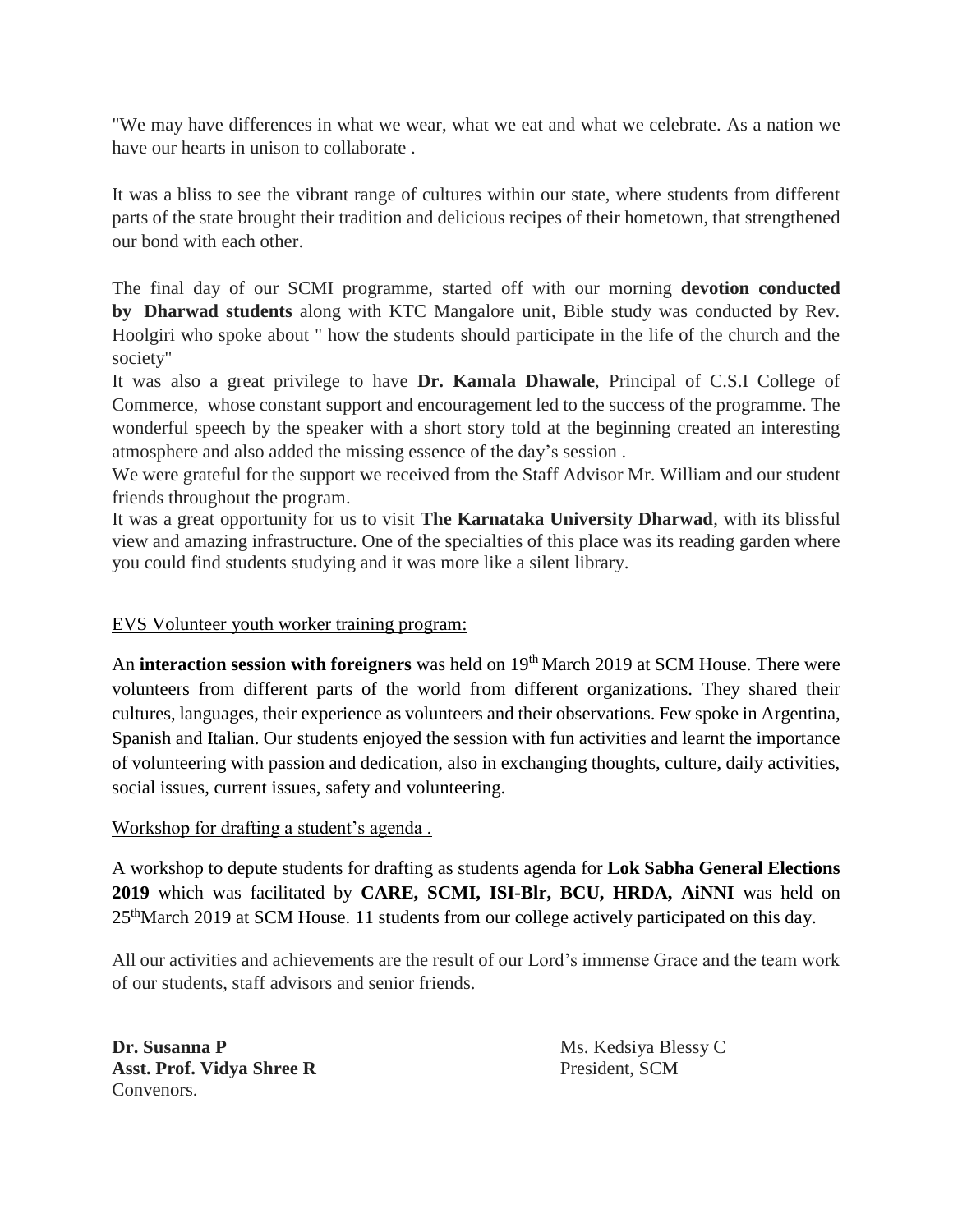### STAFF WELFARE

At the outset, the Staff Welfare Committee would like to put on record the passing away of Dr. Muniraja G, Head, Department of Mathematics – Degree. He served the college faithfully until his untimely demise. We appreciate and remember his contribution to our institution. We pray that his soul may rest in peace and that God may grant comfort to the bereaved family and friends. He has indeed left a void in our hearts that will take a long time to fill.

This academic year witnessed the retirement of three stalwarts of our institution who were with us since its inception. Prof. Shilpi Choudhury, Head, Dept. of History, Dr. Esther Malini, Dept. of Chemistry and later, Principal-in-charge (PUC) and Prof. Sowmini Sebastian, Dept. of Psychology who retired in July, September and April respectively. All of them served our College for over two decades. Farewell programmes were organised for the retiring staff who reminisced fondly about the years gone by and bid farewell to the Cottonian Family.

In the month of April 2019, a staff trip to Darjeeling was organised. Nearly 60 staff members met in the wee hours of the morning at the Kempegowda International Airport and arrived at Baghdogra after witnessing a spectacular aerial sunrise. They were then transported to the misty Himalayan mountains of Darjeeling. The staff spent 3 days away from the heat and dust of the plains and visited places such as Tiger Hills, The Darjeeling Zoo and the Tibetan Refugee Camp and returned to Bengaluru exhausted but refreshed.

Another trip to Europe has been organised for the staff and will take place in the month of May 2019. They staff will travel to France, Germany, Austria, Netherlands and Belgium.

**Asst. Prof. Sunila Kumari S** Convenors

Asst. Prof. Suvina Benjamin, Dr. Narasimhan K, Dean, M.Com.

### YWCA – Y UNIT

### MOTTO:"BY LOVE SERVE ONE ANOTHER"

**Basis**: Faith in God the Father Almighty and Jesus Christ His only Son, Lord and Savior and in the Holy Spirit.

**Aim**: The young women's Christian Association of Bangalore city, rooted in the Christian faith and subscribing to its basis as stated above, endeavours to promote the full development of women and girls , irrespective of race ,culture and creed. It seeks to develop a membership that is responsive through service, to the changing needs of the whole community in a changing world.

**Overview**: In order to promote the welfare of the marginalized and under privileged section of our society, especially women and children.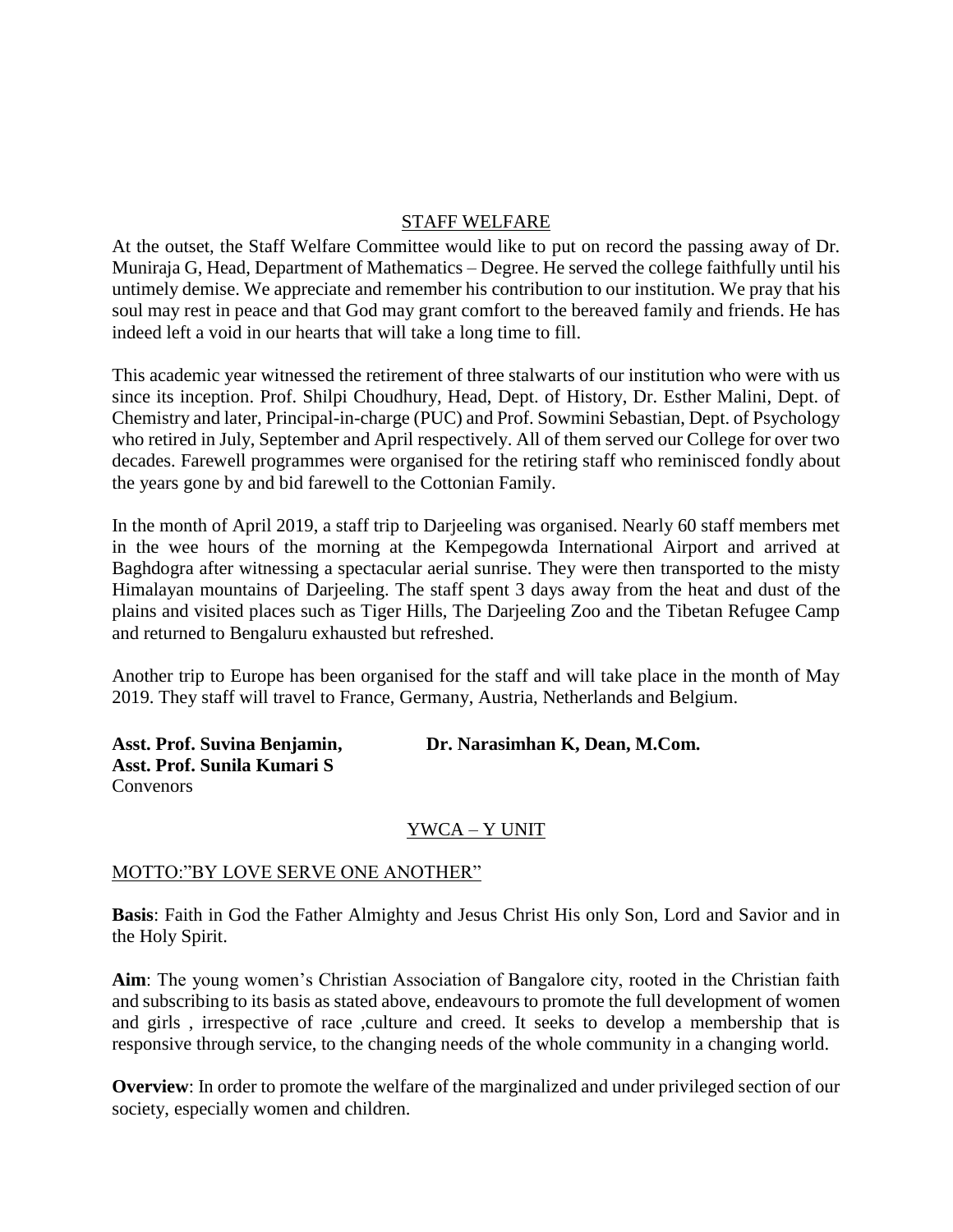Providing Day care, equality preschool education, nourishment and health care to children from nearby slums

Providing support to deserving children for school and college education.

Empowering women by imparting life skills training

Creating awareness with a view to eliminate all forms of violence against women and children. Leadership training.

Workshops and programme on social, economic, environmental and current issues as well.

### Activities of the year:

### **Event 1**

III B.Com. on the topic: Retreat ( True Friendship of God). The speakers were Pastor. Hemanth and Mrs. Asha from YMCA. This was held on  $13<sup>th</sup>$  April 2018 from 10 a.m. to 4.00 p.m. Students of **Bishop Cotton Women's Christian college** had attended a Christian retreat on Friday  $13<sup>th</sup>$  April 2018. At the beginning of the program we had worship songs, enjoyed singing praises and doing action songs. There were two different speakers in the first session.

Pastor. Hemanth spoke on "true friendship of God" and Mrs. Asha took the second session. With references and verses from the Holy Bible, they spoke on worldly friendships and Godly friendship. Before starting the first session we had breakfast & after the first session they provided us with a good lunch & thereafter continued with the second session .

This retreat made us analyse and think about the topic more seriously, because their speech inspired us through certain true stories. And finally two games were played.

### **Event 2**

World Day of Prayer : March 2018 - Suriname: All Gods Creations is very Good.

YWCA of Bangalore city organized world day of prayer on  $2<sup>nd</sup>$  March 2018 for the country Suriname on the theme All God's creation is very good. The speaker of the day was Ms. Sushanna, a doctoral student from United Theological College, Bangalore.

#### **Event 3**

Young Men's Christian Association (YMCA), Rotary Bangalore Peenya and Lions Club of Bangalore Pyramid jointly organized -33rd Sir C.V Raman English and Prof. T. Reuben Kannada collegiate public speaking competition on 27<sup>th</sup> February 2018. Our YWCA students were invitees for the competition

Ms. Sherlin III B.Com and Ms. S. Jeba Jyothi III B.Com participated. Ms. S. Jeba Jyothi, III B.Com. won the **Best Performer Award** and Ms. Sherlin won the consolation prize.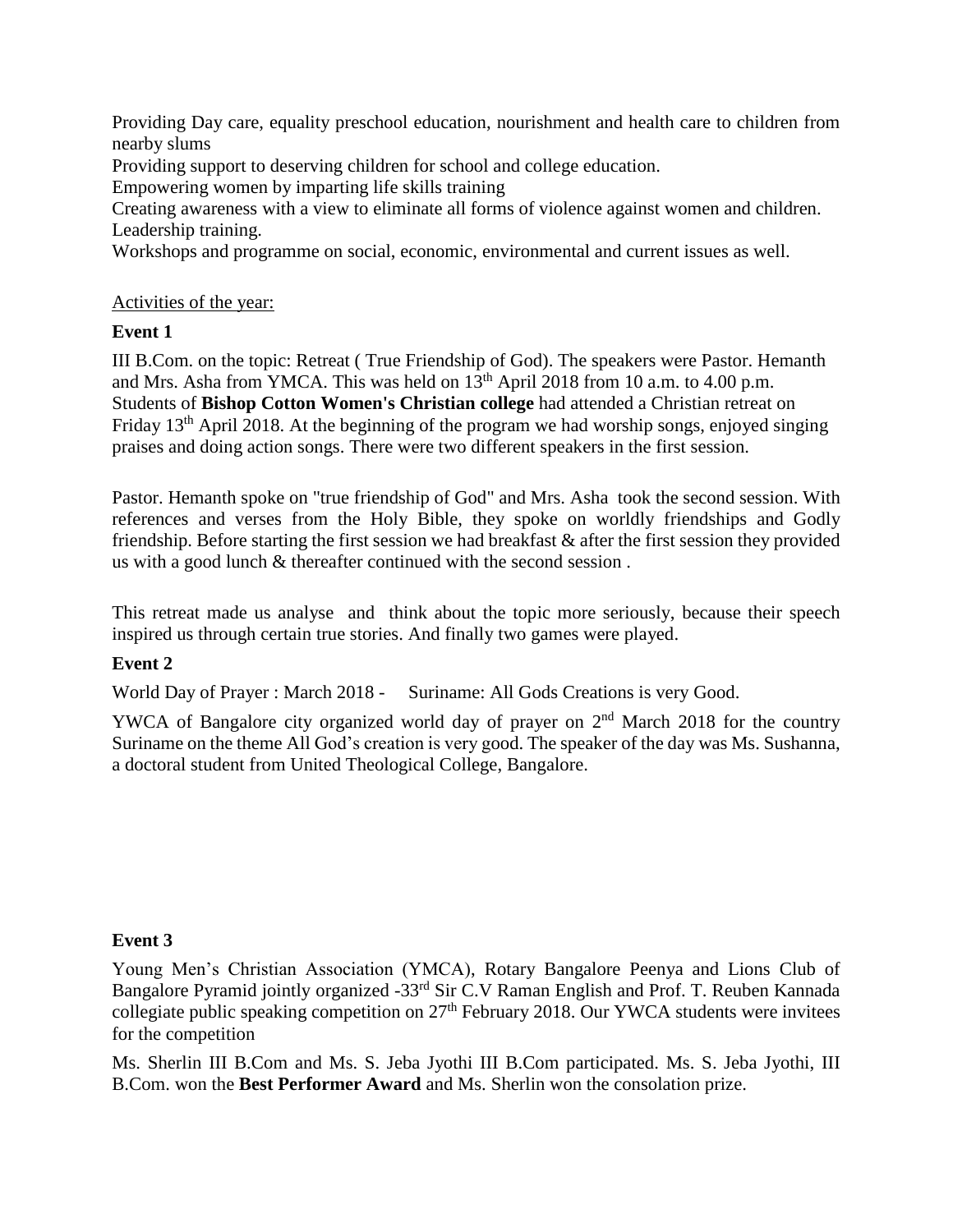### **Event 4**

A solarium was organised during the activity hour: Mrs. Anitha from Campus Crusade was invited to take a session and enriched the students on  $8<sup>th</sup>$  March 2018.

### **Event 5**

Justice for **Asfia ( the 8 year child who was raped in Jammu and Kashmir)** . A candle light march was organized by YWCA and different community units on  $16<sup>th</sup>$  April 2018.

### **Event 6**

A world prayer day was conducted by YWCA on 1st March 2019 on the topic - Come- **Everything is ready**.

**Asst. Prof. Anitha Clarin,** Convenor.

### ROTARACT CLUB

The Installation of the office bearers for the year was held on  $11<sup>th</sup>$  August 2018. The chief guest was Rtn. Raghunandan and the program was presided by Rtn. Shashi along with Rtn. Hemachandra, Rtn. Ramesh and Rtn. Raghunandan .

The Club was involved with various activities including:

Annadata on  $11<sup>th</sup>$  July 2018. PANTS on 23<sup>rd</sup> July 2018 P- Privates are Privates A- Always Remember Your Body Belongs To You N- No means No T- Talk About Secrets That Upset You. S- Share Someone Can Help. Awareness on E-Waste on 3<sup>rd</sup> August 2018 Visit to Gerizim Orphanage on  $15<sup>th</sup>$  August 2108 Kerala Relief on 7<sup>th</sup> September 2018 Mega Trek on 23rd September 2018 Health Mela on 30<sup>th</sup> September 2018 Cleaning the College Canteen on 3rd October 2018 Self-Defence Workshop on 4<sup>th</sup> October 2018

Rota Fest on 27<sup>th</sup> and 28<sup>th</sup> October 2018

Diwali Celebration on 7<sup>th</sup> November 2018

Thanks Giving for College Watchmen on 13<sup>th</sup> November 2018

Children's Day Celebration on 15<sup>th</sup> November 2018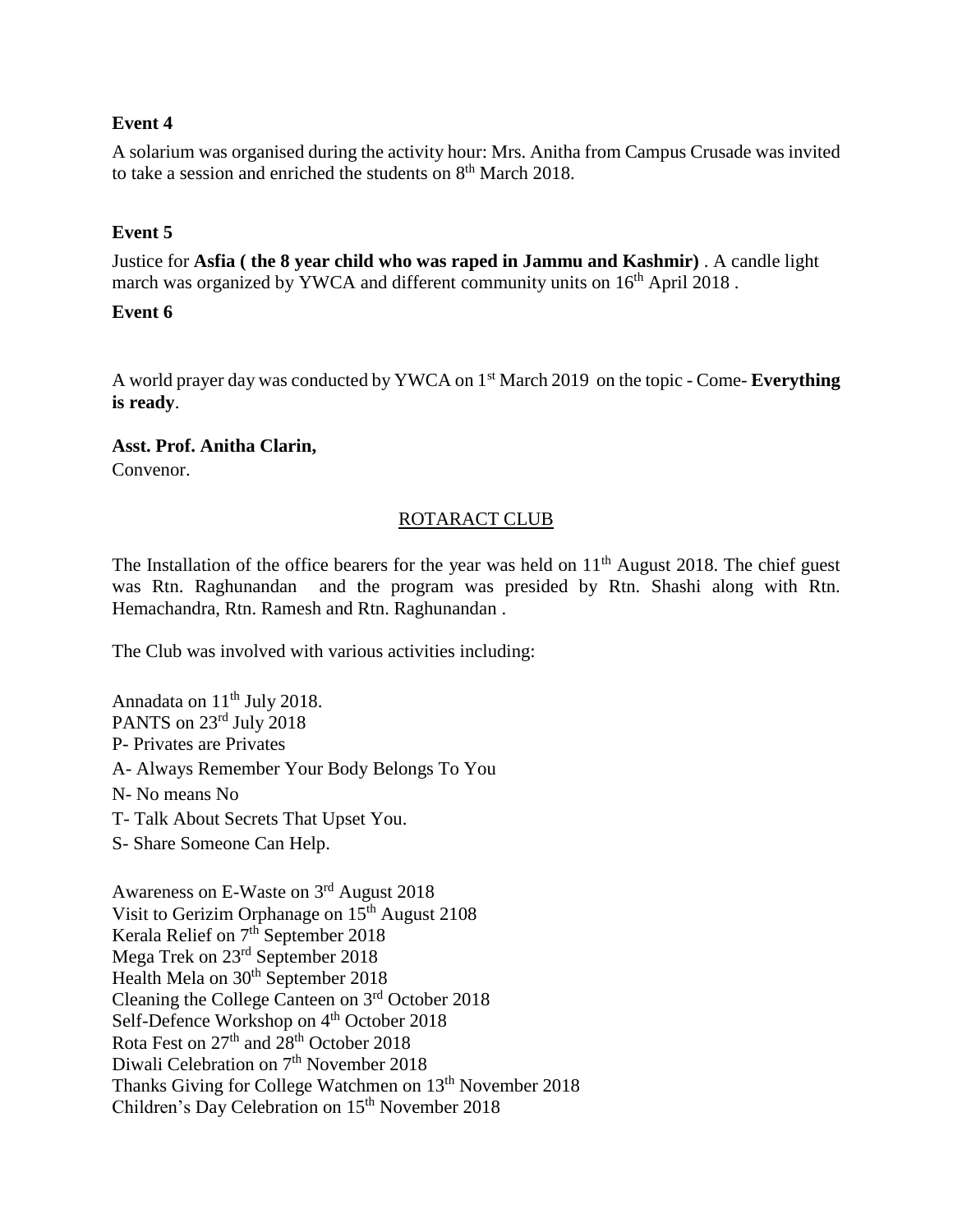Letterhead Exchange with RaC Coimbatore on 19<sup>th</sup> December 2018 Christmas Celebration on 26<sup>th</sup> December 2018 Bridge English on 25<sup>th</sup> January 2019 Colorothon on 26<sup>th</sup> January 2019 Minute – To – Win It on  $2<sup>nd</sup>$  February 2019 Zumba on 8<sup>th</sup> February 2019 E-Waste Week 10<sup>th</sup> February 2019 to 19<sup>th</sup> February 2019 Letters to Soldiers on 14<sup>th</sup> February 2019 Lighting the Candle National Immunization Day on 10<sup>th</sup> March 2019

World Rotaract Day on 15<sup>th</sup> March 2019 - Rotaractors world-wide celebrate World Rotaract Day on the 13<sup>th</sup> of March as the first Rotaract club was founded on this day in the year 1968. Members gathered and spoke about their experience – What it Takes to be a Rotaractor.

Beat The Heat on 15<sup>th</sup> March 2019 Slice of Summer on  $16<sup>th</sup>$  March 2019

This year we had a fulfilling year in terms of outreach programs and activities.. We thank all Rotaractors for keeping the spirit of the motto alive -TAKE TIME TO SERVE

### **Prof. Marie Kavitha Jayakaran**

Convenor.

### YOUTH RED CROSS SOCIETY

"Development of personality through community service" is the unique system that the Red Cross Society has adapted to impress upon the youth of our college. The importance of serving our society when one has self-less thoughts, self-less deeds automatically follows and this in turn builds a rapport with others and boosts the development of one's personality.

The college Youth Red Cross Society celebrated Independence Day and Republic day with great patriotism on the college campus. The salute was taken by the Principal, staff and the students.

The Indian Red Cross Society organized a weekend program on Sunday, the 30<sup>th</sup> September 2018 and a workshop was conducted on "Creative Thinking". The YRC volunteers of our college took part at the Jnana Bharathi Campus Kengeri, Bengaluru.

The Indian Red Cross Society organized a Walkathon from YRC Race Course to Seshadripuram College. A walk to raise awareness about voluntary blood donation on 1<sup>st</sup> October 2018 on the special occasion of voluntary blood donation day. Around 25 students of our college volunteers participated and certificates were distributed.

The blood donation camp, in collaboration with Kidwai Memorial Institute of Oncology was organized on 18th March 2019 at the Seminar Hall of the College in aid of cancer patients. Every donor was presented with a certificate and the institution was awarded with a special certificate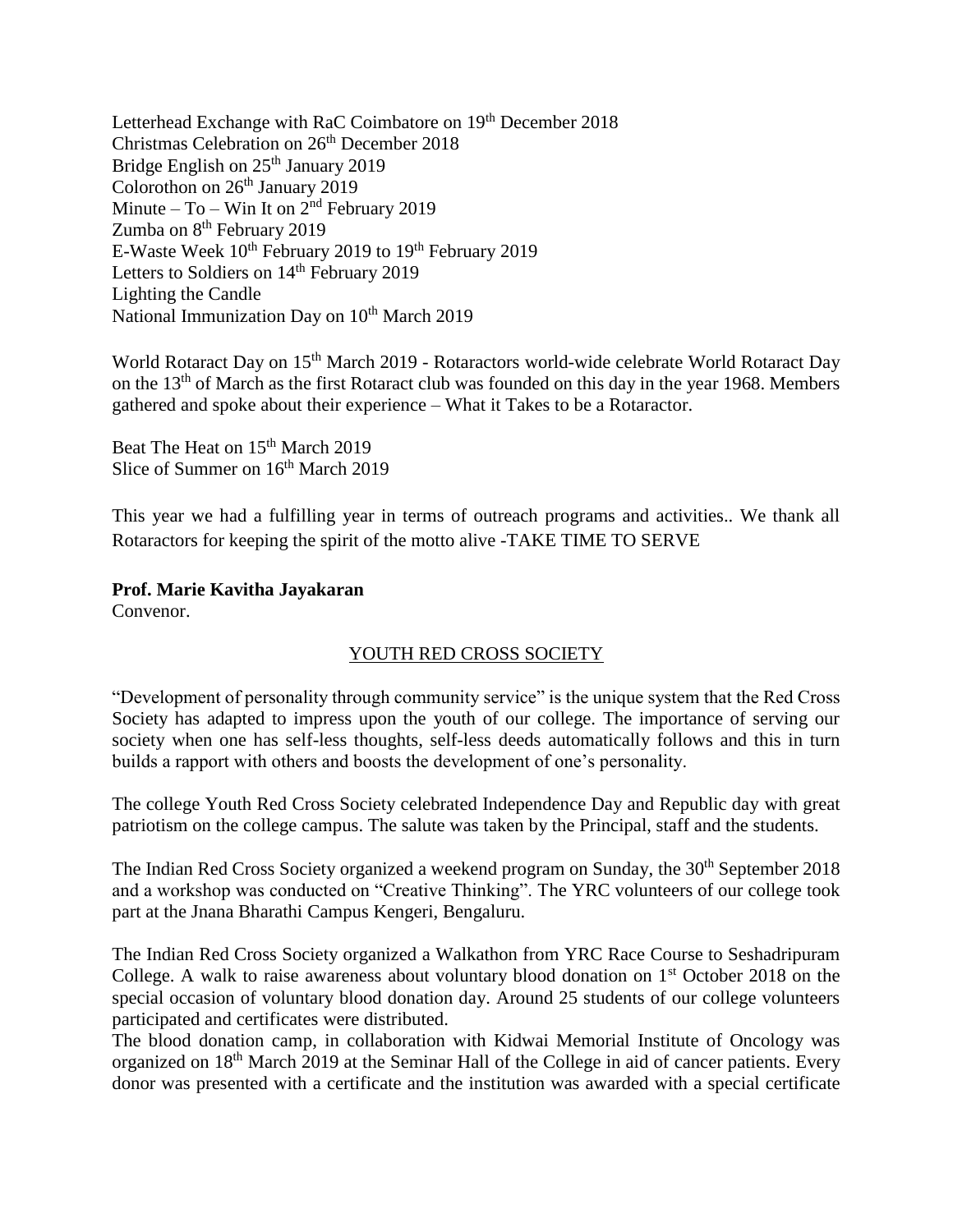and memento. The response was immense as 86 units of blood were collected from the staff and students and donated to Kidwai Hospital.

**Ms. Nirmala C Gowda,** PED/ Nodal Officer

### NATIONAL CADET CORPS – NCC

#### The NCC activities, camps and parades are as follows:-

The regular activities began with NCC Enrollment of students on  $11<sup>th</sup>$  August 2018. There was a good response from both PUC and Degree students in their physical fitness through a number of races and shuttle. The GCI along with a PI staff from 1 Karnataka Girls Battalion was present for the Enrollment and the GCI highlighted the benefits of NCC. 40 girls were selected and became a part of the NCC Unit for the year and attended a number of camps.

Combined Annual Training Camp (CATC) was held from  $19<sup>th</sup>$  to  $28<sup>th</sup>$  June 2018 at Maharani's College. 12 cadets attended this camp.

Swaach Bharath Abhiyaan: 52 cadets took part in the cleanliness drive "SWAACH BHARATH ABHIYAAN "on 16th June 2018 at Lalbhagh Botanical Garden, Bangalore. Our Cadets along with NSS volunteers cleaned the surroundings of the Glass House after the Independence Day Flower Show.

PRE IGC :- Pre IGC 1 was attended by 3 cadets LCPL PreethiNavi, CPLShivaniKadam and CPL Chanchal Rajpurohith on  $27<sup>th</sup>$  September 2018.

Combined Annual Training Camp (CATC) was held from 8<sup>th</sup> to 18<sup>th</sup> October 2018 at Sacred Hearts School. 12 cadets attended this camp

Walkathon – SAY NO TO DRUGS: 30 cadets of our college participated in the" Walkathon – Say no to drugs" which took place on 10<sup>th</sup> November 2018. The Walkathon started from St. Joseph's P.U Composite College and finished at Cubbon Park Public Library.

Rally on Swach Bharath was organised by our NCC unit on 13<sup>th</sup> December 2018 at Town Hall.

Republic Day- on 26<sup>th</sup> January 2018 along with the NCC Cadets, the NSS Unit, Union Members and the students of the College celebrated Republic Day.

Rifle Drill: A Rifle Drill was conducted at GAS College on 02-02-2019 and Rifle Drill practices were held from  $11<sup>th</sup>$  to  $15<sup>th</sup>$  February 2019. 25 cadets attended the Rifle Drill.

Shooting Selection at Para Regiment was held on 12<sup>th</sup> March 2019 at Mavalankhar.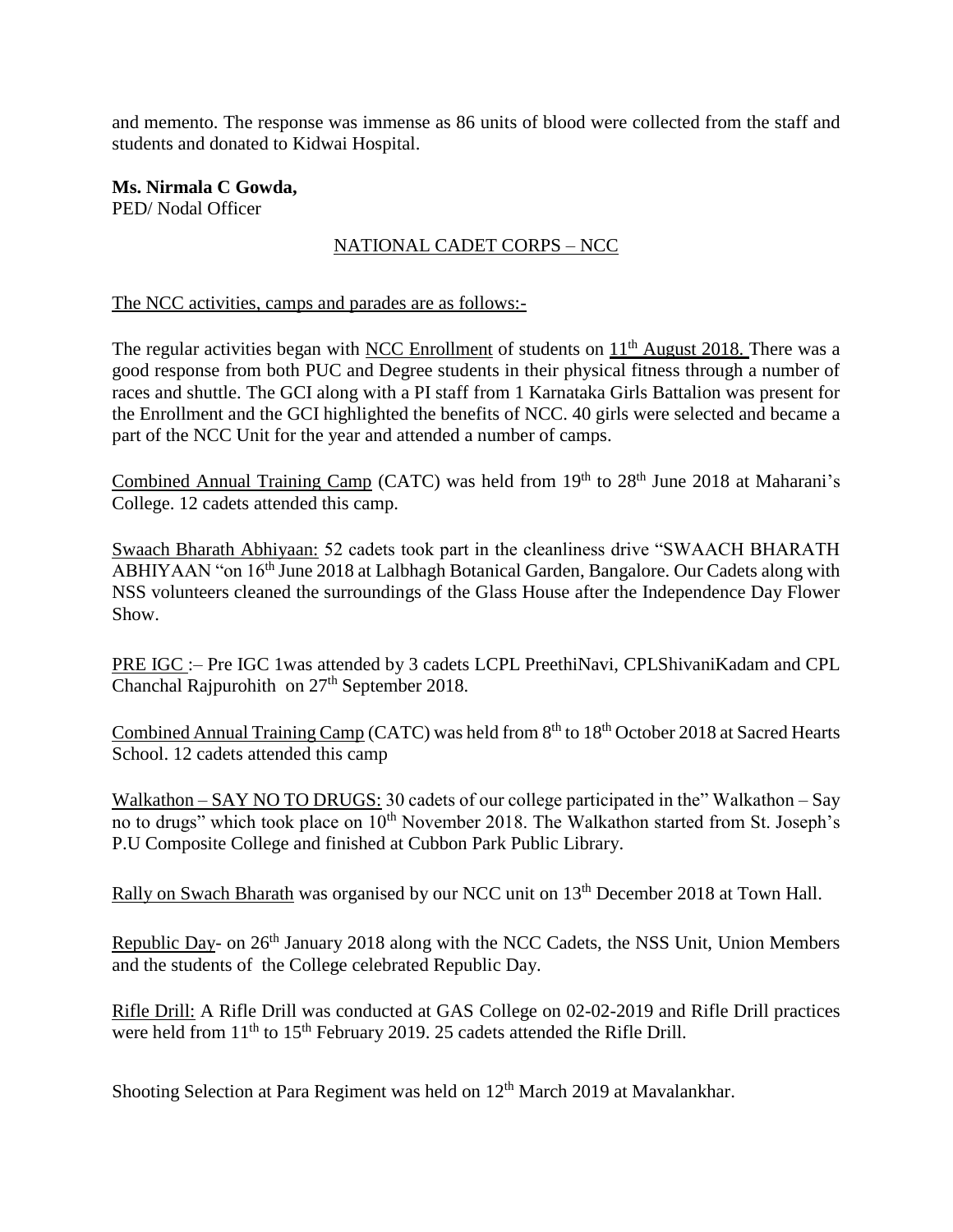As a part of an outreach program, 5 NCC Cadets along with 5 NSS VOLUNTEERS visited the Central Jail Bangalore to celebrate International Women's Day with the prison inmates on 14<sup>th</sup> March 2019.

Our NCC unit celebrated World Water Day by painting our college wall, themed "Save Water Save Earth".

**Lt. Bhavya N.P Ms. Vidya shree R,** Associate NCC Officer Caretaker

#### IN CONCLUSION:

Endings are inevitable, there's always the last chapter in a book and following it is the sequel. My dear students you are stepping into a sequel and this world is yours. "The sky is high and the walk is wide You just don't know what you've got yet It's in the palm of your hands It's right in front of where you stand

if you believe, everything you dream, will come true,

This world is yours"

Embrace the person that you are and let your passion for life govern you to be a good citizen and a good human being,viewing the world with sensitivity and safe guarding the human rights of all created beings. Go out as ambassadors of goodwill and peace .

For the Lord God is a sun and shield; the Lord bestows favour and honour; no good thing does he withhold from those whose walk is blameless. **Psalm 84:11**

God Bless

Principal Prof. Esther Prasanakumar

*God bless!*

*Prof. Esther Prasanakumar PRINCIPAL*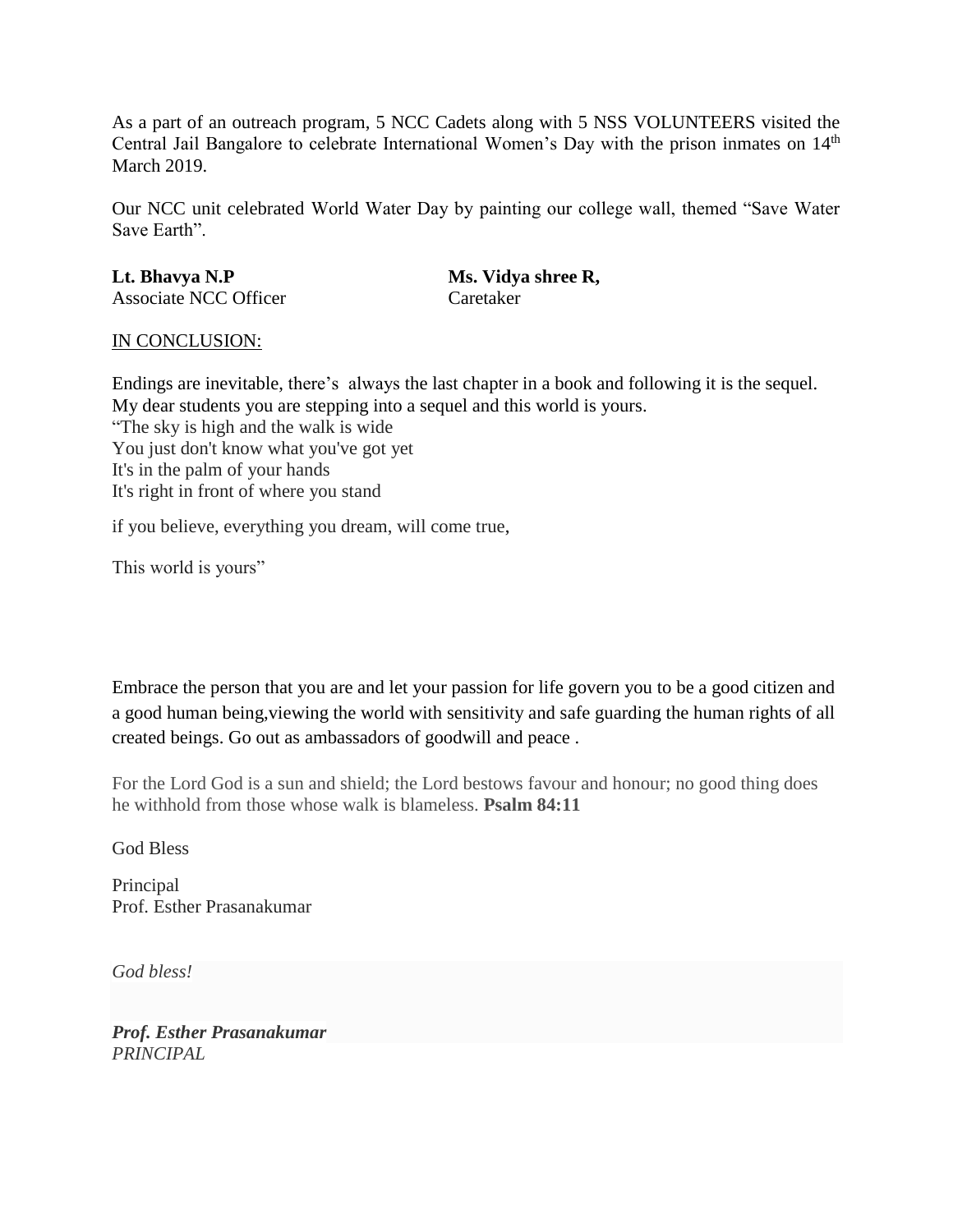### **ENDOWMENT PRIZES**

#### **For Students securing highest marks in the Bangalore University Examination 2017-18**

**J Balamani Krishnappa Memorial Prize**: Instituted by (Late) Mrs. Supriya Steele (Wellwisher of the College) for:

I BA – Ms. Neelefer Jeelani – SPE II BA – Ms. Punyo Kampu – SPE III BA – Ms. Noor Isra Ishack – SPE

**Mrs. Grace Moses Prize:** (Instituted by Mr. Davis Moses) for:

I B.Sc. – Ms. Kavitha M – NDCZ II B.Sc. – Ms. Rajeshree J Bani – B.Sc. CBBT III B.Sc. – Ms. Bushra Rafia – B.Sc.

### **Rt. Rev. & Mrs. Wharton, Bishop of New Castle, UK Prize** for:

II B.Com. – Ms. Monica N J III B.Com. – Ms. Srishti Chauhan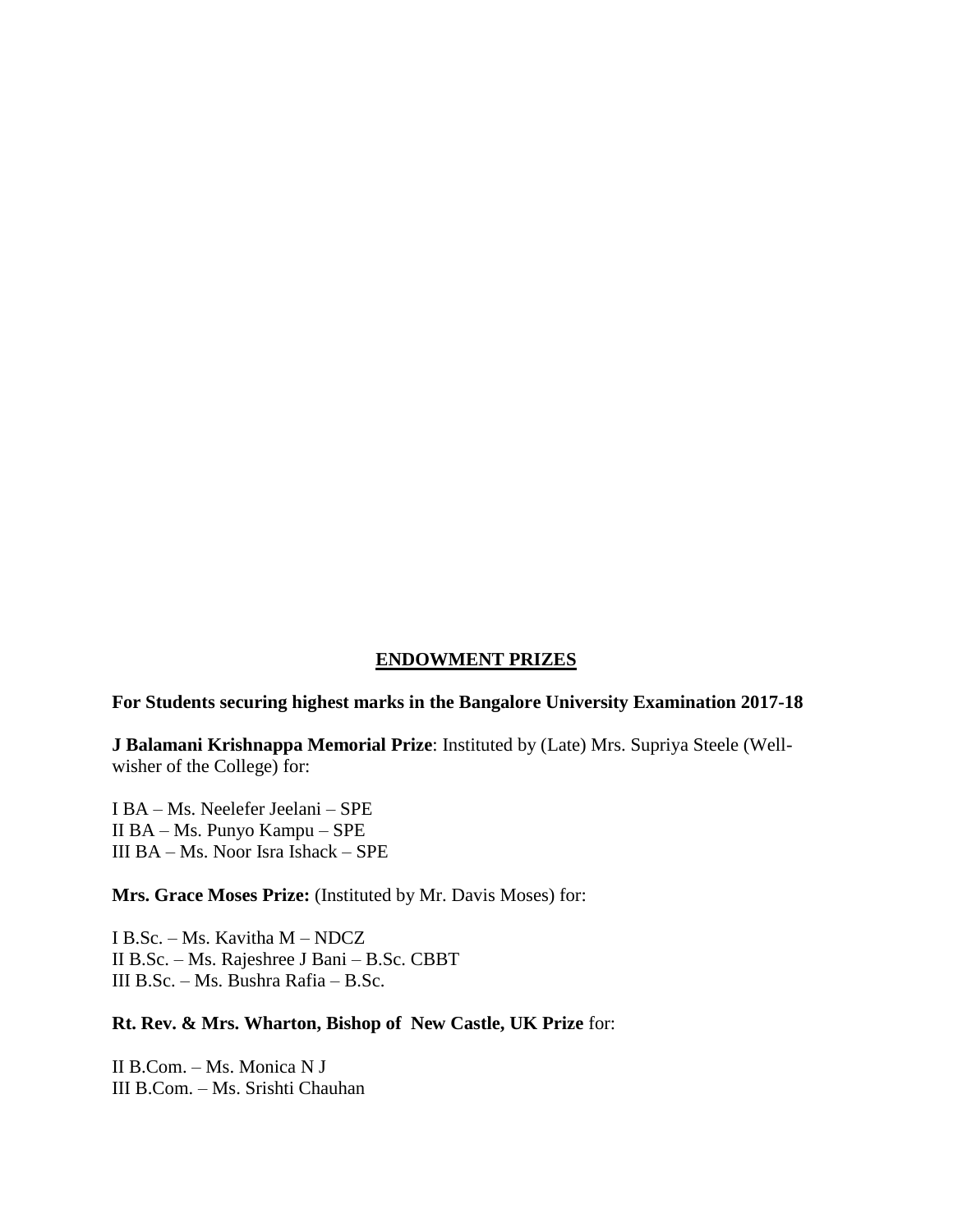**Mrs. Elizabeth Joseph Prize:** Former Principal of the College and School for: Optional English – Ms. Noor Isra Ishack – SPE

**Supreme Universe International Travel Agent & Tour Organisers Special Prize** for: Journalism – Ms. Shreya Anand – BA – PyEJ Political Science – Ms. Laila Sadiqi – BA – HEP

**Rasarushi Kuvempu Puraskara** for Kannada Ms. Bhoomika B – III BCA

**Munshi Premchand Saahithya Ratna Puraskar** for Hindi Ms. Rajeshree J Bani – III B.Sc. – CBBT Ms. Hajira Taskeen – III B.Com. A

**M/s. Crazy Holidays Prize** for Home Science: Ms. Noor E Saba – III BA – EPH

**Picasso Animation College, Bengaluru Special Prize** for B.Sc. Computer Science: Ms. Bushra Rafiya – III B.Sc. – PMC

#### **Mr. SD Mark Memorial Prize** for Botany: Ms. Pooja Parihar K – III B.Sc. – CBBT

**Ms. Sangita Sen Memorial Prize** for: History – Ms. Laila Sadiqi – BA – HEP Economics – Ms. Noor E Saba – BA – EPH

Sociology – Ms. Noor Isra Ishack – BA – SPE Psychology – Ms. Ashmita Saha – BA – PyEJ

**Mr. Mathew Phillip Memorial Prize** for the student securing highest marks in III BBA: Ms. Riya Garg

**GEMS – B School and MMIHE, Bengaluru Special Prize** for: Accountancy – BBA: Ms. Riya Garg

**Mr. Mehboob Shariff Memorial Prize** for the student who has secured the highest marks in III BCA: Ms. Akshita Agarwal

**Dr. & Dr. Mrs. Gemson Prize** for Physics: Ms. Preena Gracelin R – III B.Sc. – PCM

**CITO Infotech Pvt. Ltd., Bengaluru Special Prize** for Chemistry: Ms. Pooja Parihar K – III B .Sc. – CBBT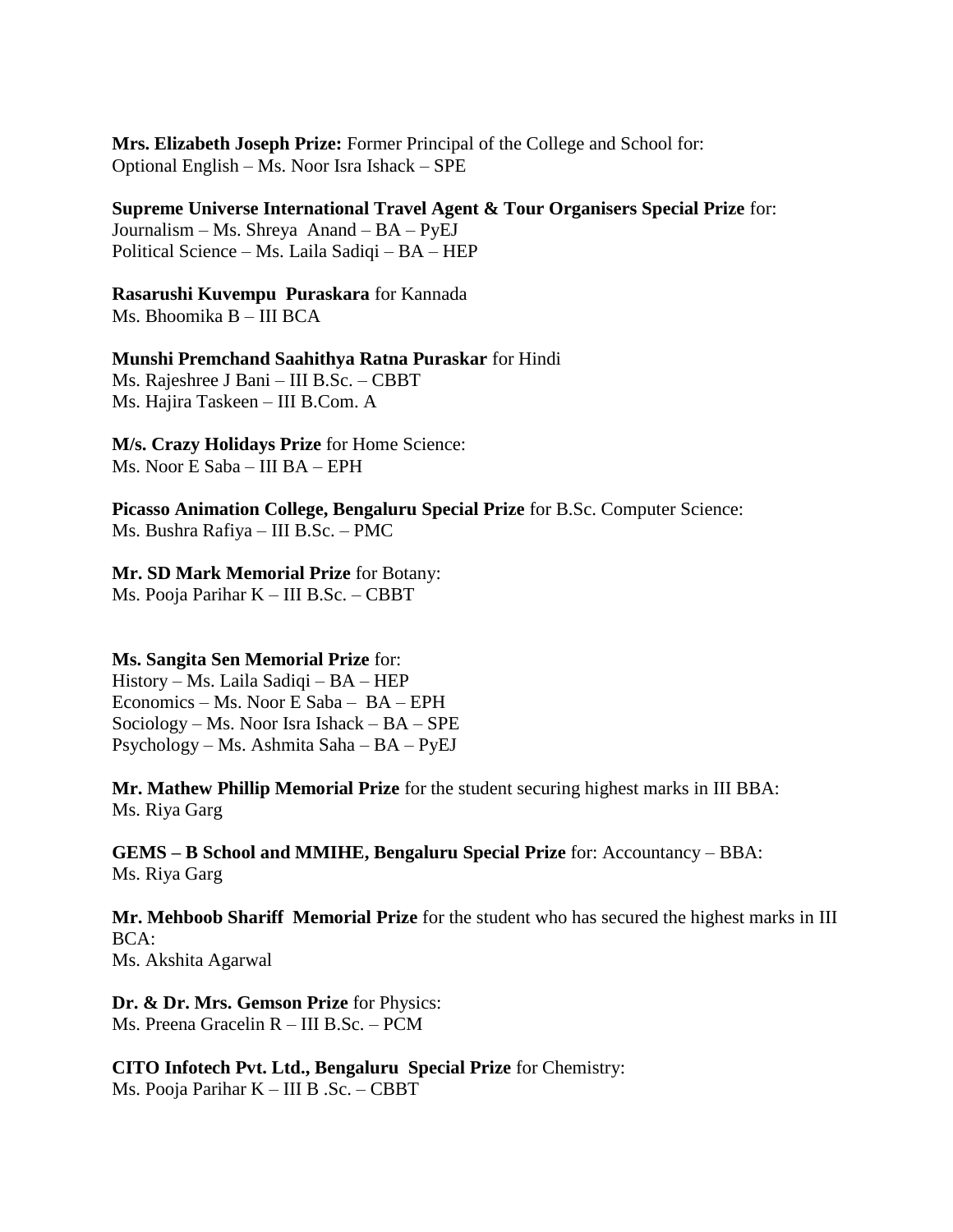## **SriRaksha Special Prize** for Auditing – B.Com:

Ms. Steffi Rebecca

### **SPECIAL AWARDS – 2019**

#### **Best Outgoing Student:**

BA – Ms. Punyo Kampu B.Sc – Ms. Rajeshree J Bani B.Com – Ms. Spoorthy Gowda B B A – Ms. Zaina Fathima B C A – Ms. Zohra Hayath M.Com – Ms. Zaiba Nasheen

### **Best All Rounder:**

BA – Ms. Riya Singh B.Sc. – Ms. Anjali Nair B.Com – Ms. Supreetha B B A – Ms. Farzana Wahedna B C A – Ms. Shaziya Khanum M.Com – Ms. Nithya Shree R

### **Best in Co-Curricular:**

BA – Ms. Fatema Kapadia B.Sc. – Ms. Uzma Banu B Com – Ms. Kavya M B B A – Ms. Tajalli Kareem B C A – Ms. Bibi Hajira Khanum M.Com – Ms. Damini Singh V S

Best Prefect – Ms. Bethestha Sanjana S – III BBA Best Leadership – Ms. Fatema Kapadia – III BA Best Sportsperson – Ms. Jasmine Jenifer – III BA Ms. Spoorthy Gowda – III B Com Best NSS Volunteer – Ms. Angelin Sheeba C – III B Com A Best NCC Cadet – Ms. Subiesha M – III B Com B Youth Red Cross Volunteer – Ms. Kavya M – III B Com C Best E-Cell Leader – Ms. Harsha Kankaria – III B Com A Ms. Saniya Farheen – III BBA Best Rotaractor – Ms. Saniya – III BCA Best Eco Club Leader – Ms. Rajeshree J Bani – III B.Sc.